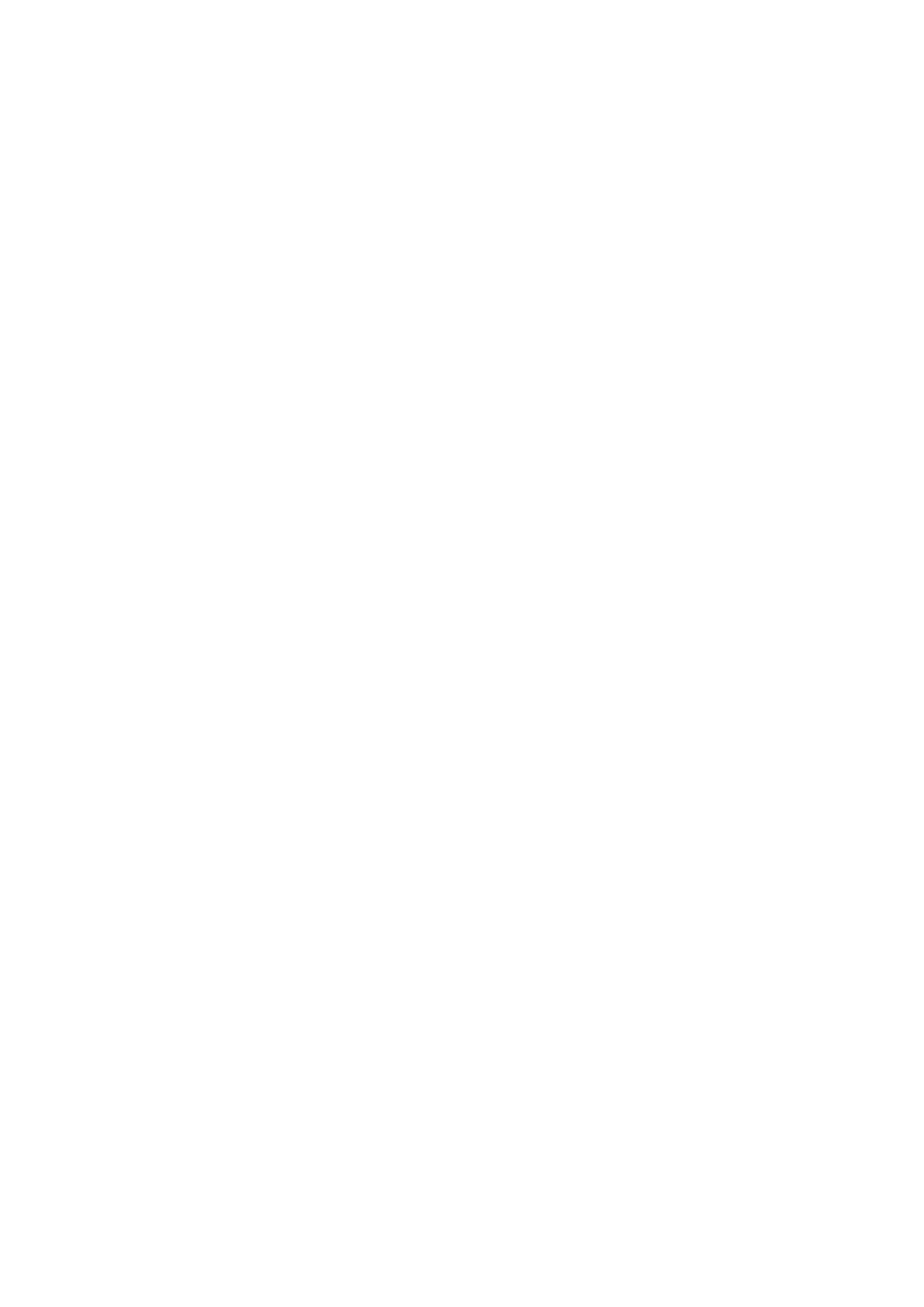# **Studies of geological properties and conditions for deep disposal of radioactive waste, Denmark Phase 1, report no. 1**

Requirements and criteria for initial evaluation of geological properties and conditions

Helle H. Midtgaard, Lars Hjelm, Rasmus Jakobsen, Sachin Karan, Claus Kjøller, Bertel Nilsson & Mette Lise K. Poulsen

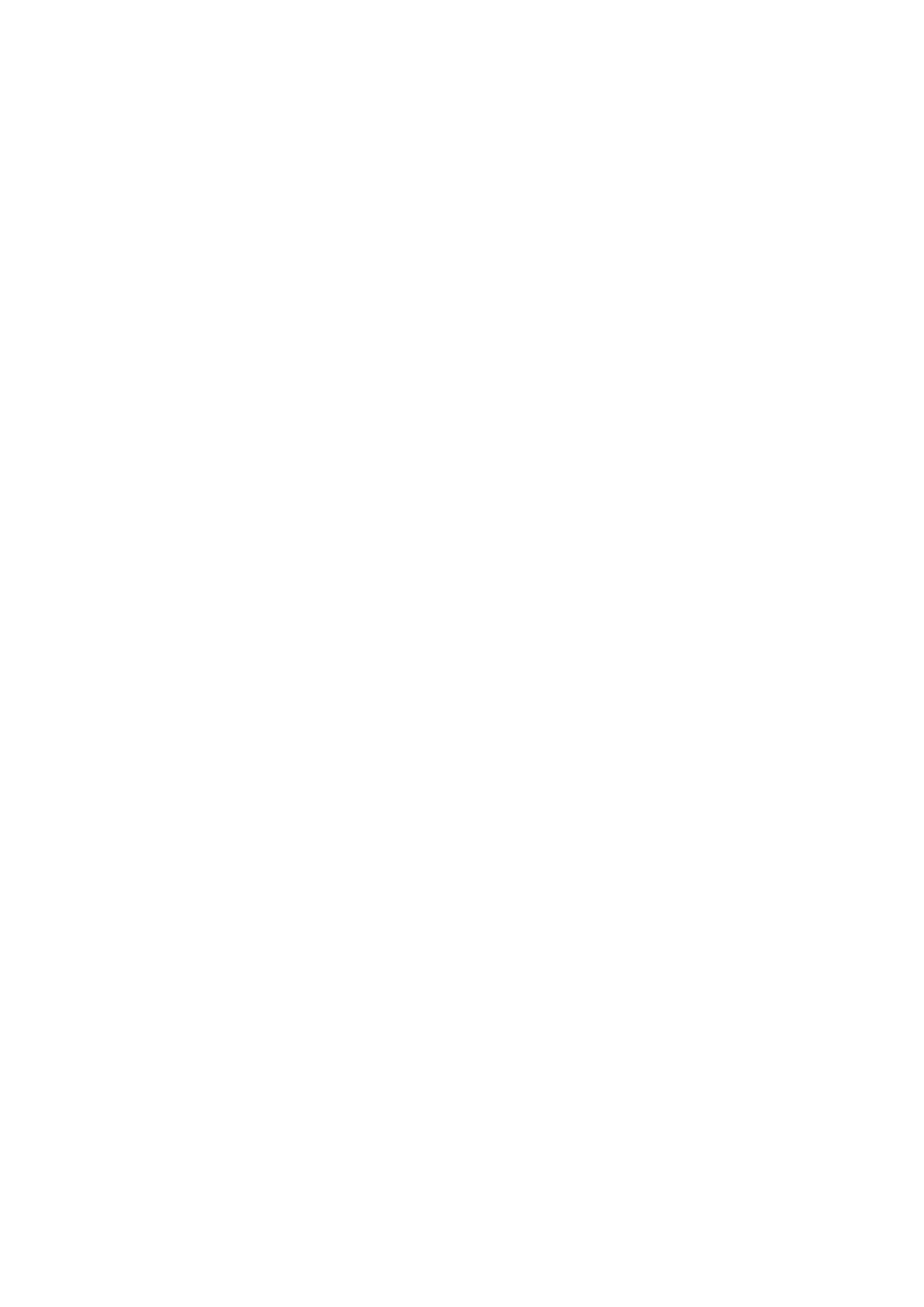## **Preface**

The present report is a contribution to a major geological project with the purpose to investigate whether suitable geological sites for a deep repository for the Danish radioactive waste can be identified. The Geological Survey of Denmark and Greenland (GEUS) has been given the task to identify, map, and characterize formations of low permeable rocks occurring with continuous lateral extension at 500 meters depth with thicknesses of 100 meters or more. This report is part of a series of ten reports presenting the results of the first phase of the project, which is carried out mainly as a desk study.

The geological characterisation and evaluation will provide the geological basis for the selection of two sites where, during the second phase of the geological project, detailed geological site investigations will be carried out. These two sites will be selected through a process of information sharing and dialogue between the Ministry of Higher Education and Science (MHES) and the local municipalities. The new geological data generated in the project's second phase will be used as input to a safety case when a disposal solution has been developed by the Danish Decommissioning (DD). The safety case must demonstrate that the geological properties in combination with the engineered barriers of the repository can provide the required safety for disposal on both short and long term.

In a preceding feasibility study, it was concluded that at 500 meters depth potential host rocks occur in claystones in the Jurassic and Lower Cretaceous sections, in Upper Cretaceous chalk and marl, and in Precambrian crystalline basement rocks. In this phase of the geological project, the geological properties and subsurface conditions related to these stratigraphic intervals and rock types are reviewed, and the potential host rocks' capability to retard radionuclides is investigated by conceptual 1D numerical modelling. In addition, natural processes potentially influencing short and long-term stability are identified and described.

Information gathered in the geological reports no. 2-8 forms the basis for a subdivision of Denmark into 11 areas where each area is characterized by the potential host rock type occurring at 500 meters depth, the barrier rocks in overlying sections, and the structural framework. The areas are defined to enable characterization and evaluation of the Danish subsurface at depths to 500 meters. The evaluation is based on requirements and criteria for deep geological disposal, which are defined based on international experience and recommendations. Each area is characterized and evaluated with regards to whether the geological properties and conditions are favourable for deep disposal of the Danish radioactive waste. The results of the project's first phase are presented in the following ten geological reports:

- 1. Requirements and criteria for initial evaluation of geological properties and conditions
- 2. Geological setting and structural framework of Danish onshore areas
- 3. Upper Cretaceous Paleocene chalk, limestone and marl distribution and properties
- 4. Jurassic and Lower Cretaceous claystone distribution, sedimentology, and properties
- 5. Precambrian crystalline basement distribution and properties
- 6. Subsurface distribution of Jurassic and Cretaceous fine-grained formations based on seismic mapping
- 7. Evaluation of long-term stability related to glaciations, climate and sea level, groundwater, and earthquakes
- 8. Conceptual 1D modelling of nuclide transport in low permeable formations
- 9. Karakterisering og evaluering af geologiske egenskaber og forhold i 500 meters dybde (In Danish)
- 10. Characterisation and evaluation of geological properties and conditions at 500 meters depth (This report is an English translation of report no. 9, to be published late 2022)

This report is Report no. 1. It describes the geological requirements and criteria to be used for an initial evaluation of whether the rock properties and subsurface conditions are favourable for deep geological disposal and the criteria evaluation process.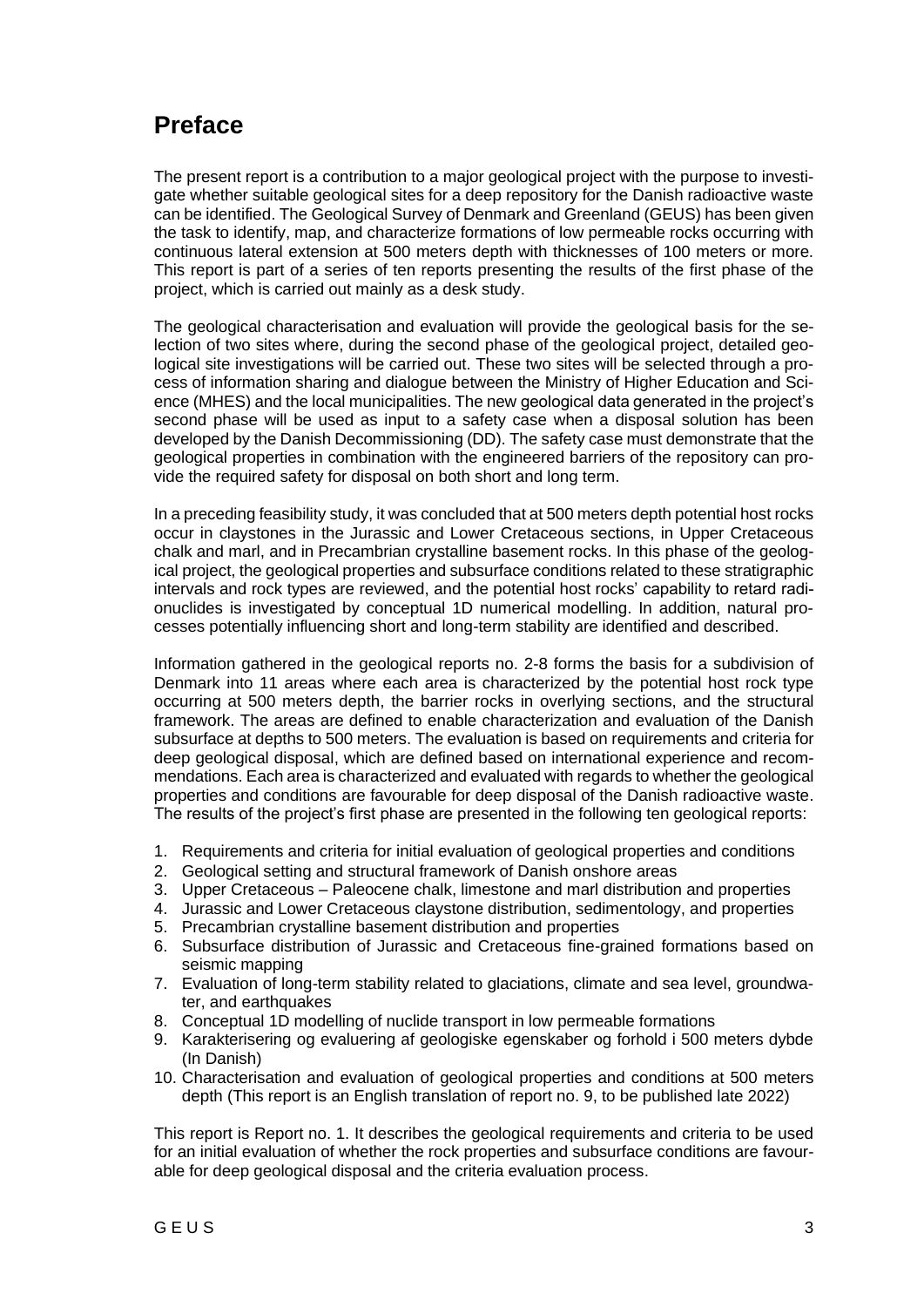# **Table of contents**

| 0. |       | Dansk sammendrag (In Danish)                                           | 5  |
|----|-------|------------------------------------------------------------------------|----|
| 1. |       | <b>Introduction</b>                                                    | 9  |
|    | 1.1   |                                                                        |    |
|    | 1.2   |                                                                        |    |
| 2. |       | Concepts for deep geological disposal of radioactive waste             | 12 |
|    | 2.1   |                                                                        |    |
| 3. |       | <b>Geological site identification</b>                                  | 15 |
|    | 3.1   |                                                                        |    |
|    | 3.2   |                                                                        |    |
|    | 3.2.1 |                                                                        |    |
|    | 3.2.2 |                                                                        |    |
| 4. |       | Criteria defined for suitable disposal sites                           | 23 |
|    | 4.1   | Properties of the host rock and the effective containment zone 25      |    |
|    | 4.1.1 | Spatial extent of host rock and the effective containment zone (ECZ)25 |    |
|    | 4.1.2 |                                                                        |    |
|    | 4.1.3 |                                                                        |    |
|    | 4.1.4 |                                                                        |    |
|    | 4.2   |                                                                        |    |
|    | 4.2.1 |                                                                        |    |
|    | 4.2.2 |                                                                        |    |
|    | 4.2.3 |                                                                        |    |
|    | 4.3   |                                                                        |    |
|    | 4.3.1 |                                                                        |    |
|    | 4.3.2 |                                                                        |    |
|    | 4.4   |                                                                        |    |
|    | 441   | Ability of rock characterisation                                       |    |
|    | 4.4.2 |                                                                        |    |
|    | 4.4.3 |                                                                        |    |
| 5. |       | Area evaluation based on defined criteria                              | 41 |
| 6. |       | <b>Summary</b>                                                         | 44 |
| 7. |       | <b>References</b>                                                      | 46 |
|    | 7.1   |                                                                        |    |
|    | 7.2   | Literature from previous projects on the Danish radioactive waste48    |    |
|    | 7.3   |                                                                        |    |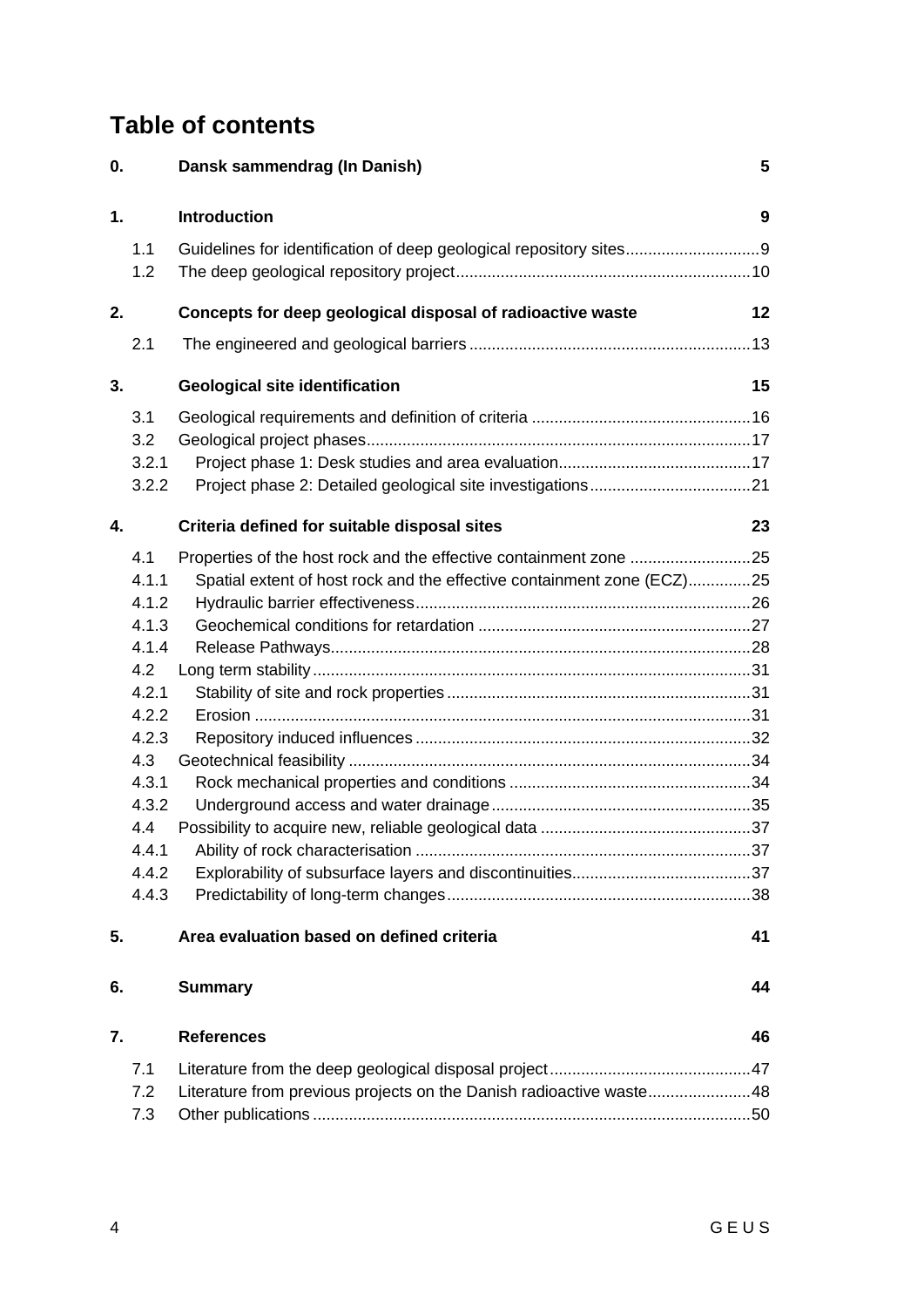# <span id="page-6-0"></span>**0. Dansk sammendrag (In Danish)**

I 2018 vedtog Folketinget, at en langsigtet løsning for håndtering af Danmarks radioaktive affald skal indeholde lokalisering for et muligt dybt geologisk slutdepot, som kan tages i brug senest i 2073 (Folketingets beslutning B90; Danish Parliament, 2018). Det radioaktive affald består af cirka 10.000 m<sup>3</sup> lavradioaktivt affald og mindre mængder af mellemradioaktivt affald, inklusiv 233 kg særligt affald, men intet højradioaktivt varmegenererende affald. De Nationale Geologiske Undersøgelser for Danmark og Grønland (GEUS) har af Folketinget fået tildelt opgaven med at undersøge, om der eksisterer områder i en dybde omkring 500 meter i den danske undergrund, der har de nødvendige geologiske egenskaber for etablering af et sikkert slutdepot for det radioaktive affald.

Det geologiske slutdepotprojekt omhandler de geologiske forhold, der skal tages i betragtning inden en eventuel beslutning om etablering af et dybt geologisk slutdepot for det danske radioaktive affald. De geologiske undersøgelser udføres sideløbende med aktiviteter hos Uddannelses- og Forskningsministeriet (UFM), der er overordnet ejer af slutdepotprojektet, og Dansk Dekommissionering (DD), som har ansvaret for at opbevare affaldet, indtil det skal slutdeponeres (MHES, 2021). Socio-økonomiske forhold, endeligt depotkoncept og -design, sikkerhedsforhold m.v. er ikke en del af det geologiske projekt, men varetages af UFM.

**Retningslinjer for identificering af områder egnede til dyb geologisk slutdeponering** Internationale anbefalinger til de geologiske undersøgelser, der skal lede til identificering af en egnet lokalitet for dyb geologisk deponering af radioaktivt affald, er præsenteret af bl.a. det Internationale Atom Energi Agentur (IAEA, 2011) og Norris (2012) – her oversat til dansk:

*"At identificere og kortlægge lav-permeable bjergarter, der udgør tilstrækkeligt tykke formationer (mere end 100 meter), og som har en kontinuert lateral udbredelse (flere kilometer i hver retning) indenfor studieområdet. Formationen skal være homogen og må ikke indeholde betydelige diskontinuiteter så som store forkastninger og sprækker. Formationen skal være så mineralogisk homogen og ensartet som muligt. De geologiske forhold skal være stabile på både kort sigt og indenfor en længere tidshorisont afhængigt af affaldets karakter."* 

Projektet vil følge retningslinjer fra IAEA (IAEA, 2011; IAEA, 2018a; IAEA, 2018b), Det Nukleare Agentur under OECD (NEA, 2005; NEA, 2008; NEA, 2012) og EU-direktiver indenfor området (EU, 2011).

Som bemærket af IAEA (IAEA, 2018a; IAEA, 2018b), er det ikke muligt at udpege ét enkelt område som det bedst egnede baseret på de geologiske egenskaber, idet det er umuligt at undersøge og karakterisere alle naturlige variationer af de geologiske egenskaber ned til 500 meters dybde indenfor et givent område. Opgaven er derimod at identificere et egnet område, der samlet set kan opfylde de definerede krav til sikkerhed og funktionalitet af depotet, samtidig med at etableringen af et geologisk slutdepot i området er teknisk mulig og accepteret af beslutningstagere og interessenter.

Omfanget af de geologiske undersøgelser, der er nødvendige at udføre, er defineret på basis af erfaringer fra lignende projekter i bl.a. Frankrig (ANDRA, 2005), Sverige (SKB, 2007),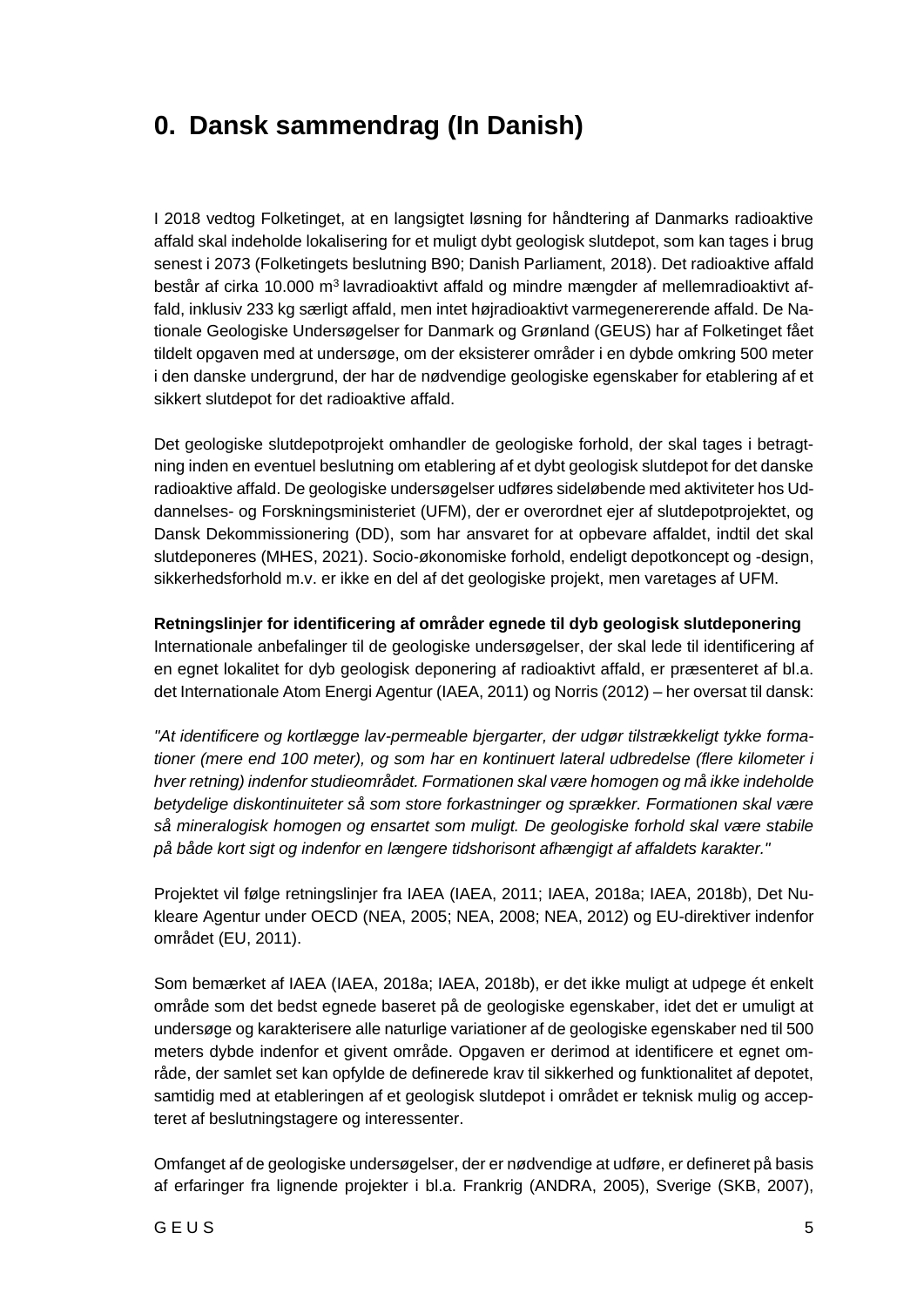Schweiz (SFOE, 2008; Nagra, 2017), Holland (COVRA, 2017) og Finland (POSIVA, 2017a, b). Kontakter er i løbet af projektet etableret til flere af disse organisationer med henblik på udveksling af erfaringer samt rådgivning og kvalitetssikring for det geologiske slutdepotprojekt. Som et resultat af dette internationale samarbejde, blev der i første fase af slutdepotprojektet udført et review af de definerede geologiske kriterier (præsenteret i Rapport nr. 1), hvor kommentarer og anbefalinger er afrapporteret i Blechschmidt et al. (2021).

På baggrund af flere årtiers undersøgelser af de lokale geologiske forhold har nogle lande besluttet at etablere et dybt slutdepot i marine lersten (ANDRA-Frankrig, COVRA-Holland, Nagra-Schweiz). I Sverige (SKB) og Finland (POSIVA) er det besluttet at etablere dybe geologiske slutdepoter i krystallinsk grundfjeld. Mange andre lande arbejder stadig med lokaliseringsprojekter, og udover krystallinsk grundfjeld og lersten er også kalksten, mergel og salt vurderet som mulige bjergarter for deponering afhængigt af de lokale geologiske forhold.

#### **Det geologiske projekt vedrørende et muligt slutdepot i 500 meters dybde**

Forud for det igangværende geologiske projekt blev en screening af den danske undergrund foretaget med henblik på at undersøge, om lavpermeable bjergarter findes i 500 meters dybde i den danske undergrund. Denne screening viste, at i 500 meters dybde findes jurassiske og kretassiske lagserier, der indeholder tætte formationer af lersten og kalksten samt prækambrisk grundfjeld bestående af granit og gnejs. Alle disse bjergartstyper kan under de rette omstændigheder have geologiske egenskaber, der gør dem egnede som værtsbjergart for et dybt geologisk slutdepot (Gravesen, 2016). Baseret på dette arbejde blev undersøgelserne i nærværende projekts første fase igangsat.

Det geologiske slutdepotprojekt blev påbegyndt i januar 2019 og forventes at forløbe over en 7-årig periode. Projektet udgør den geofaglige del af det samlede projekt om et muligt dybt geologisk slutdepot, som er defineret i Folketingets beslutning B90 (Danish Parliament, 2018). Det geologiske projekt varetages af GEUS' personale med bidrag fra eksterne forskningsinstitutioner, konsulentfirmaer og internationale eksperter, hvor det er nødvendigt. På grundlag af en karakterisering og evaluering af undergrundens geologiske egenskaber i projektets første fase, skal to lokaliteter udvælges til detaljerede geologiske undersøgelser i projektets anden fase. Uddannelses- og Forskningsstyrelsen (UFS) har ansvaret for at tilrettelægge og gennemføre en dialogproces, der inden udgangen af 2022 kan føre til afklaring af muligheden for at etablere et partnerskab mellem UFM og én eller flere kommuner om gennemførelsen af detaljerede geologiske undersøgelser.

I projektets første fase er de forskellige bjergarter kortlagt og deres egenskaber er beskrevet i det omfang, der findes data. Det skal i den sammenhæng bemærkes, at den tilgængelige information er ujævnt fordelt både geografisk og geologisk. De eksisterende data fra 500 meters dybde er hovedsageligt indsamlet fra tidligere olie- og gasefterforskningsboringer og relaterede seismiske undersøgelser og i mindre grad fra geotermiske, geotekniske og videnskabelige undersøgelser. De fleste dybe boringer i Danmark har haft som hovedformål at påvise tilstedeværelsen af sandsten og karakterisere deres reservoiregenskaber, hvorfor det er meget sparsomt med data fra de lavpermeable bjergarter som lersten og kalksten, der kan anvendes som værtsbjergarter, og som nærværende slutdepotprojekt har fokus på. Den nuværende kortlægning af undergrundens geologi er derfor behæftet med varierende grad af nøjagtighed og pålidelighed for de forskellige parametre, særligt for de lavpermeable bjergarter, som er vigtige for et geologisk sludepot. Gennemgangen af de eksisterende data har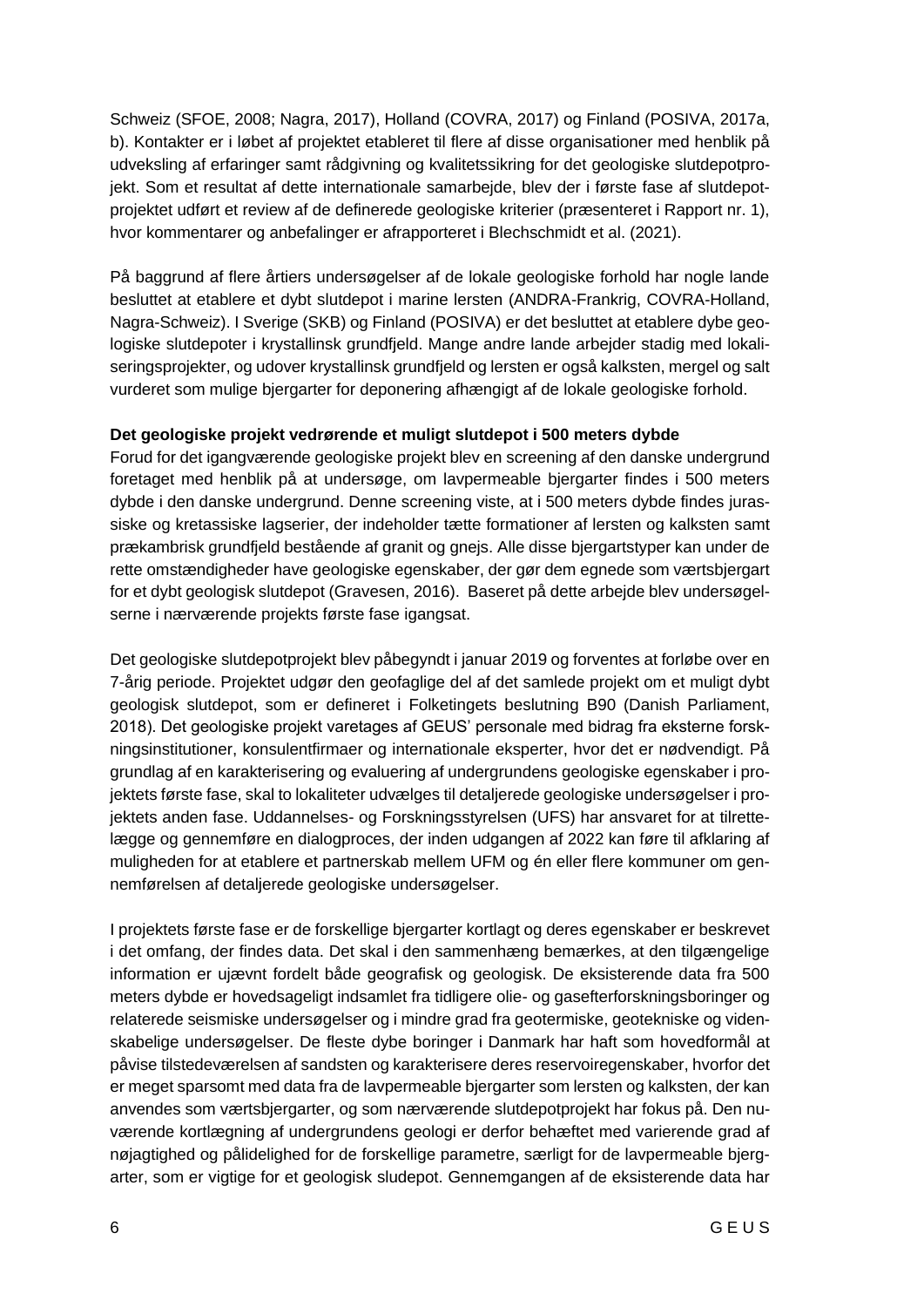bidraget til at identificere områder med manglende geologiske data og informationer, hvor det er vigtigt at sikre indsamling af nye data i den næste fase af projektet.

I projektets anden fase skal detaljerede geologiske undersøgelser, som nævnt, foretages på to valgte lokaliteter. Undersøgelserne vil omfatte indsamling af seismiske profiler med geofysiske metoder og boring af dybe borehuller. I borehullerne udtages bl.a. borekerner og vandprøver, og der indsamles petrofysiske målinger for efterfølgende analyser med henblik på karakterisering af forseglingsegenskaberne og geotekniske egenskaber. Disse data vil indgå bl.a. i modellering af stoftransport, bestemmelse af geokemisk retardation, seismisk kortlægning og vurdering af geoteknisk stabilitet. De geologiske og geotekniske egenskaber vil også have indflydelse på hvilket depotdesign, der er teknisk muligt og sikkerhedsmæssigt forsvarligt i undergrunden. De indsamlede data og analyser vil efterfølgende indgå i en sikkerhedsvurdering, der skal afklare, om det samlede depotkoncept med de geologiske barrierer i kombination med de konstruerede barrierer kan levere den nødvendige sikkerhed for deponering på både kort og lang sigt.

**Opsummering af Rapport nr. 1: Krav og kriterier for indledende evaluering af geologiske egenskaber og forhold** (Requirements and criteria for initial evaluation of geological properties and conditions)

Nærværende rapport beskriver krav og definerede kriterier, der skal anvendes til en kvalitativ evaluering af, i hvilken grad undergrundens geologiske egenskaber er egnede til etablering af et dybt geologisk slutdepot, samt hvordan kriterierne anvendes til evalueringen af de geologiske egenskaber.

I et dybt geologisk slutdepot er det radioaktive affald indkapslet af to konstruerede barrierer. Den omkringliggende geologiske lavpermeable formation, værtsbjergarten, hvor depotet etableres, udgør den tredje barriere. Specifikke krav til værtsbjergarten er givet i Folketingets beslutning B90 (Danish Parliament, 2018), der beskriver, at den geologiske formation skal findes i en dybde omkring 500 meter, den skal være minimum 100 meter tyk, litologisk homogen med lav permeabilitet (tæt), og den skal være horisontalt udbredt over flere kilometer.

De geologiske forhold i undergrunden skal kunne sikre stabilitet i deponeringsområdet både på kort og lang sigt. Tilstedeværelsen af effektive geologiske barrierer i form af en tæt værtsbjergart og tætte formationer (barrierebjergarter) i den overliggende barrierezone er afgørende for tilbageholdelse af radioaktivt materiale i undergrunden. Kriterierne, der defineres i nærværende rapport, har til formål at identificere områder, hvor favorable geologiske egenskaber og forhold er til stede. Egenskaber og processer, der kan kompromittere barriererne skal identificeres og undersøges, så lokaliteter, hvor ustabile forhold er forventet, kan undgås, når der skal etableres en lokalitet til deponering.

For at kunne karakterisere geologien og foretage en kvalitativ evaluering af de geologiske egenskaber, inddeles Danmark i geologisk set forskellige områder. Inddelingen, som er beskrevet i Rapport nr. 9 (jf. referencer i Kapitel 7.1), er baseret på typen af mulig værtsbjergart i dybder omkring 500 meter, den generelle horisontale kontinuitet af værtsbjergarten samt en relativt ensartet geologisk lagserie indenfor de enkelte områder. Inddelingen i geologiske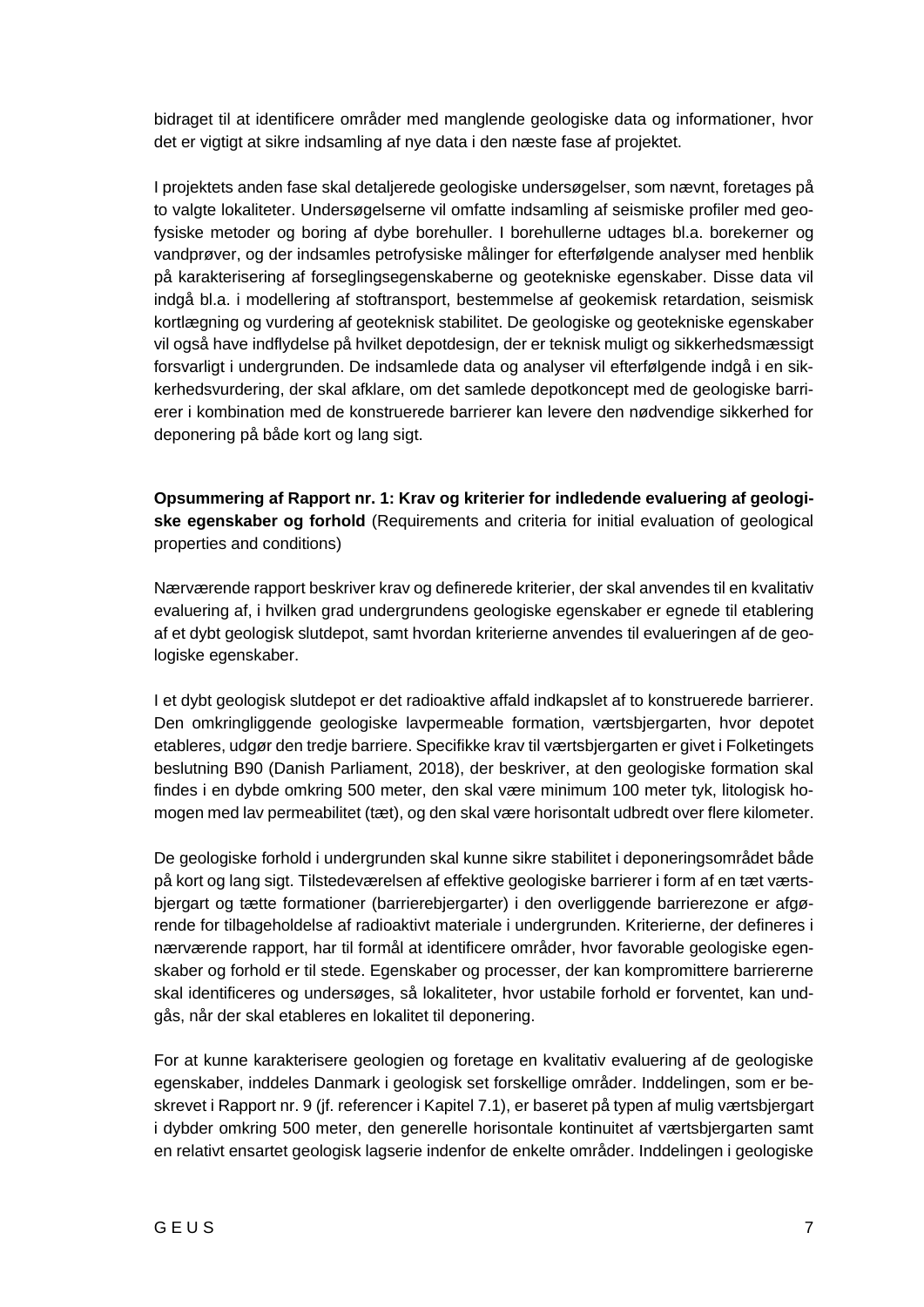områder er foretaget på baggrund af seismisk tolkning og kortlægning, og den geologiske viden, som er præsenteret i rapporterne nr. 2-8 (jf. referencer i Kapitel 7.1).

Geologiske kriterier defineres i nærværende rapport på baggrund af anbefalinger og erfaringer fra tilsvarende internationale processer og projekter vedrørende identificering af lokaliteter, der er egnede til dyb geologisk slutdeponering. De definerede kriterier relateres til barriereegenskaberne af værtsbjergarten og de overliggende formationer (barrierebjergarterne), den naturlige langtidsstabilitet i et givent område, geoteknisk gennemførlighed og mulighederne for at indsamle pålidelige, nye geologiske data. Kriteriernes relevans i forhold til de samlede geologiske barriereegenskaber på både kort og lang sigt gennemgås på grundlag af generel viden om dyb geologisk slutdeponering fra lignende projekter. De geologiske egenskaber og forhold, der er favorable for de enkelte kriterier, defineres og beskrives, og kriterierne bliver anvendt til en foreløbig kvalitativ evaluering af de karakteristiske geologiske egenskaber i hvert område, som præsenteres i Rapport nr. 9.

Til brug for evalueringen anvendes en scoring af hvert område i forhold til de konkrete kriterier. Scoringen udføres på en skala med tre trin (grøn, gul og orange), og evalueringen er baseret på de mest udbredte, generelle geologiske forhold og egenskaber i de enkelte områder. Der vil således lokalt kunne findes områder, der scorer enten bedre eller dårligere end generelt for området. En grøn scoring af et kriterium indikerer, at de relaterede geologiske egenskaber er vurderet som favorable i størstedelen af området, og at vurderingen er baseret på pålidelige data. En gul score af et kriterie betyder, at de relaterede geologiske egenskaber generelt forventes at være favorable, men at data er mangelfulde i området, eller at scoringen er baseret på analogier fra andre områder eller generel geologisk viden. En gul score indikerer således, at der er en vis usikkerhed om, hvorvidt de nødvendige geologiske egenskaber er til stede. En orange score af et kriterie indikerer, at de geologiske egenskaber generelt vurderes som mindre favorable i området, og at denne vurdering er baseret på pålidelige data. Der vil muligvis lokalt kunne findes lokaliteter, hvor egenskaberne er mere favorable (bl.a. afhængigt af depotdesign), men det vil kræve omfattende geologiske undersøgelser og studier at identificere og kortlægge disse områder. Samtidig vil der være en vis risiko for, at favorable egenskaber ikke kan påvises ved detaljerede geologiske undersøgelser. En orange score af et kriterium betyder ikke nødvendigvis, at et område er uegnet for dyb slutdeponering, da det i nogle tilfælde er muligt at mindre favorable geologiske egenskaber kan kompenseres for eller opvejes af andre favorable egenskaber eller ved design af depotet og de konstruerede barrierer.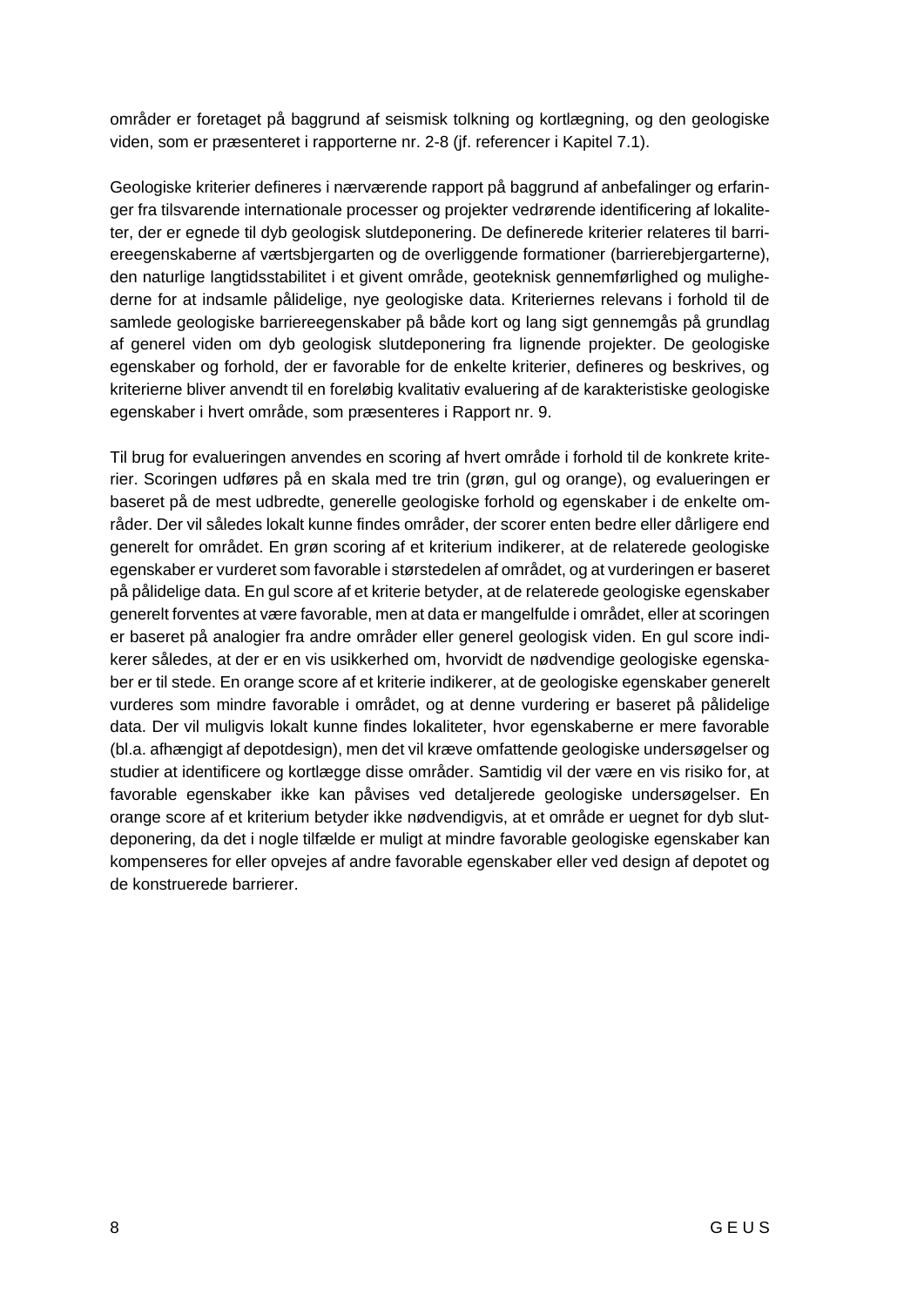# <span id="page-10-0"></span>**1. Introduction**

In 2018, the Danish Parliament agreed that the long-term solution for Denmark´s radioactive waste should include a deep geological repository operating no later than 2073 (Danish Parliament, 2018). The waste is temporarily stored by the Danish Decommissioning (DD) on the Risø peninsula. It amounts to more than 10,000  $m<sup>3</sup>$  and comprises mostly low-level radioactive waste (LLW), and a minor volume of medium-level waste MLW), including 233 kg special waste – but no high-level radioactive material (HLW).

The Geological Survey of Denmark and Greenland (GEUS) has been given the task by the Danish Parliament to investigate whether areas can be identified where potential host rock with suitable properties for geological disposal is present at 500 meters depth. The task is carried out in parallel with activities by the Danish Ministry of Higher Education and Science (MHES), being the project owner, and DD, being responsible for management of the radioactive waste including storage of the waste and final disposal.

The geological project was initiated in 2019 and is expected to be carried out within a period of approximately seven years. The bulk of the workload will be undertaken by staff members at GEUS, with contributions from external consultancy companies, organisations, and experts as needed. The geological siting project comprises two major phases. The current first project phase is a desk study with the purpose to map and characterize geological properties and conditions of potential host rocks in the Danish subsurface, mainly based on existing data. In the second project phase of the geological project, detailed geological investigations will be carried out at two specific sites to investigate whether the geological properties are suitable for safe disposal of radioactive waste in a deep geological repository at these specific sites. The two sites must be selected in a dialogue-based process between MHES and the local municipalities. Subjects and conditions, such as socio-economic issues, activities relating to civil participation, disposal facility design, safety cases, and other non-geological issues will be addressed and handled separately by MHES and DD with contributions from GEUS where relevant.

### <span id="page-10-1"></span>**1.1 Guidelines for identification of deep geological repository sites**

International recommendations on geological studies required to identify suitable sites for deep disposal of radioactive waste have been presented by e.g. the International Atomic Energy Agency (IAEA, 2011) and Norris (2012) as follows:

"*To identify and map layers of low-permeable rock types that are sufficiently thick (more than 100 meters) and which have a continuous lateral extension (several km<sup>2</sup> ) throughout the entire study area. The rock body should also be sufficiently homogeneous and represent no significant discontinuities like fractures and faults. Furthermore, the rocks should be as mineralogical homogeneous and uniform as possible. The geological conditions should be stable in the short term as well as in the long term."*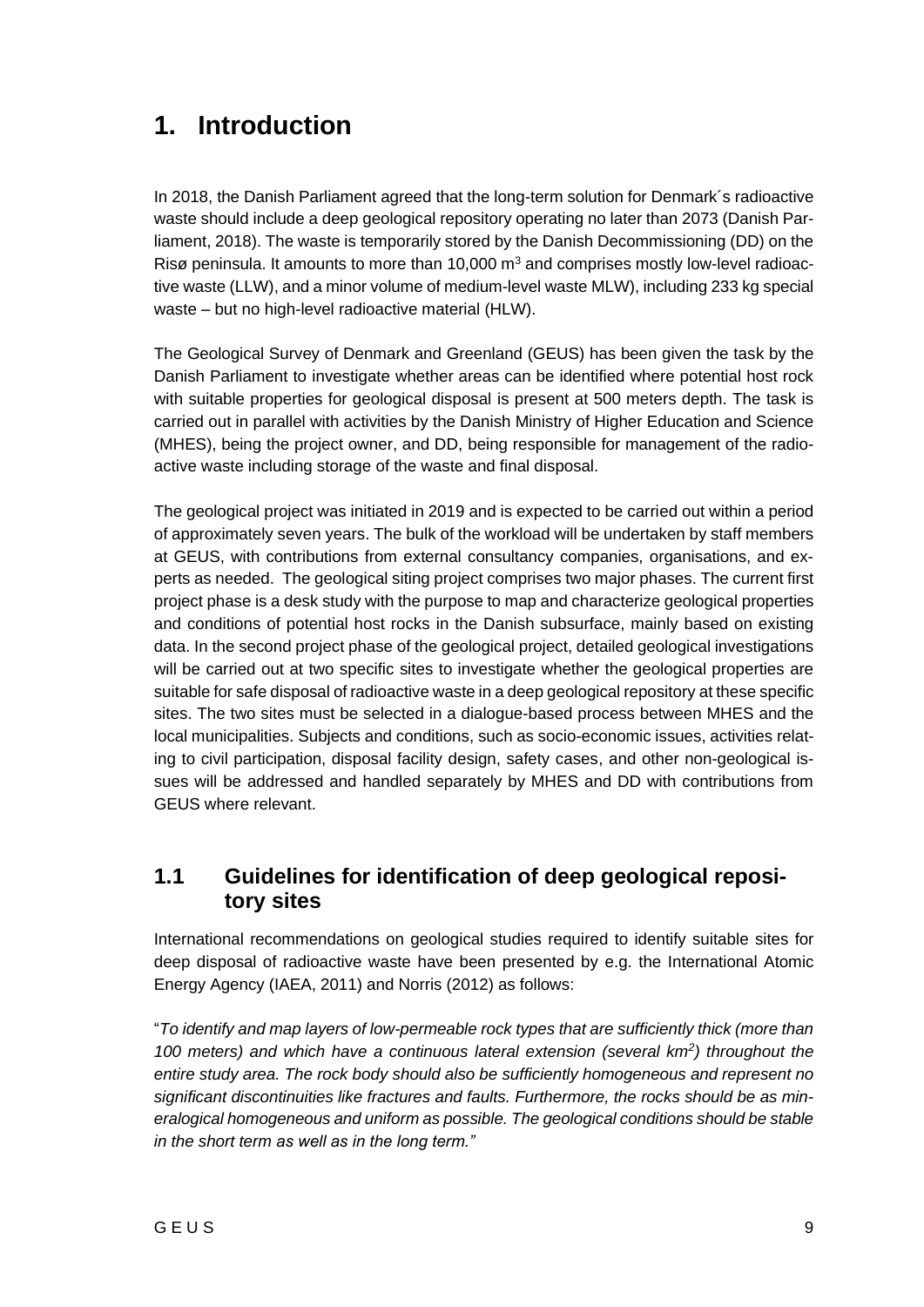These recommendations as well as experience from siting projects in other countries have been used to identify investigations that need to be performed in the Danish project. Experience from other countries include France (ANDRA, 2005), Holland (COVRA, 2018), Switzerland (SFOE, 2008; Nagra, 2017), Sweden (SKB, 2007) and Finland (POSIVA, 2017a, b).

In some countries, based on several decades of comprehensive subsurface studies, it has been concluded that marine claystones and clay rich carbonates (marl) may constitute suitable host rocks for a final geological disposal. Therefore, extensive research on clay deposits is continuously ongoing and makes available significant amounts of data and experiences that may be valuable for this project (e.g. ANDRA-Belgium, COVRA-Holland, Nagra-Switzerland). In the Czech Republic, a former limestone mine is used for disposal of institutional waste comprising radioactive material similar to the components in the Danish waste. In other countries, including Sweden, Finland, and Norway, it has been decided to establish final repositories in crystalline bedrock. When relevant, the current project in Denmark will draw on others experiences and cooperate with relevant radioactive waste disposal organisations.Furthermore, the project will follow guidelines from IAEA (IAEA 2011; IAEA 2018 a,b), the Nuclear Energy Agency (NEA (OECD), 2005; NEA 2006; NEA, 2008; NEA, 2012) and the EU directive regarding this field (EU, 2011).

As noted by the IAEA (2018 a, b), the impossibility of finding "the safest site" based on rock properties should be emphasised, because it is not possible to investigate and determine the detailed nature of every possible site. Instead, the key to find a suitable site will be to have it fulfil the required level of safety and performance, and that establishing a repository here is also acceptable to decision makers and stakeholders.

### <span id="page-11-0"></span>**1.2 The deep geological repository project**

A geological screening of the Danish subsurface layers present at 500 meters depth was carried out prior to initiation of the current geological siting project, to investigate whether low permeable rocks occur at this depth. The screening showed that the Jurassic and Cretaceous stratigraphic intervals at 500 meters depth comprise chalk, limestone, marl, and claystone, and the Precambrian basement comprises crystalline rocks in terms of gneiss and granite, which may all potentially provide a host rock for a deep geological repository (Gravesen, 2016). Based on this work, it was recommended to further analyse and characterize the geological conditions and barrier effectiveness of the geological formations at depths to 500 meters below the surface, which resulted in a decision to initiate the first phase of the present project.

The first phase of the present geological siting project comprises a geological review of all data available in the GEUS archives, the drilling-sample storage facilities, and from literature. The data have been used to map and describe relevant properties of the rock types identified at depths to around 500 meters, as well as natural processes potentially influencing the shortand long-term geological stability. The results form the basis of a subdivision into geologically different areas which are characterised and evaluated regarding the areas' potential suitability for deep disposal as described in the project's Report No. 9 (cf. Chapter 7.1 for reference).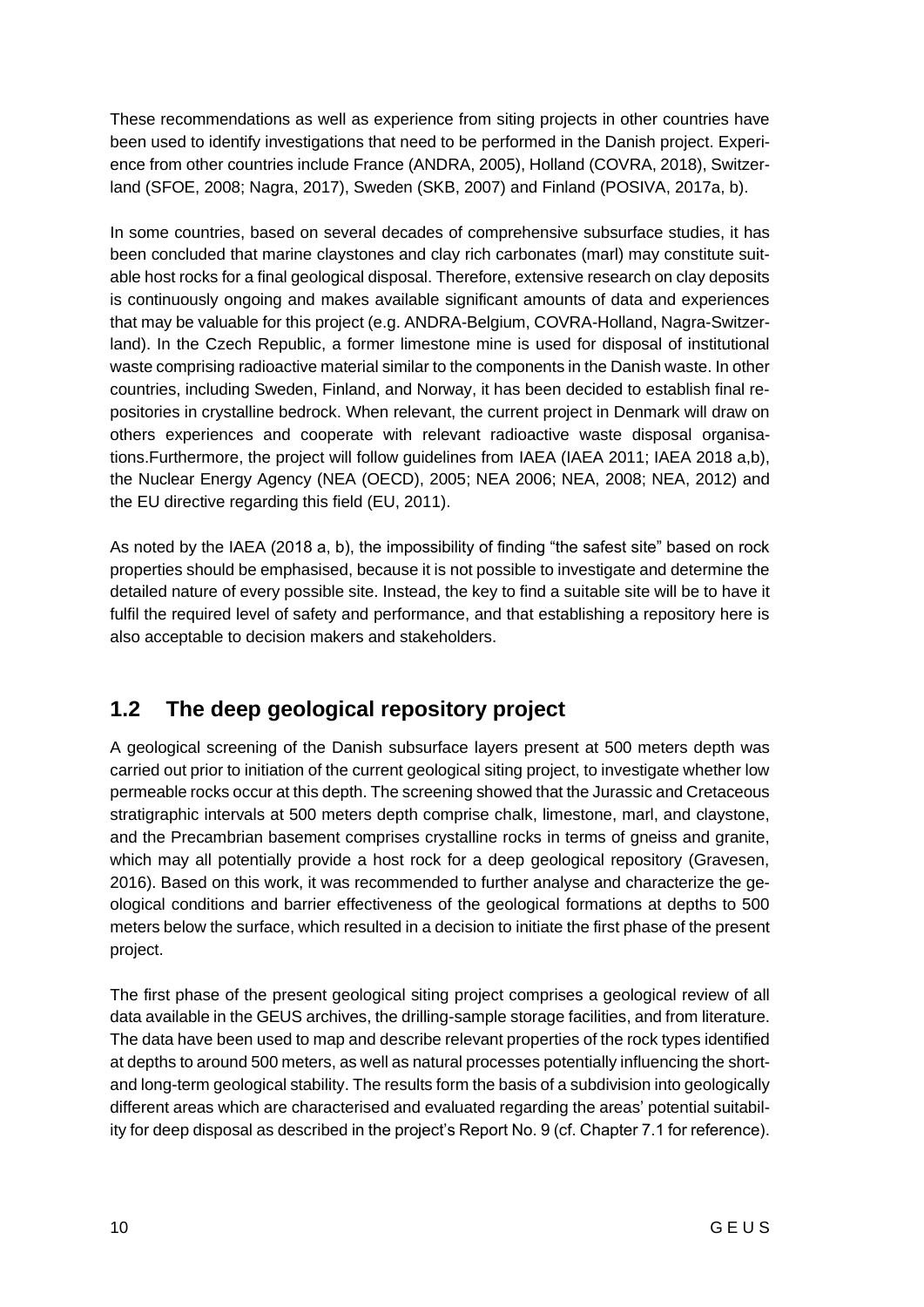The geological desk studies were carried out as separate work packages and presented in a number of reports (Reports No. 2-7; cf. Chapter 7.1 for references) addressing the following issues: overview of the onshore geological setting in Denmark; subsurface mapping based on seismic data and well data; a geological description of the three rock types chalk, claystone and crystalline basement, respectively, and issues potentially influencing long-term geological stability, such as climate conditions, possible glaciations, earthquake risks and groundwater conditions. Based on the results of the geological desk studies, conceptual 1D numerical modelling was performed to identify properties and conditions with high importance for the rocks' barrier-effectiveness for retardation of the radionuclides (Report No. 8; cf. Chapter 7.1 for reference).

Information on the subsurface geological formations onshore Denmark is quite scattered and of highly varying quality. The archives and databases comprise 2D seismic data of different vintages and quality as they are acquired for different purposes. Well data exist mainly from deep wells drilled for hydrocarbon exploration, some geothermal wells, and other technical/scientific drillings. Thus, as the data from various regions of Denmark varies in vintage, quality and level of detail, the current picture is by no means comprehensive. However, the geological desk studies combined with some new sedimentological and stratigraphic studies, and initial sensitivity studies from the conceptual 1D modelling have proven highly valuable; both in detailed mapping and identifying rock types, as well as in identifying major data gaps and critical parameters, for which it is important to obtain information during the next phase of the project.

The characterisation and evaluation carried out in this first phase of the project provide the geological basis for selection of two sites for detailed geological investigations in the second phase of the project. A dialogue-based process for the site selection is managed by MHES.

As part of the detailed investigations in the second phase of the project, new data and information will be collected at the two sites to further evaluate whether the geological properties and conditions are favourable for deep disposal. Thus, the second phase sets off with planning and preparation for the investigations, which include acquisition of seismic data and the drilling of deep boreholes (deeper than 500 meters) at each site. The extensive data sampling program will, among others, include drill-cores, well logs, and groundwater samples - thus, providing samples and measurements for laboratory analyses and various other studies. Based on the new data, a characterisation and evaluation of the geological suitability of the two sites will be made. This characterisation will also be used by DD for identification of a suitable repository design and for evaluation of the combined retention capacity of the engineered and the geological barriers as input to a safety case.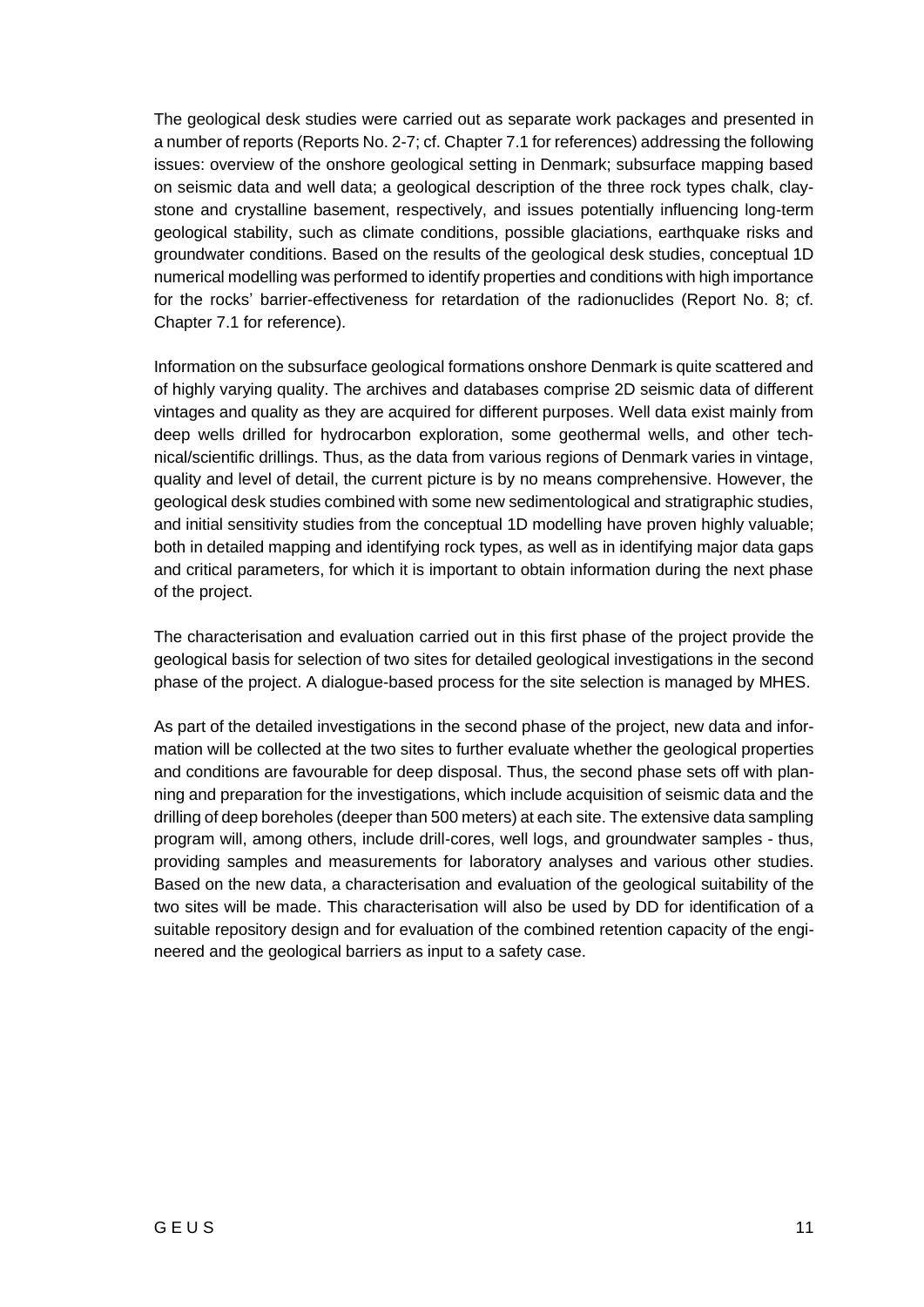# <span id="page-13-0"></span>**2. Concepts for deep geological disposal of radioactive waste**

The Danish radioactive waste currently located at Risø comprises low and medium level waste (classified according to IAEA). The medium level waste (MLW) constitutes a minor part of the total amount of radioactive waste. It includes 233 kg of special waste, which contains long lived nuclides and therefore a repository providing long term isolation towards humans and biosphere is required [\(https://www.dekom.dk/affaldshaandtering/#affald-1\)](https://www.dekom.dk/affaldshaandtering/#affald-1). The volume of the low-level waste (LLW) as currently stored in large containers is around 10,000 m<sup>3</sup>. The Danish waste does not contain high-level, heat generating radioactive waste (HLW).

The most recent information available from DD with regards to waste composition and volumes is presented in the report by COWI (2011). The volume and types of radionuclides in the waste determines the length of time during which the waste must be shielded from the biosphere and protected against human interference by engineered and geological barriers.

The Danish radioactive waste has been classified and divided into five major groups with a total of 20 waste types by DD (COWI 2011). A summary is presented in the report on numerical modelling (Kazmierczak et al. 2021). The largest volumes and masses originate from construction materials from the three reactors (DR1-3) and the graphite moderator rods used in the reactors. The largest quantities of radiation are found in the group termed "special waste" specifically in 233 kg of irradiated fuel and 1.2 kg of irradiated uranium. The second largest amount of radiation is found in specific radioactive sources.

The long-lived ß- and γ-emitting isotopes as well as the long-lived α-emitting isotopes are the isotopes that can be expected to still have a substantial activity beyond 10,000 years (Kazmierczak et al. 2021). It appears that most of the radionuclides present after 10,000 years are so called actinides which is the group of elements with atomic numbers from 89- 103, of which Ac, Th, U, Np and Pu (all radioactive) will be present in the waste after 10,000 years. In addition to the actinides the radionuclides  $^{226}$ Ra,  $^{210}$ Pb,  $^{99}$ Tc,  $^{41}$ Ca and  $^{14}$ C will also be present in some of the waste types after 10,000 years.

Some of the waste contain reduced organic compounds. The organic carbon may eventually form methane  $CH_4$  and  $CO_2$  which to the extent that it is dissolved in the water will form carbonic acid, a relatively weak acid.

A number of factors, such as the material of the containers in which the radioactive waste is packed, backfilling material, redox conditions at 500 meters depth, the geochemical properties of the host rock, and pressure gradient, may all influence retardation of the radionuclides in the subsurface. The influence and significance of some of the variables are investigated preliminary in Report No. 7 of the current report series (Kazmierczak et al. 2021).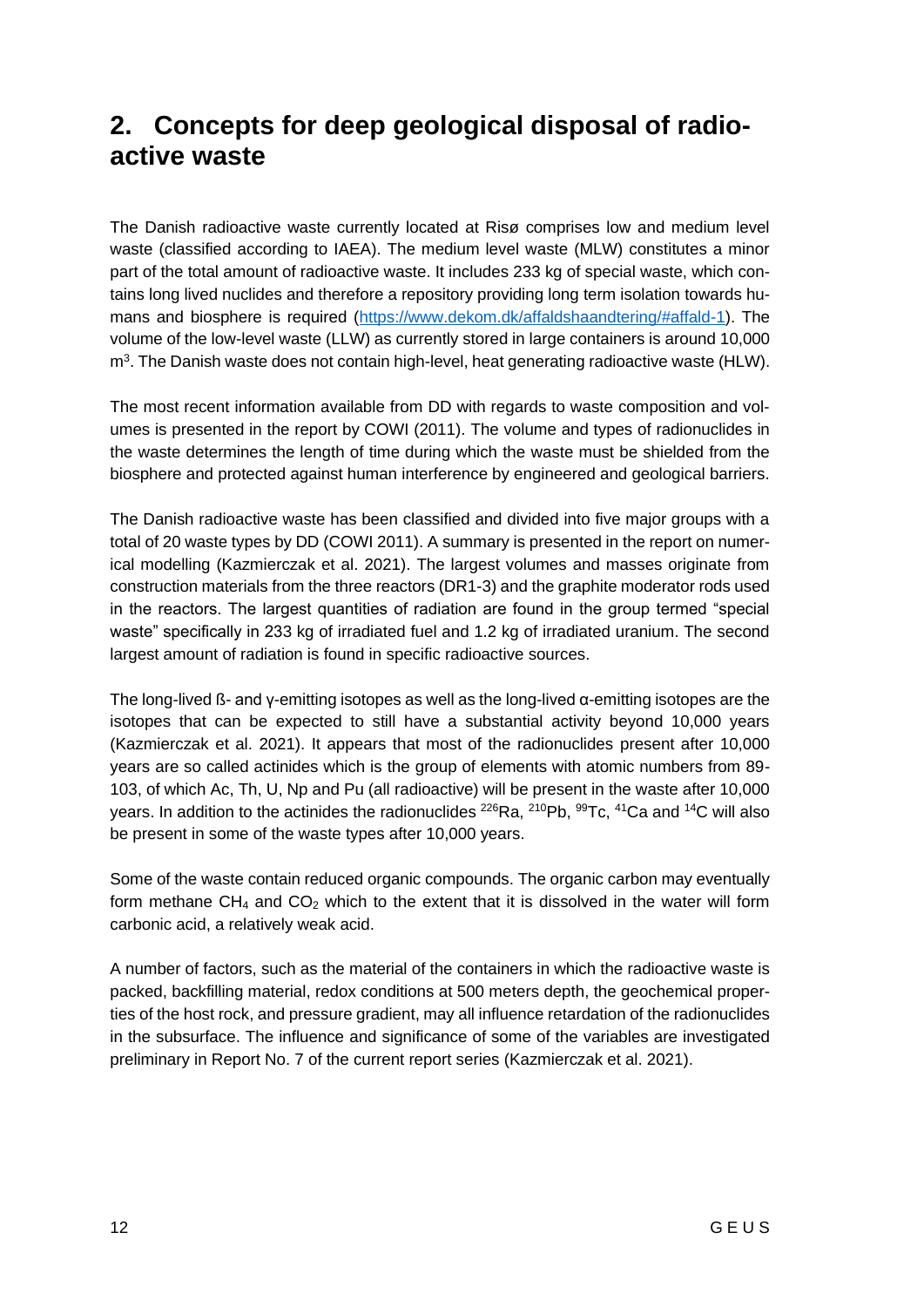### <span id="page-14-0"></span>**2.1 The engineered and geological barriers**

A deep geological repository concept comprises three barriers encapsulating the waste as described below:

- First barrier (engineered): Containers or drums of steel, stainless steel, copper or other resistant materials within which the radioactive waste is encapsulated in a cement/concrete lining.
- Second barrier (engineered): An underground construction/ building/shaft (in the widest sense of the term) where the containers are stored enclosed in a sealing filling material of e.g. bentonite or cement.
- Third barrier (rocks): The surrounding low-permeable geological layers in the host rock forming a natural barrier for retainment and retardation, and additional barriers in the effective containment zone (ECZ) of overlying low permeable formations.

The engineered barriers should be designed to ensure encapsulation and retardation of radionuclides for the longest possible time. However, at some point in time the chemical interaction between the ground water and the waste containers will most likely cause corrosion and gradual degradation of the barriers. At this point in time, the host rock's barrier effectiveness to retard and delay radionuclides leaked from the containers becomes an important factor to ensure that the radioactive material does not move into the shallower layers and the biosphere.

In the next project phase, detailed geological investigations will provide new data on geochemistry of the potential host rock, the overlying formations and the groundwater will be acquired during the detailed site investigations and the subsequent analysis of drill samples. This data will be used for evaluation of the barrier effectiveness as well as for investigation of geochemical interactions between the radionuclides of the waste and the surrounding geological barriers. The results should be used to ensure an optimum design of the engineered barriers to provide long term geochemical retardation of radionuclides in the subsurface.

For the Danish disposal project, the identification and development of a feasible repository design concept is an iterative process based, among other issues, on the geological/geotechnical properties of the host rock and the overlying layers in the ECZ. The geological properties may influence the entire disposal concept and the facility design as well as the engineered barriers necessary to ensure safety during excavation, operation, and post-closure. In case it is decided to dispose only the special and MLW in a deep repository and place the LLW repository at shallower depths, separate criteria for the necessary geological properties for such a disposal concept need to be defined.

A preferred design concept for the repository facility is not yet available from DD and may be governed by the local geological conditions. The identified potential concepts span from disposal of parts of the waste in a deep borehole combined with a shallower repository, to an underground storage facility for the total waste volume (Danish Decommissioning, 2021). For this siting project, it is assumed that all the radioactive waste will be placed in a deep disposal facility (to be conservative) as this requires the largest rock volume to be identified. It is, however, an option that the different waste categories are disposed in repositories at different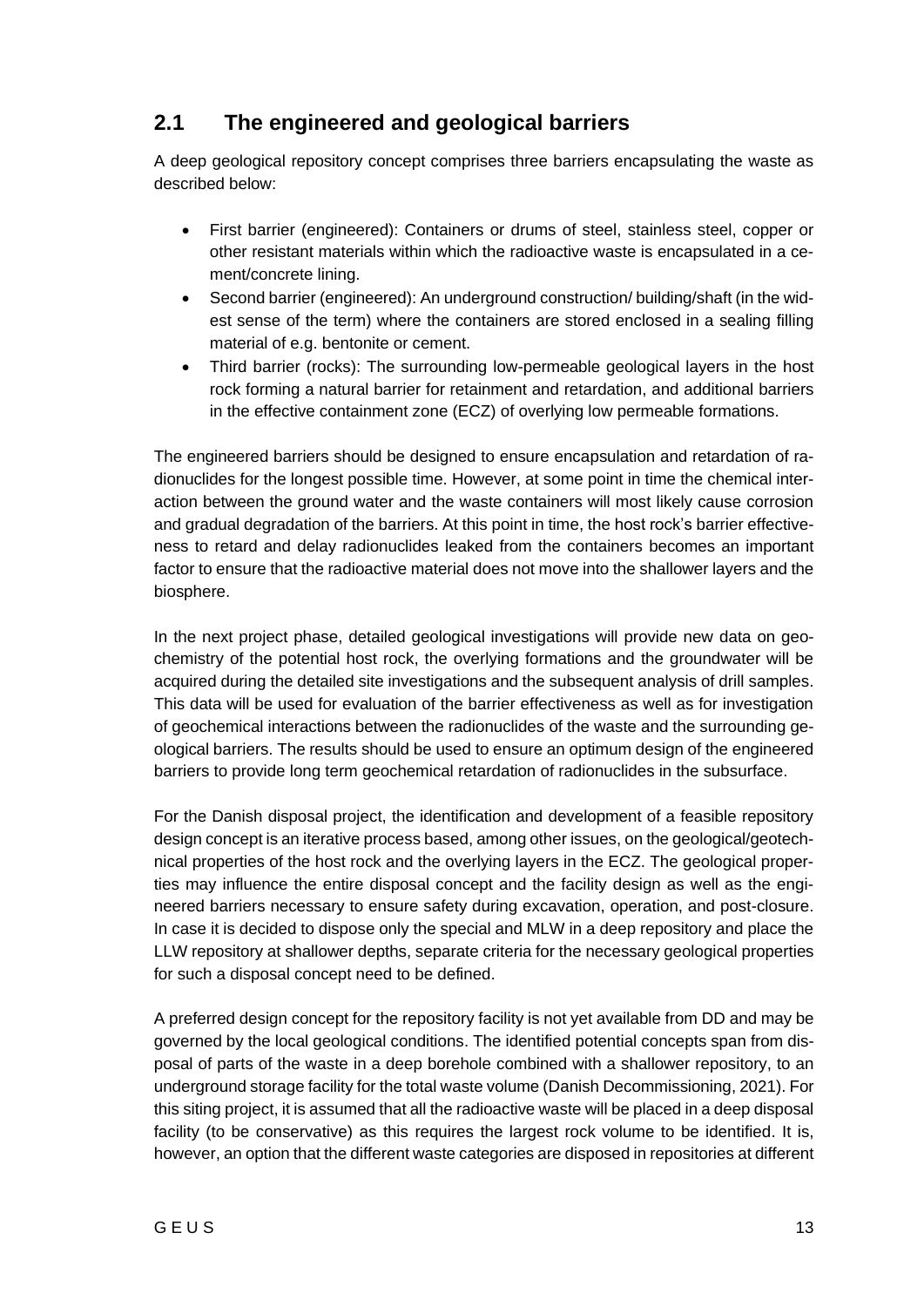depths where only the special waste and the waste containing long-lived isotopes are disposed at depths around 500 meters (Danish Parliament, 2018). At this project stage the geological characterisation and evaluation of different areas is made to cover the range of disposal concepts and will be useful for the identification and selection of sites for detailed geological investigations.

A post-closure safety assessment should be carried out to obtain a reasonable assurance that the disposal system will provide a sufficient level of safety, rather than to predict its future specific performance (IAEA, 2011).

From other siting processes (e.g. SKB, 2007; SFOE, 2008), the importance that the waste producer/owner, in this case DD, provides information on waste inventory and properties is emphasized. Based on the waste inventory, including radionuclides and half-lives, waste volumes and categories, content of gas-producing materials (metals and organic matter), material properties and their possible impact on the host rock, the waste owner, describes the safety concept for the repository type, or types, if more than one.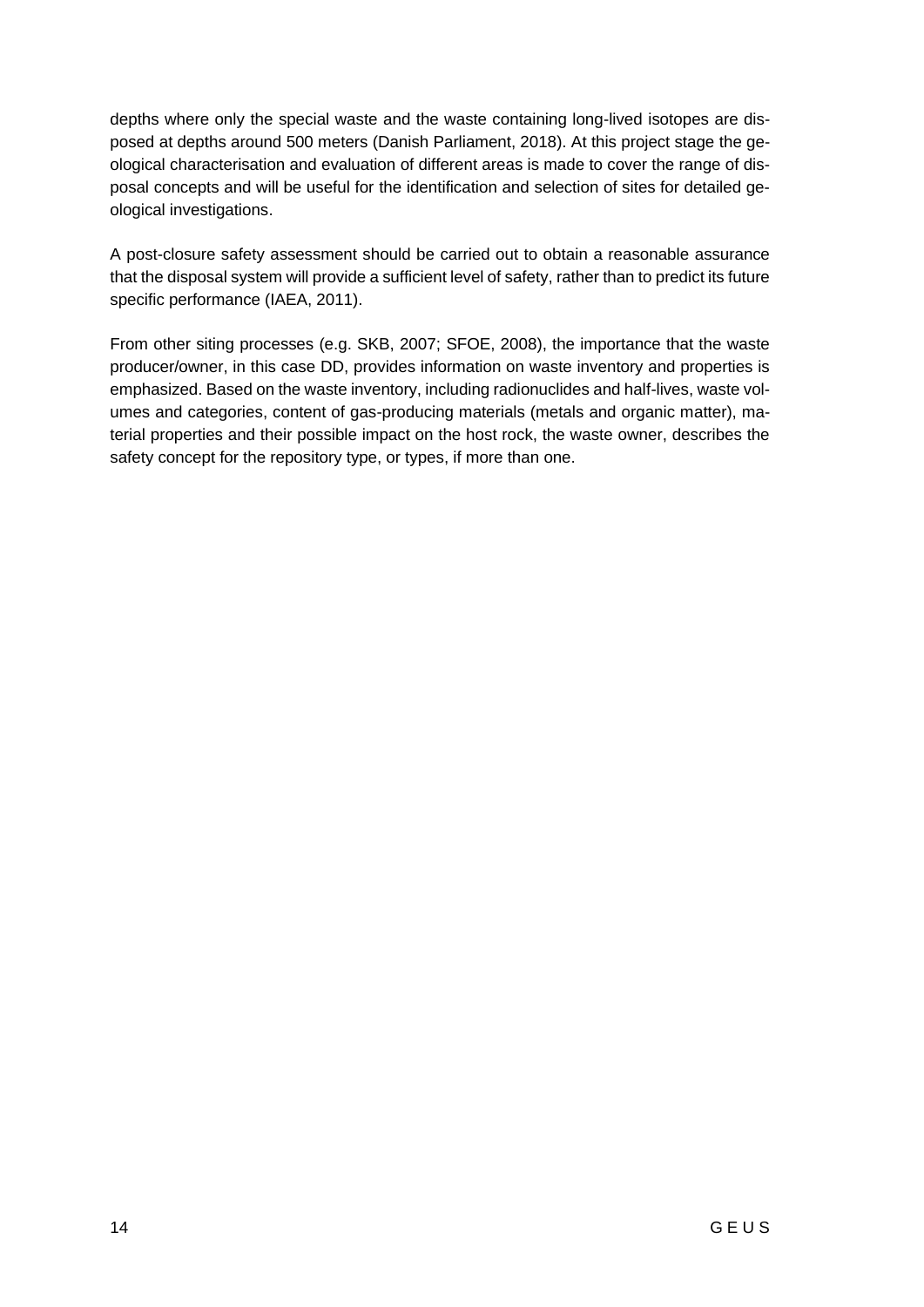# <span id="page-16-0"></span>**3. Geological site identification**

The process for identification and selection of a Danish disposal site is based on recommendations from IAEA and experiences from similar processes in other European countries including Sweden, Norway, Finland, France, Switzerland, and UK, who have worked continuously with issues related to geological disposal of radioactive material for several decades. The overall Danish plan for final disposal of the radioactive waste is described in detail in the National Programme for the Responsible and Safe Management of Radioactive waste (Danish Health Authority, 2020).

IAEA (2011) recommends the following four major phases of siting projects, with the purpose to identify suitable sites through a structured process (Figure 3.1):

- 1. A conceptional planning stage (feasibility phase)
- 2. An area survey stage (desk studies), leading to the identification of suitable areas for selection of investigation sites
- 3. A site investigation stage with detailed site-specific studies
- 4. Detailed site characterisation as basis for decision on construction of disposal facility

Subsequent phases are related to repository design, decision, and construction of the facility, operation, closure, and post-closure monitoring.



*Figure 3.1. A model for the process of establishing a deep waste repository: Four siting stages and subsequent stages of construction, operation, and post closure (modified from IAEA, 2018b).*

*Figur 3.1. En procesmodel for etablering af et geologisk slutdepot for radioaktivt affald der omfatter fire faser med område lokalisering og derefter design, konstruktion, operation og lukning (Fra IAEA, 2018b).*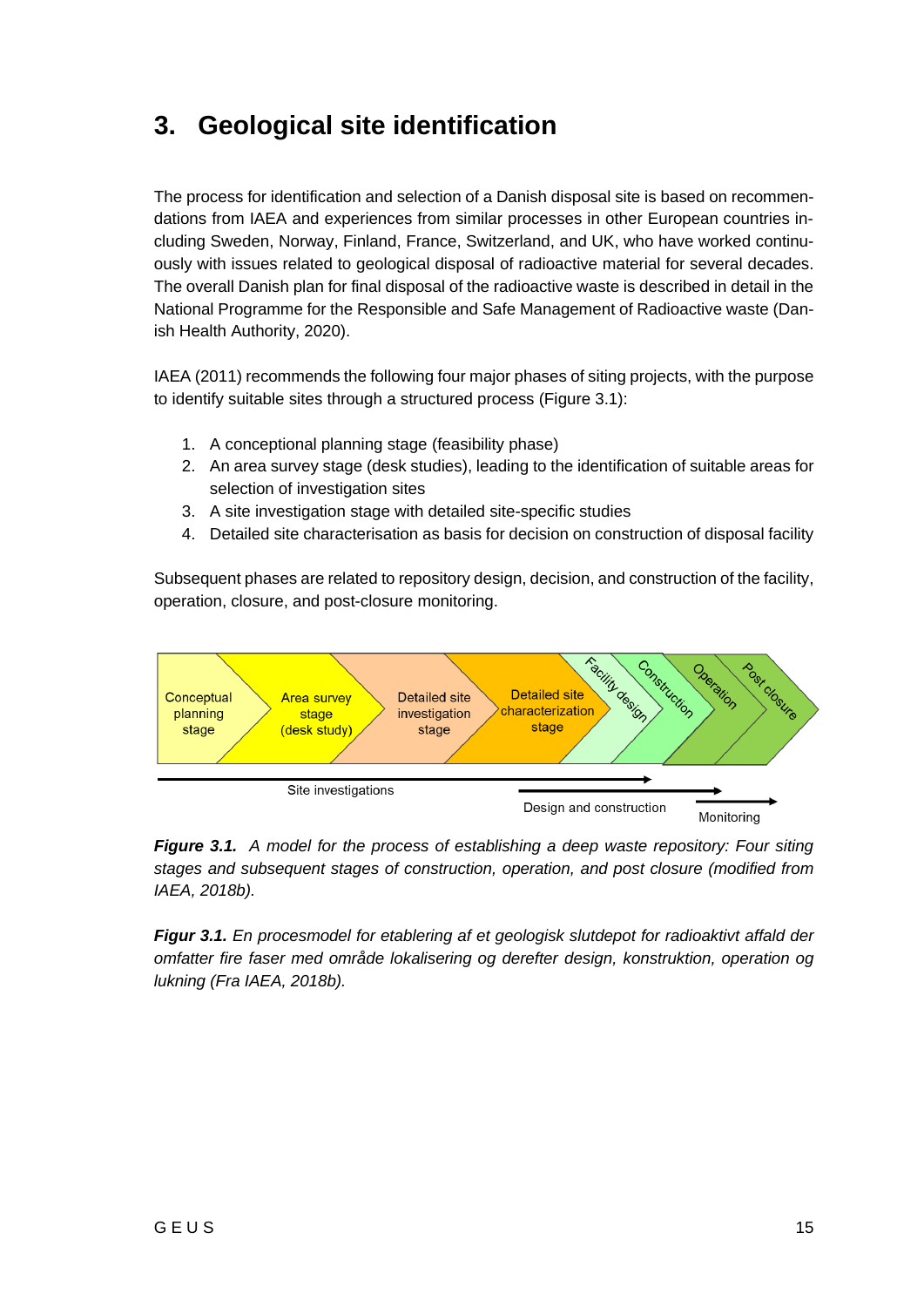### <span id="page-17-0"></span>**3.1 Geological requirements and definition of criteria**

The requirements for the present geological project, as given by the Danish Parliaments decision B90 (Danish Parliament, 2018), are that the geology must enable the establishment of a deep repository at a depth around 500 meters in a low permeable and laterally continuous formation with a thickness of 100 or more. The repository should comprise two passive engineered barriers in addition to meters the geological barriers provided by host rock and overlying low permeable formations referred to as the effective containment zone (ECZ). The geological requirements are based on the experience gathered during several decades of international research and siting processes aimed at localizing suitable sites for deep disposal of mainly HLW comprising long lived isotopes and heat generating material. Disposal in tight formations at depths around 500 meters and geological settings with long-term stability may ensure that radioactive material is held back in the geological formations. The depth will ensure that erosion during future glaciations is highly unlikely to cause exposure of the radioactive waste in the repository.

To assess whether the geological setting and the rock properties are suitable for providing effective barriers and the necessary long-term safety, criteria relating to the geological and geotechnical properties and conditions have been defined (see Chapter 4). The criteria are largely based on recommendations from IAEA and experiences from similar international projects (e.g. SFOE, 2008; SKB, 2007; IAEA, 2011). The definition of criteria and the area evaluation process benefitted from comments and recommendations provided through a review carried out by a team of international experts (Blechschmidt et al., 2021).

The criteria presented in this report are defined with the aim to ensure that the geological properties are favourable for providing efficient geological barriers for disposal of the total volume of Danish radioactive waste in a deep repository. Sites fulfilling these criteria will also be suitable for a repository concept where parts of the waste are disposed in a deep borehole in case such a solution is decided.

Since the repository concept and design will to some extent depend on properties of the host rock and the overlying layers in the ECZ, areas dominated by specific geological rock types and structural framework in the interval 0 to 500 meters are defined to enable a general characterisation of properties and conditions in each area.

When evaluating the geological barrier effectiveness based on site specific data, the type of radioactive waste (nuclide inventory, waste volumes, chemical-physical properties, etc.) must be considered, as well as the material design of the engineered barriers. This information is to be provided by the radioactive waste manager (DD). For final evaluation of safety prior to a decision whether to establish a repository, it is important to define a safety case with an integrated assessment of the retention capacity and the behaviour of the repository system including the host rock and barrier rocks forming the ECZ, and the engineered barriers (SFOE, 2008; IAEA, 2011).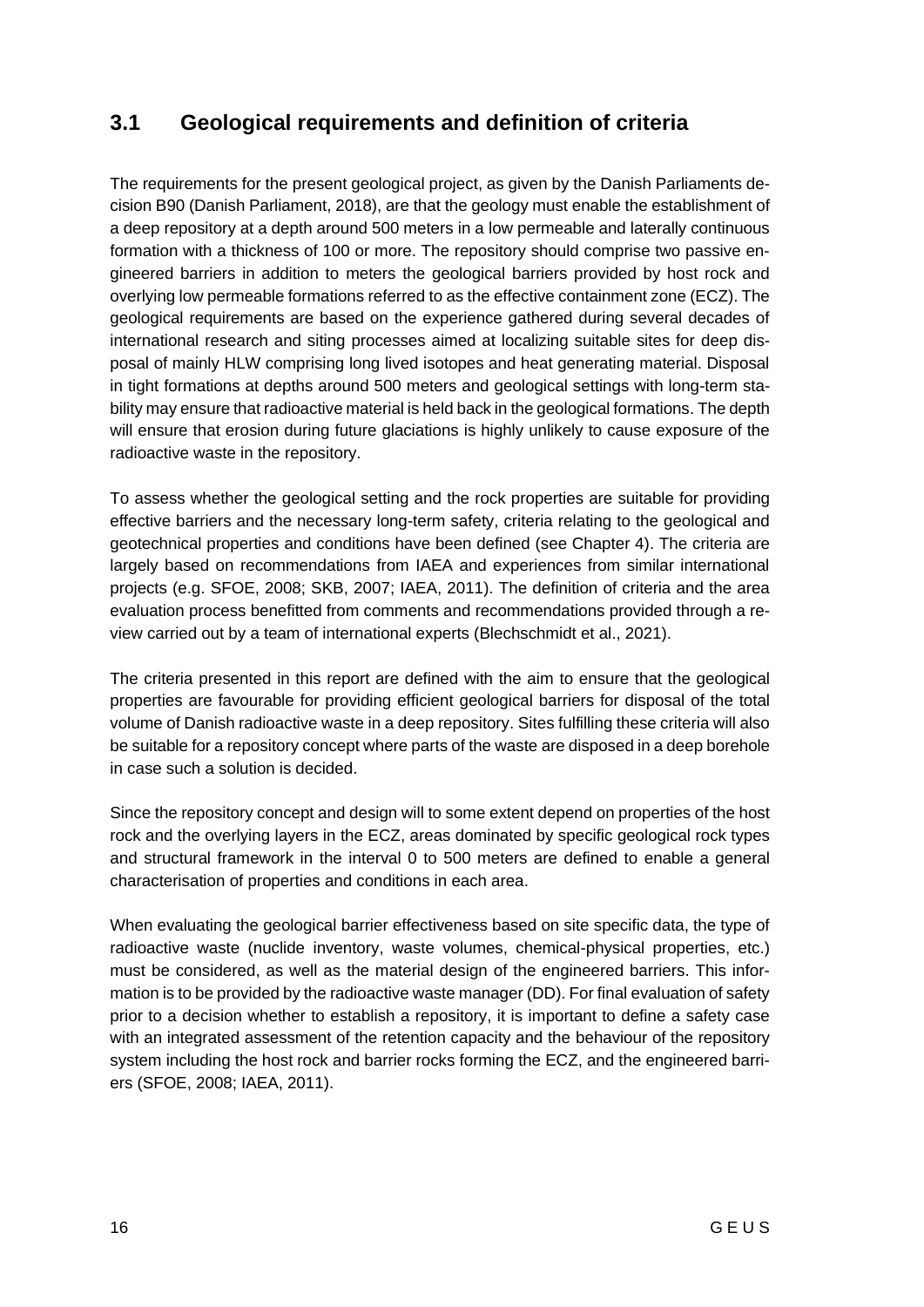### <span id="page-18-0"></span>**3.2 Geological project phases**

The current geological project comprises two major phases as illustrated in Figure 3.2, where the current phase is project phase 1. The results of Phase 1 provide the geological basis for selection of two sites for the detailed geological investigations and characterisations to be carried out in Phase 2.



*Figure 3.2. Overview of the overall site selection process (left side) and the geological project phases which will be carried out by GEUS.*

<span id="page-18-1"></span>*Figur 3.2. Diagrammet viser faserne for det geologiske projekt, der udføres af GEUS*

### **3.2.1 Project phase 1: Desk studies and area evaluation**

A comprehensive desk study of the subsurface geological conditions and properties forms a major part of phase 1 and is presented in the reports no. 2-8 (references in Chapter 7.1). Based on the findings presented in these reports a stepwise approach is taken to identify, map and initially characterize different area's suitability for deep geological disposal (Figure 3.3). To enable a geological characterization of the Danish subsurface a subdivision into areas where similar rock types occur at depths to 500 meters is made in Step 1 (Figure 3.3). The area subdivision is based on seismic interpretation and mapping combined with the geological properties and conditions as presented in the desk studies.

It should be kept in mind that the area subdivision is made to enable a general description and characterisation of the subsurface geology knowing that variations and differences will occur locally in each area. Thus, boundaries between adjacent areas will in most cases be somewhat gradational and areas near the boundaries may share some characteristics of the neighbouring area.

In each area one predominant type of potential host rock occurs at the depth around 500 meters, a specific rock type constituting an additional barrier in the ECZ and a characteristic large-scale structural framework in the area. Of major importance is the absence or presence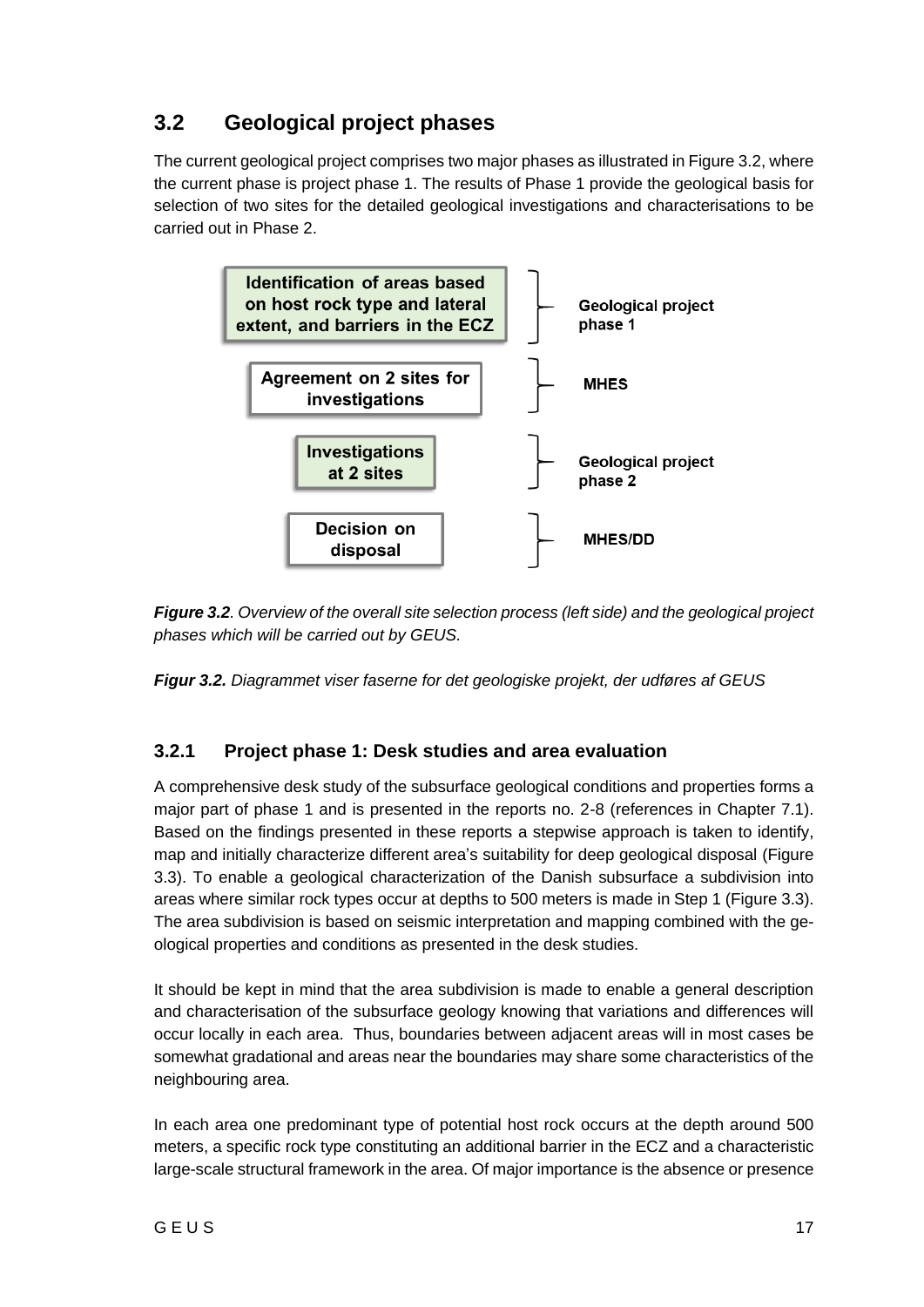of closely spaced faults offsetting the host rock section. If many faults occur with small spacing (few kilometers) this will have a significant impact on the horizontal continuity of the host rocks, and possibly also lateral changes of thickness, lithology, and structural dip of layers.



*Figure 3.3. Identification and characterisation of areas for the site selection is made through a stepwise process.* 

*Figur 3.3. Identifikation og karakterisering af forskellige geologiske områder foretages ved en trinvis proces.*

In addition to the requirements defined to ensure the host rock properties can provide an effective barrier to fluid flow, geological criteria have been defined also to ensure that the rock types can provide the required safety both on short- and long-term, and technical feasibility. The criteria are defined based on experiences and recommendations from other similar disposal projects (e.g. SFOE, 2008; SKB, 2007). The criteria will at this stage be used for initial evaluation of the areas based on existing data and for identification of critical data that needs to be obtained during the geological site investigations in Phase 2.

Step 2 (Figure 3.3) is focused on investigating whether the presence of a low permeable host rock with the required thickness (≥100 meters) and lithological homogeneity is supported by well data or other data from the mapped stratigraphic interval in each area. Further, it is investigated whether the overlying ECZ is without thick, high permeability layers or zones. In most parts of Denmark, the Chalk Group will constitute a major part of the ECZ with thicknesses up to several hundred meters and therefore chalk, marl and limestone will provide the barrier rocks (Figure 3.4).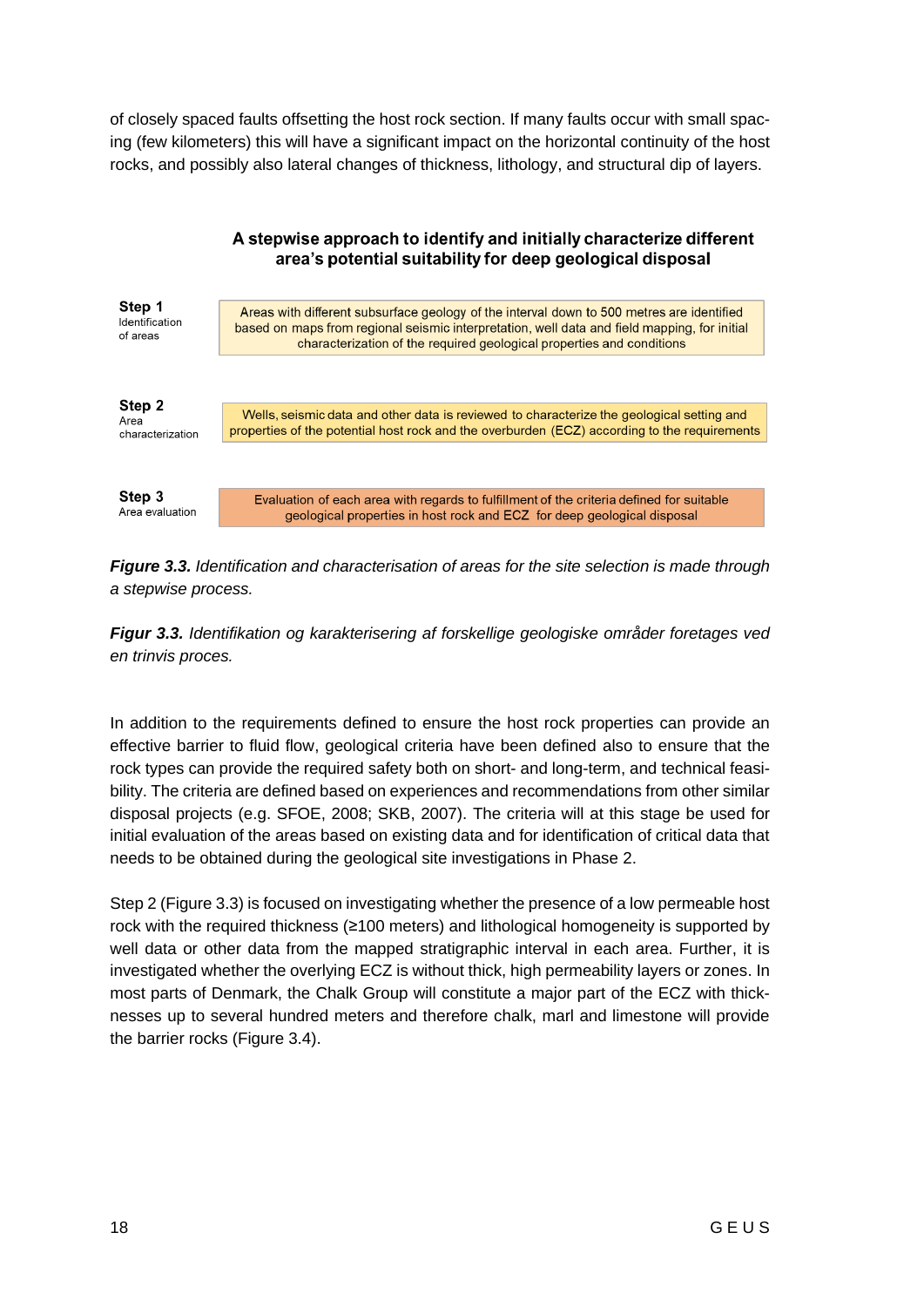

**Figure 3.4.** *Conceptual cross-section showing a generalized, typical geological record occurring in the Danish onshore areas with sedimentary rocks. The red dotted line indicates 500 meters depth.* 



The shallowest part of stratigraphic record comprises Cenozoic marine to non-marine sandstones and mudstones of varying thicknesses (Figure 3.4). The Cenozoic sediments are in general not expected to contribute to the ECZ as they comprise varying, and generally high amounts of unconsolidated sand. An average thickness of 140 meters for the uppermost part of the sedimentary record comprising ground water interests was estimated for the modelling study by Kazmierczak et al. (2021). Therefore, the thickness of barrier rocks in the ECZ overlying a host rock occurring in the 400 to 500 meters depth interval, is approximately 250 meters (Figure 3.4 and 3.5).

A qualitative evaluation of how well the defined geological criteria are fulfilled in each area is carried out as Step 3 (Figure 3.3). The evaluation is carried out as a qualitative scoring on a scale with three levels as explained in Chapter 5. It includes an assessment of the data quality and applicability (how representative the data/information is) to evaluate the reliability of existing information. Rock properties, the geological setting and long-term natural stability which in combination must provide the necessary barriers and conditions for retardation of radionuclides are evaluated. Criteria definition and their relevance for safety, and the evaluation approach is explained in detail in Chapter 5.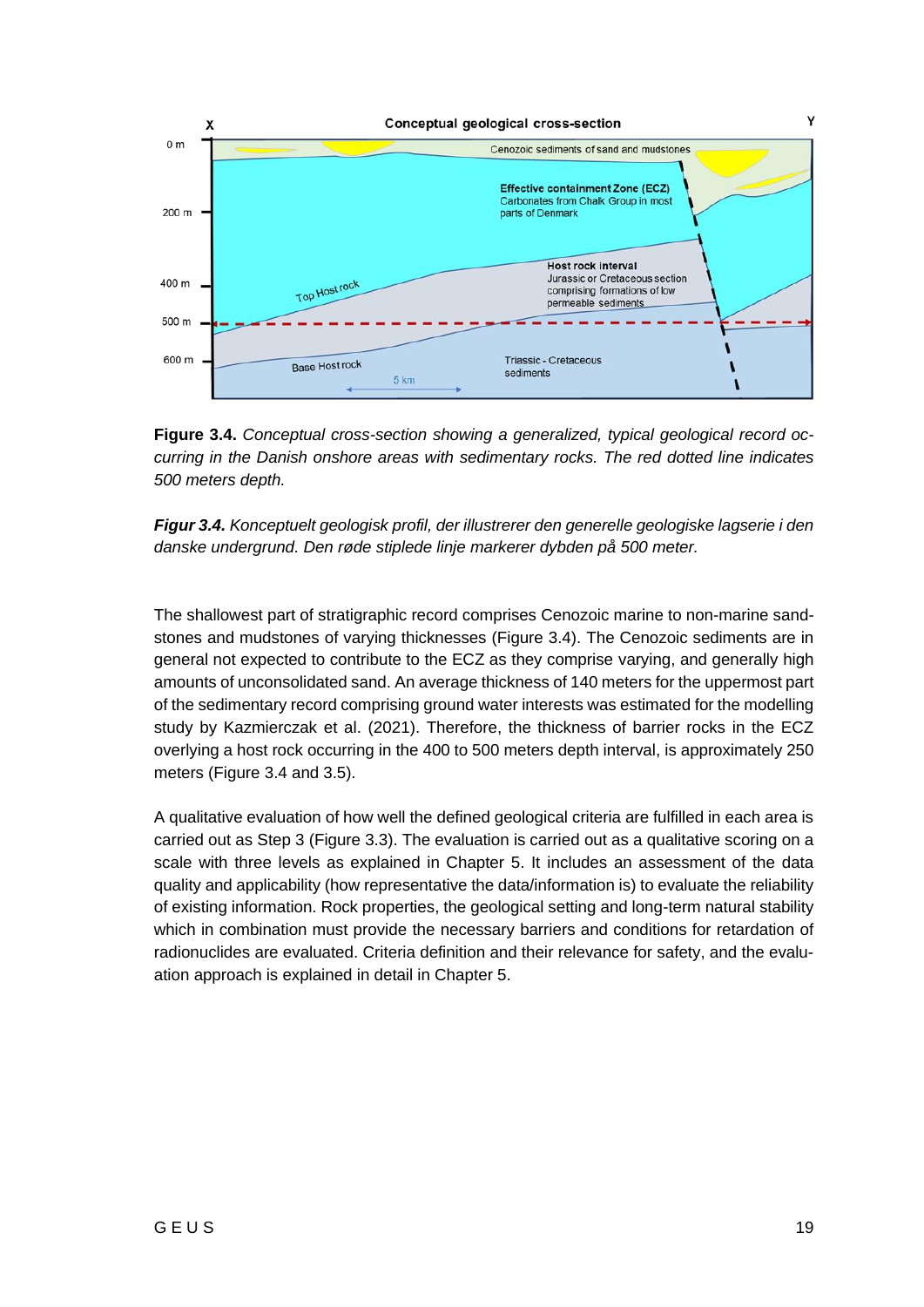

*Figure 3.5. Conceptual geological rock record of host rock for disposal and additional tight rocks in the overlying containment zone (ECZ).*

*Figur 3.5 Konceptuel geologisk lagserie med værtsbjergart til deponering og en overliggende barrierezone af tæt kalksten.*

Existing knowledge on the rock properties and the long-term natural stability will be presented for each area based on the geological reports prepared from the desk studies. In some areas specific information on rock properties is available. However, in most areas the rock properties will have to be inferred either from nearby analogs or from analogs in the literature and thus a higher degree of uncertainty exists for the rock properties in these areas.

Through this initial criteria evaluation process, it will be obvious which criteria cannot be evaluated at this project stage due to lack of data and/or experience. Highlighting the fields of knowledge where critical data must be acquired in the project's next phase of detailed site investigations is an important part of the evaluation process. As an example, the geotechnical properties necessary for engineering feasibility are addressed only very preliminarily, based on general knowledge and recommendations from similar international projects, as neither data nor experience from engineered constructions exist from 500 meters depth in the Danish subsurface.

The criteria evaluation can be regarded as a systematic approach to access the detailed geological properties and conditions, and to identify areas of major uncertainty and data gaps that need to be filled in during the detailed site investigations in Phase 2. In the project's phase 2, a further detailed evaluation of the criteria will be carried out based on new information on rock properties acquired from the detailed geological site investigations in two areas.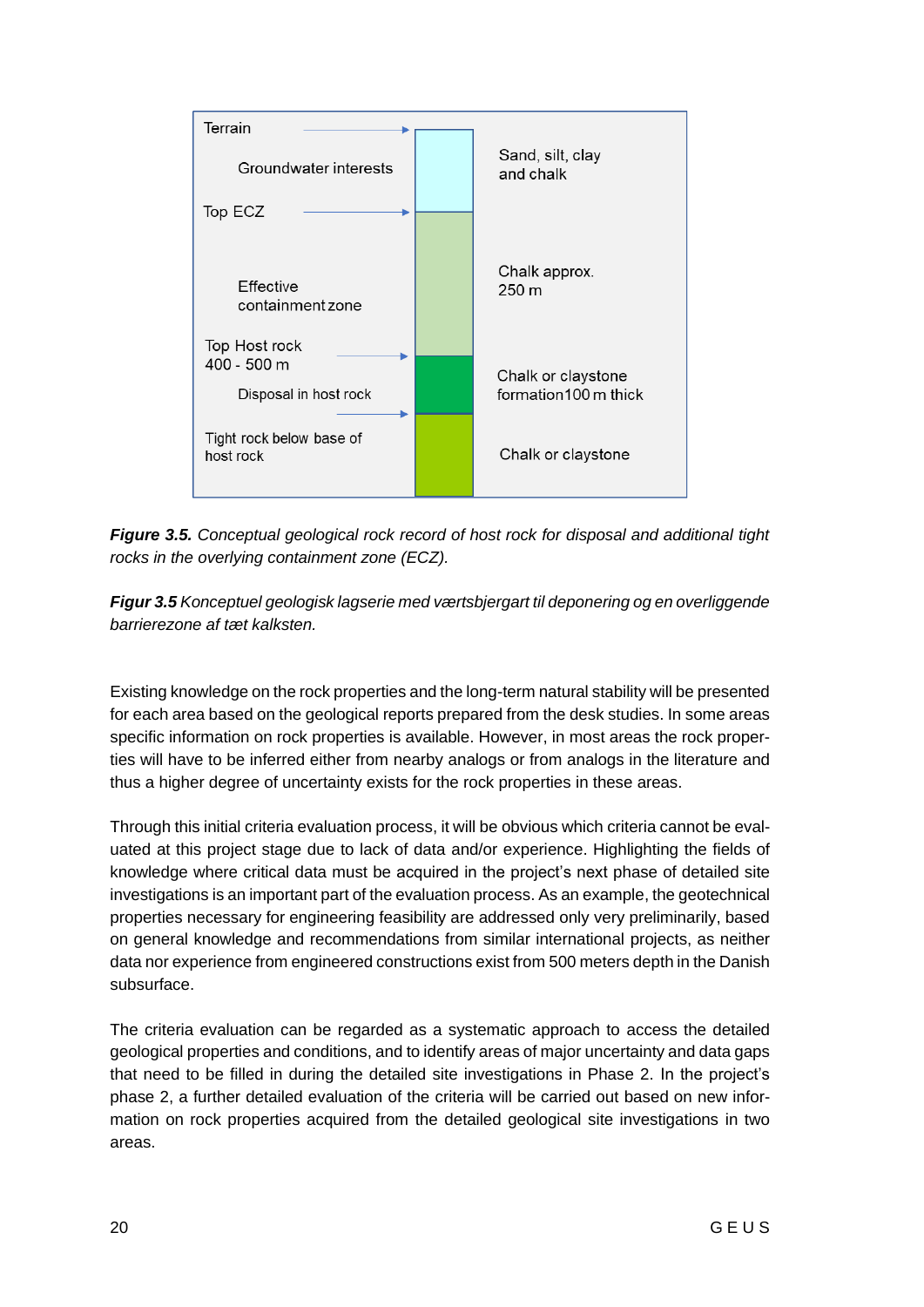#### **Geological considerations on areal extent of the sites for detailed investigations**

Following the area characterisation and evaluation two investigation sites will be decided in cooperation between MHES and local municipalities. Criteria related to socio-economic conditions such as environmental issues, land use and exploitation of natural resources will be addressed during the process of site selection as managed by MHES (MHES, 2021).

When selecting the specific investigation sites and their lateral extent, it is important to revisit the geological database to check if further detailed mapping can be made, as the maps and seismic interpretations show only large, reginal faults and other major discontinuities that must be avoided within the site investigation areas. The seismic mapping and subsequent conversion into depth and thickness of the formations is made in a relatively coarse grid due to the variable data density. This is to ensure there is a high likelihood that the geological properties and the general geological setting in the specific area are favourable in terms of the requirements and criteria. A preferred repository design concept for the specific host rock at the site should be identified to estimate the areal extent and the volume of rock required for construction of the repository. This estimate includes the host rock volume required for disposal of the waste and the rock volume required in the ECZ for the construction of shafts / tunnels / boreholes giving access to placing the waste in the repository.

The investigation site should be selected in an area where the host rock as well as layers in the ECZ can be expected to be homogeneous and laterally continuous for several kilometers, i.e. 5x5 kilometers or more. This is to ensure that:

- There is flexibility within the area in case subsurface discontinuities are identified in the host rock or the ECZ during the site investigations
- The location of faults mapped from 2D seismic is usually unprecise, with uncertainty up to 1 kilometer and even larger uncertainty in terms of the lateral extent of the fault plane. This uncertainty must be acknowledged if faults are present at the outer boundary(es) of the area where the site is to be defined to avoid drilling into faults during the detailed site investigations.
- Deep drilling can be carried out at some distance to the specific rock volume to be used for disposal in order not to compromise the effectiveness of the geological barriers. At the same time, it is important that the drilling of deep boreholes will penetrate geological sections where the rock properties can be expected to be highly representative and very similar to the properties existing at the potential disposal location in the host rock body.

### <span id="page-22-0"></span>**3.2.2 Project phase 2: Detailed geological site investigations**

In phase 2 new data will be acquired for a comprehensive and detailed characterisation and valuation of the two sites to evaluate whether the geological properties and conditions fulfil the criteria for safe disposal of the radioactive waste on both short and long term.

The geological site investigations include acquisition of geophysical data and drilling of deep boreholes as summarized in Figure 3.2. These data will be used for detailed mapping of the subsurface to confirm the lateral continuity of the host rock and the ECZ, and for investigation of the natural long-term stability. Samples and measurements from bore holes will be used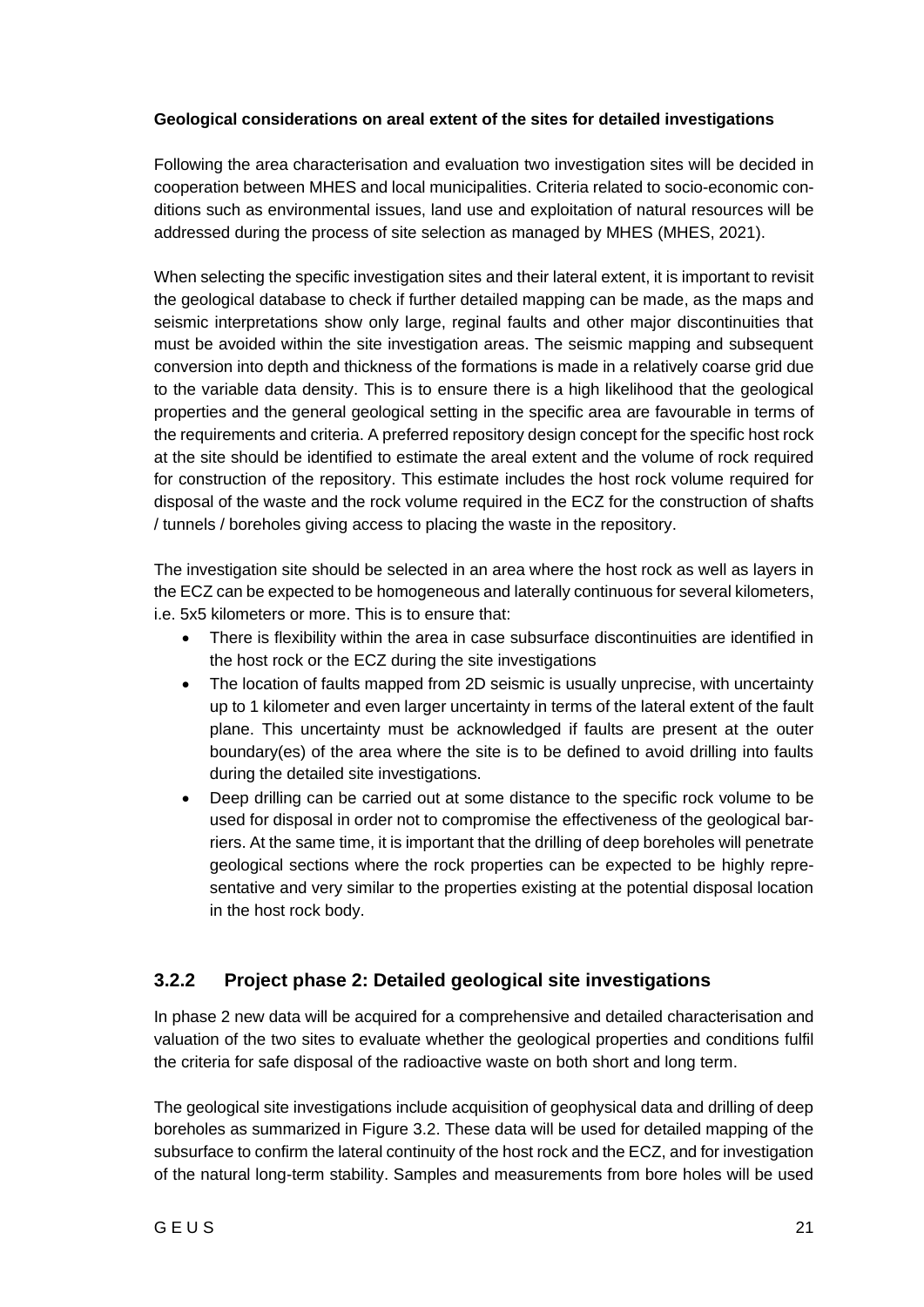for laboratory analysis to characterize the geological, geochemical, and geotechnical properties. This information will be used for numerical modelling of nuclides transport to evaluate the geological barrier effectiveness. Subsequently the information will be used by DD as input to a safety case to investigate and demonstrate that the combined system of geological and engineered barriers of a specific repository concept, can provide the required short- and longterm safety.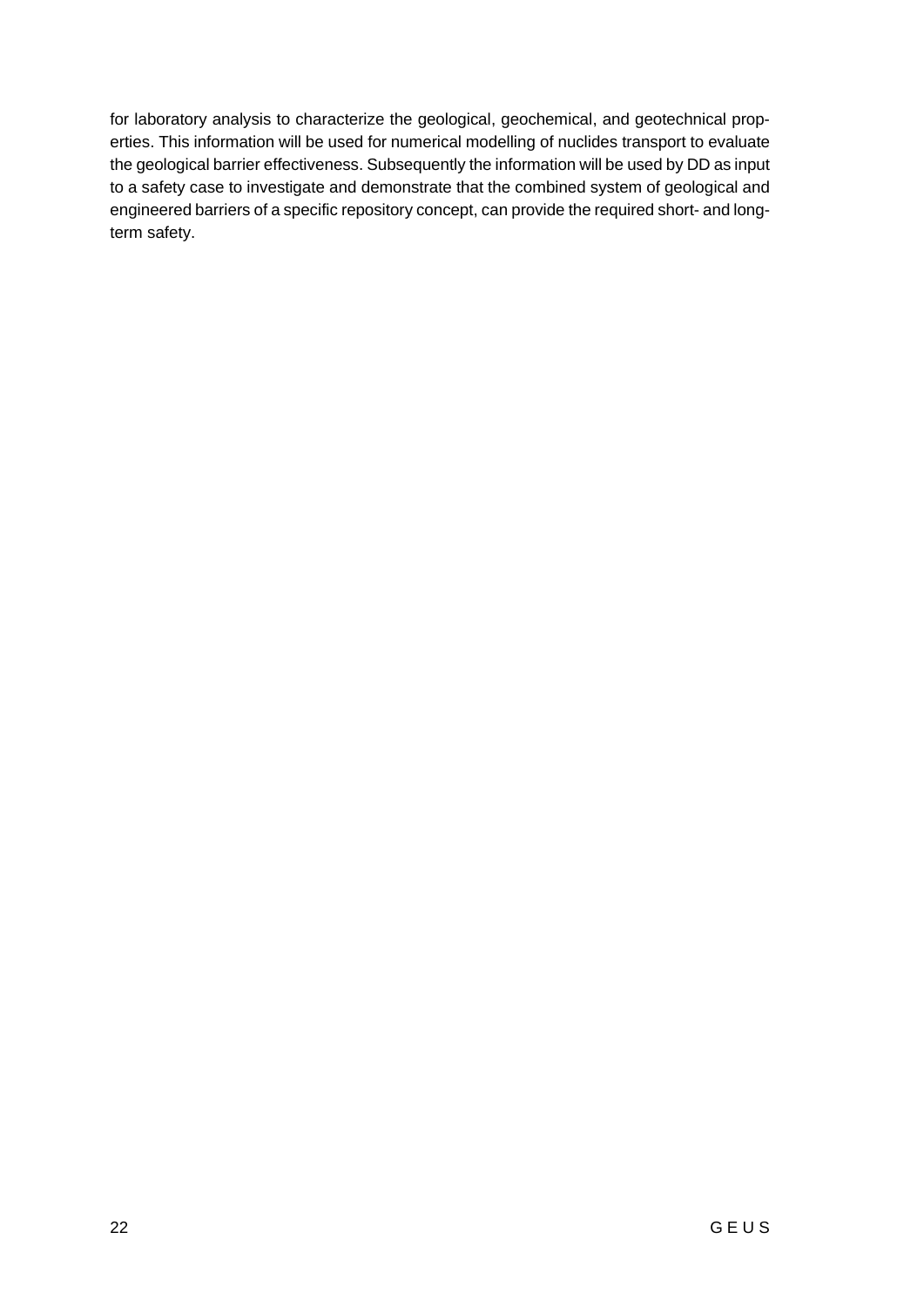# <span id="page-24-0"></span>**4. Criteria defined for suitable disposal sites**

This chapter describes how the criteria are defined and utilised with the purpose to ensure a consistent assessment of whether the geological properties of the potential host rock and the overlying ECZ may provide efficient barriers which can ensure the required short and longterm geological safety. General considerations about how the geological properties and conditions should represent favourable situations are presented for each criterium. The criteria evaluation (Step 3, Figure 3.3) is applied to each area and includes an evaluation of the requirements on host rock presence, depth, thickness, and lateral continuity (see Chapter 3.2).

The safety provided by the repository is the combined effectiveness of the engineered and the geological barriers. Some criteria may be more critical to fulfil than others, however at this stage it is not possible to distinguish as it depends on the repository concept and design. The geological criteria and sub-criteria are summarized in Table 4.1. The safety relevance for each criterium is explained followed by a description of which geological settings and properties are favourable for each criterium and, where relevant, some comments about the general knowledge database for the specific issue. It should be kept in mind that the Danish radioactive waste comprises mostly LLW and minor volumes of MLW and special waste with long-lived radioactive isotopes, but no HLW.

The evaluation of how well the criteria are fulfilled in each area is at this stage preliminary due to the limited data available. The evaluation will reflect the prevailing conditions and properties in the area, but it will by no means be representative for every part of the area. A detailed and comprehensive evaluation of the criteria will be carried out in phase 2 of the project when relevant data is available from the two geological site investigations.

| <b>Table 4.1.</b> Criteria related to safety and technical feasibility to be evaluated through the ge- |  |
|--------------------------------------------------------------------------------------------------------|--|
| ological siting process.                                                                               |  |

| <b>Group of criteria</b>               | <b>Criteria</b>                               |
|----------------------------------------|-----------------------------------------------|
| 1. Properties of the host rock and the | 1.1 Spatial extent                            |
| containment zone                       | 1.2 Hydraulic barrier effectiveness           |
|                                        | 1.3 Geochemical conditions for retardation    |
|                                        | 1.4 Release pathways                          |
| 2. Long-term natural stability         | 2.1 Stability of the site and rock properties |
|                                        | 2.2 Erosion                                   |
|                                        | 2.3 Repository induced influences             |
| 3. Geotechnical feasibility            | 3.1 Rock mechanical properties and conditions |
|                                        | 3.2 Underground access and drainage           |
| 4. Possibility to acquire reliable new | 4.1 Ease of characterisation of the rock      |
| geological data                        | 4.2 Explorability of spatial conditions       |
|                                        | 4.3 Predictability of long-term changes       |

*Tabel 4.1. Kriterier relateret til effektiviteten af de geologiske barrierer og de geotekniske egenskaber, som anvendes for områdeevalueringen.*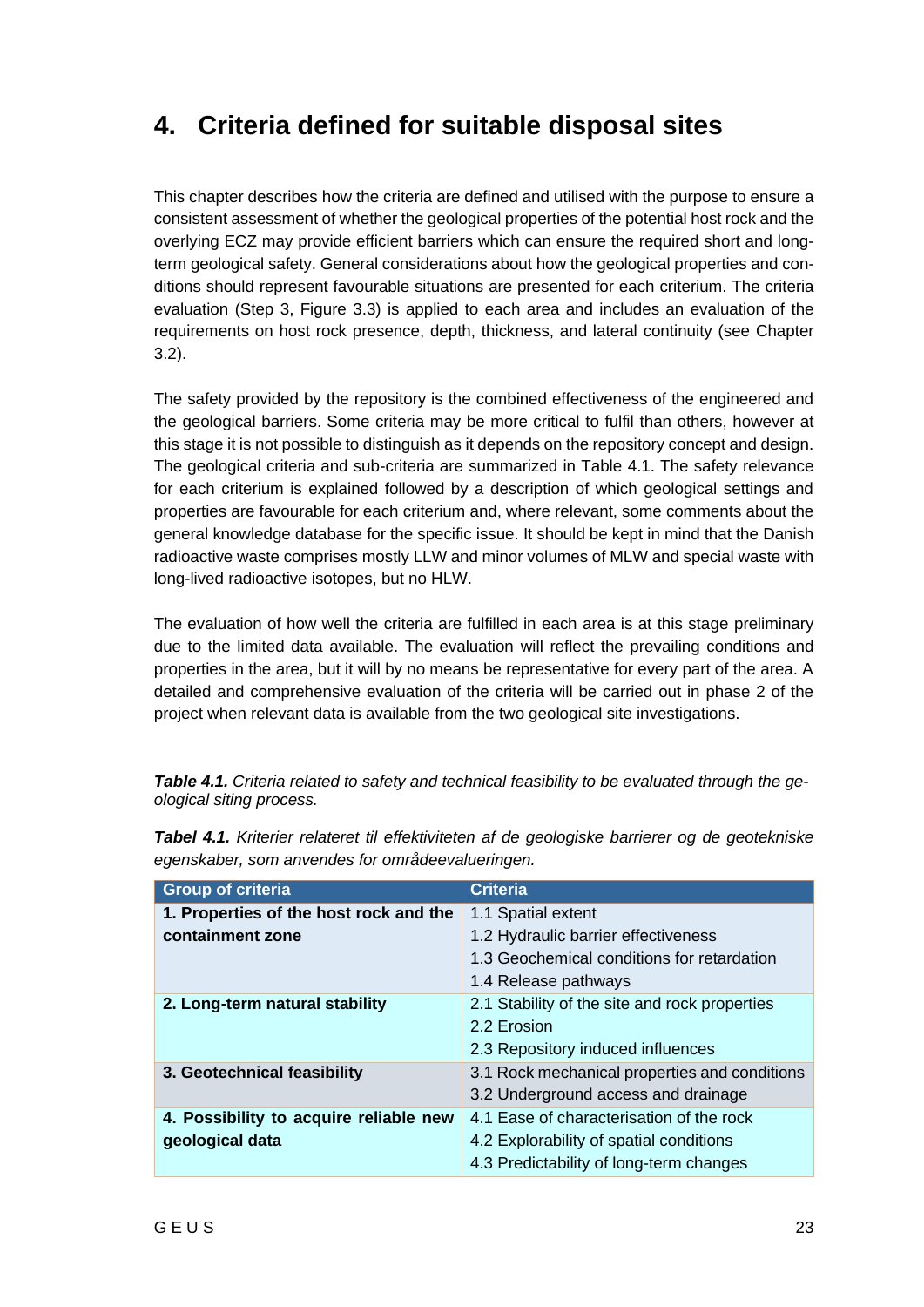The criteria are defined to ensure that the geology surrounding the repository will provide the required safety from the time of construction and into the future on a timescale of 10,000 to 100,000 years or more, during which the biosphere must be shielded from unnecessary doses of radiation. Of major importance is the presence of rocks providing effective physical and geochemical barriers, and the lack of fairways for fluid flow. In low permeable rocks nuclide movement will occur only by diffusion which is extremely slow compared to fluid flow which occurs at much shorter timescales. Safety provided by the geology depends on the host rocks ability to inhibit (or minimise) fluid flow, transport of nuclides by diffusion and additionally to retard radionuclides geochemically. In combination with the engineered barriers, the suitable rock properties will ensure that radioactive material is held back in the subsurface until the radioactive waste has decayed to a very low activity level.

Various natural processes can potentially create new weak zones and paths for fluid flow in the host rock and ECZ. The geological setting therefore must provide long term safety in the sense that it is very unlikely that neither natural processes, nor processes induced by the disposed waste, nor human activity, will compromise the barrier effectiveness (the combined engineered and geological barriers). In addition, the geotechnical properties of the host rock, and the overburden must enable feasible and safe construction and operation of the repository until the time of permanent closure and seal off.

Some of the geological properties are relevant to address with regards to different aspects of a repository. For example, the presence of faults which may compromise both the barrier effectiveness and the geotechnical feasibility. Another example is the presence of high-permeable water bearing rocks in the ECZ may compromise barrier effectiveness as well as being geomechanically less competent and may cause large inflow of water to the underground construction site. Therefore, some of the properties such as absence of major faults are, for different reasons, relevant to address for several criteria.

The criteria evaluation can be regarded as a systematic process to check all the geological properties and identify areas of major uncertainty and data gaps. This will help to ensure that the future data acquisition is aimed at filling in data gaps in the project's Phase 2 with detailed site investigations. A comprehensive evaluation of to which degree the defined criteria are fulfilled for the two sites will be made in phase 2 based on geological and technical analysis on the new site-specific data. For some of the criteria the knowledge about specific properties is very limited to non-existing due to lack of data and experience from 500 meters depth in the Danish subsurface. In these cases, relevant information from analogues, and data presented in the literature may be used for a preliminary evaluation of the likelihood that suitable conditions exist in the subsurface. The lack of data will be identified and highlighted during the criteria evaluation process. It will be considered based on general geological knowledge whether there is a high chance that new data will support the presence of favourable properties and conditions, or whether there is a risk that the properties encountered will be less favourable or unfavourable.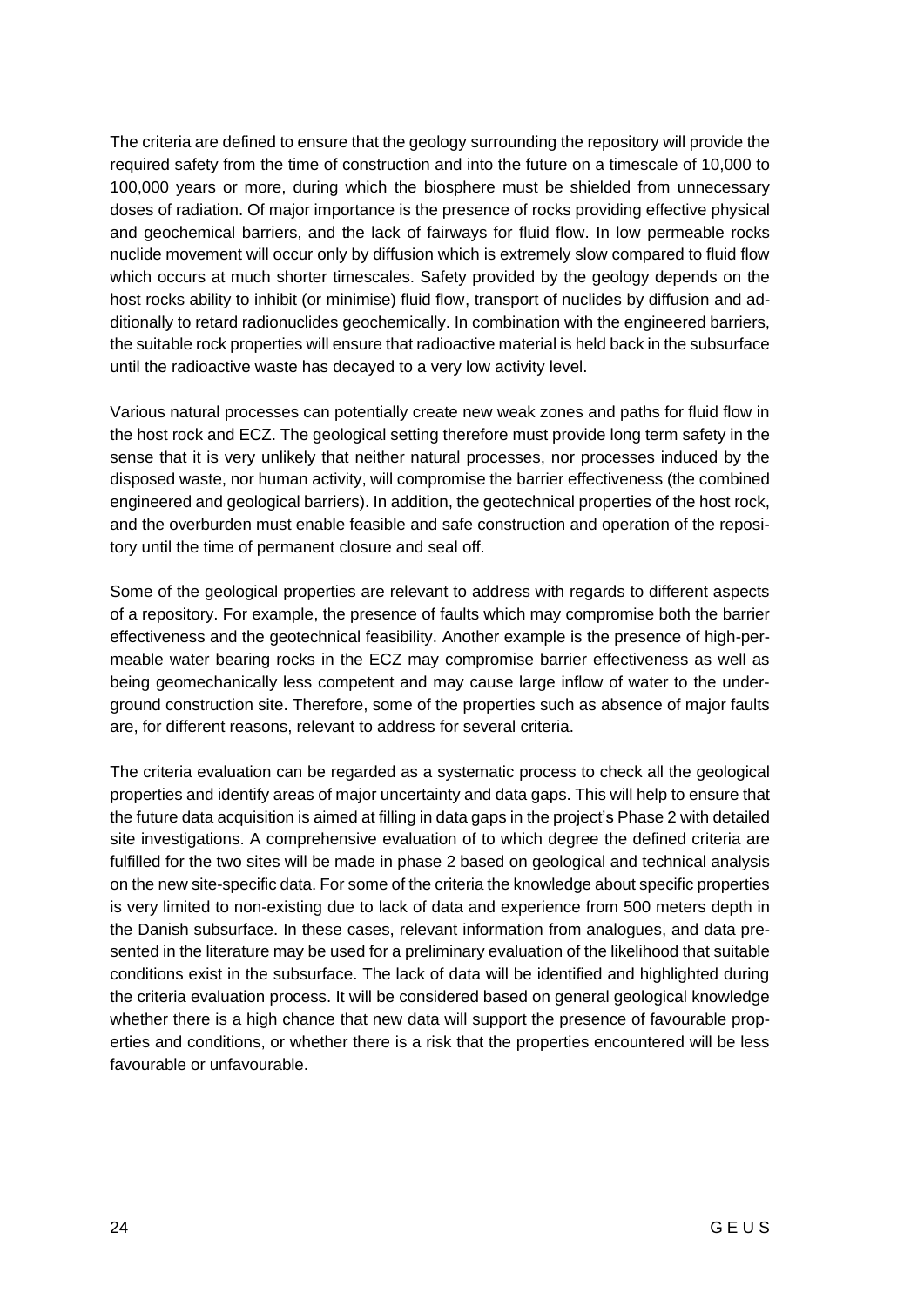### <span id="page-26-0"></span>**4.1 Properties of the host rock and the effective containment zone**

An overview of the properties related to each criterium is presented in Table 4.1 and the criteria are explained in detail in this chapter. A detailed summary of the properties and their importance is presented in Table 2 at the end of this chapter.

### <span id="page-26-1"></span>**4.1.1 Spatial extent of host rock and the effective containment zone (ECZ)**

The host rock must be a laterally extensive rock body of at least 100 meters thickness with a homogeneous lithology. The mapped rock body should be without major fault zones or other discontinuities. The additional presence of a thick, homogeneous ECZ of low permeable rock is important such that the combined barrier formed by the host rock and ECZ will retain radionuclides to provide the necessary safety. An average depth to base of the groundwater reservoirs of 140 meters is used in the sensitivity studies of barrier effectiveness presented by Kazmierczak et al. (2021). To be consistent with this study tight rocks in the ECZ formation should constitute a section of approximately 260-250 meters thickness directly overlying the host rock formation.

The lateral continuity is important to enable stable underground constructions and facilities including caverns and tunnels / shafts within the host rock body in case such a disposal concept is decided. The absence of major faults is important as faults may be geotechnically less competent than undeformed rocks. In addition, the lithology and thus the rock properties of a formation may be different on either side of a major fault, especially if associated with thickness variations occurring over short distances. Lateral consistent thicknesses will allow for good predictability and higher certainty on rock properties throughout the host rock body.

Favourable conditions are those where the presence of laterally extensive, low permeable, homogeneous formation in the mapped seismic-stratigraphic units is confirmed from well data. Favourable situations are where:

- Thickness of the host rock formation is 100 meters or more
- The host rock formation occurs at depths around 500 meters below surface
- The host rock is laterally continuous for more than 5x5 kilometers
- The host rock lithology is spatially homogeneous
- The ECZ overlying Top Host rock is approximately 250 meters thick
- The ECZ is laterally continuous for more than 5x5 kilometers
- The ECZ lithologies are spatially homogeneous

#### **Comments**

Data used for evaluation of this criteria is mainly from wells and seismic data, and geological surface mapping in the basement area. As both seismic and well data is unevenly distributed, and of varying quality and vintage it is important also to consider and evaluate the data confidence used for evaluation of this criteria. The seismic mapping provides information on thickness and distribution of stratigraphic units but not with regards to lithological homoge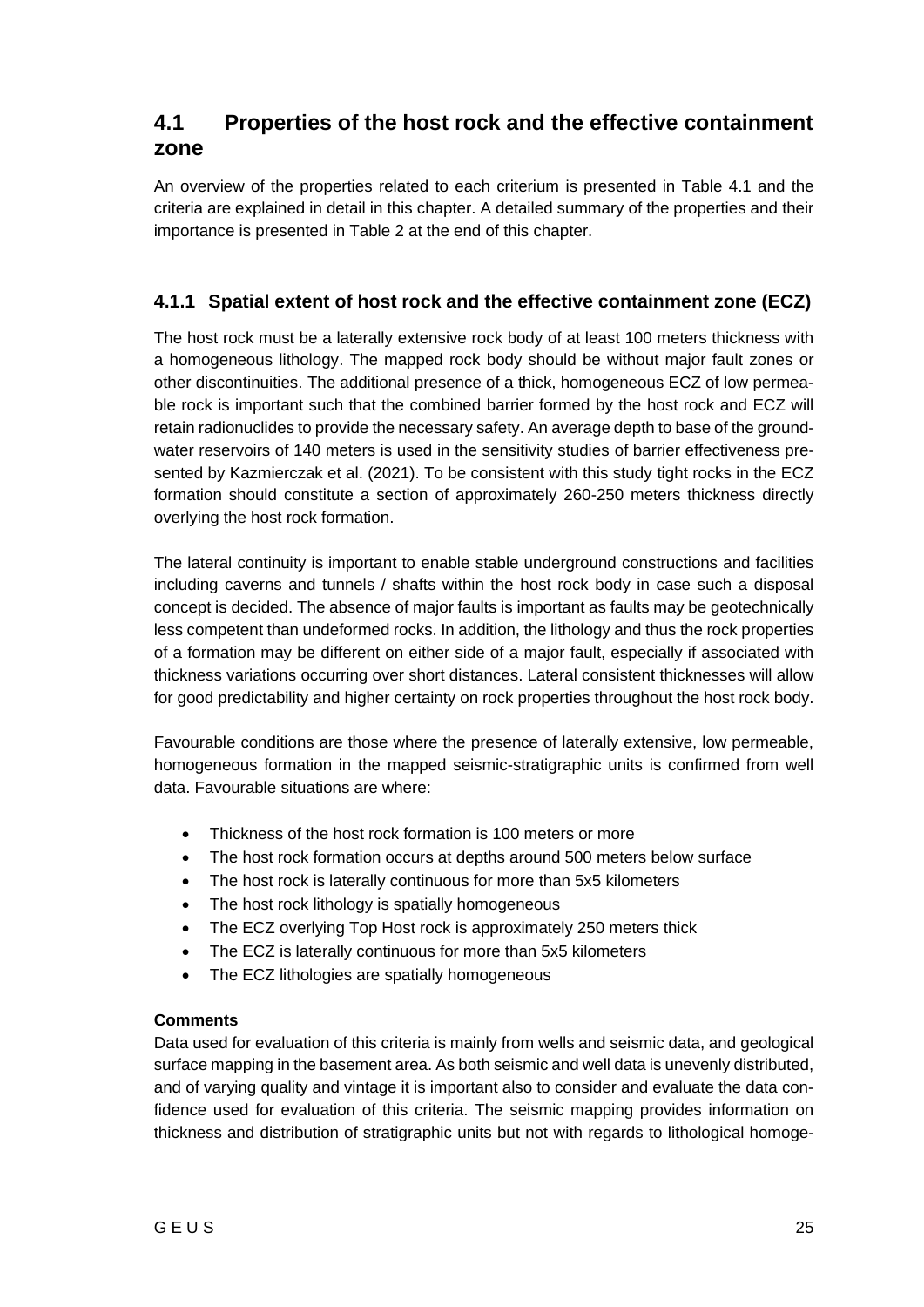neity within seismic units. The presence of a homogeneous and tight lithology must be confirmed by well data which may be combined with regional information on paleogeography and depositional environments.

The seismic interpretation and mapping are of high confidence in areas where good ties to wells with high quality data can be made. In other areas the depth uncertainty can be in the range of +/- 100 meters or more, which is significant for this project targeting a host rock at depths around 500 meters. In addition, limitations of seismic resolution are challenging, especially in sections of interbedded, relatively unconsolidated sand and shale, where the thickness of lithological units may have to be several tens of meters to be detectable and mappable. In phase 2, site specific and optimized seismic and well data acquisition should enable an improved detailed mapping of the seismic-stratigraphic interval with the host rock and lithology confirmed by well data.

For the detailed site investigations, the host rock formation should be laterally continuous for approximately 5x5 kilometers or more to enable deep drilling at the margins of the area thus leaving a large area with undisturbed host rock and ECZ at the potential repository location in the area centre. Future rock characterisation and modelling will be made in the next project phase to investigate whether the rock thickness in combination with the properties of the host rock and ECZ may provide the necessary barrier.

### <span id="page-27-0"></span>**4.1.2 Hydraulic barrier effectiveness**

The barrier effect depends on the hydraulic conductivity and hydraulic gradient which will determine the dominant transport processes. A low rate of water flow in the formation is favourable for the functioning and protection of the engineered barriers (1. and 2. barriers) and will delay time of radionuclide leakage into the host rock (3. barrier). At a later stage, when nuclides begin to leak through the engineered barriers, a low hydraulic conductivity will contribute to an effective geological barrier retarding the radionuclides for the needed timeperiod by ensuring that radionuclide transport in the host rock and the ECZ is sufficiently slow.

The properties of the host rock and the ECZ are evaluated in terms of water flow and transport of dissolved substances by diffusion, which are determined partly by the hydrogeological setting and gradients, and regional ground water characteristics.

Low hydraulic conductivity in the host rock body is promoted by a low-permeable, homogeneous lithology in the entire host rock body and isotropic stress conditions. The amount of clay and the clay mineralogy in sedimentary rocks (limestone, marl, and mudstone) provide important data for the preliminary permeability assessments, as the presence of clay minerals, especially smectite and montmorillonite, promotes a high degree of compaction resulting in lower permeability, compared to for instance kaolinite. Also, diagenetic cementation promotes low permeability by clogging up pore throats. In un-fractured crystalline rocks such as granite and gneiss the matrix permeability is extremely small close to nil.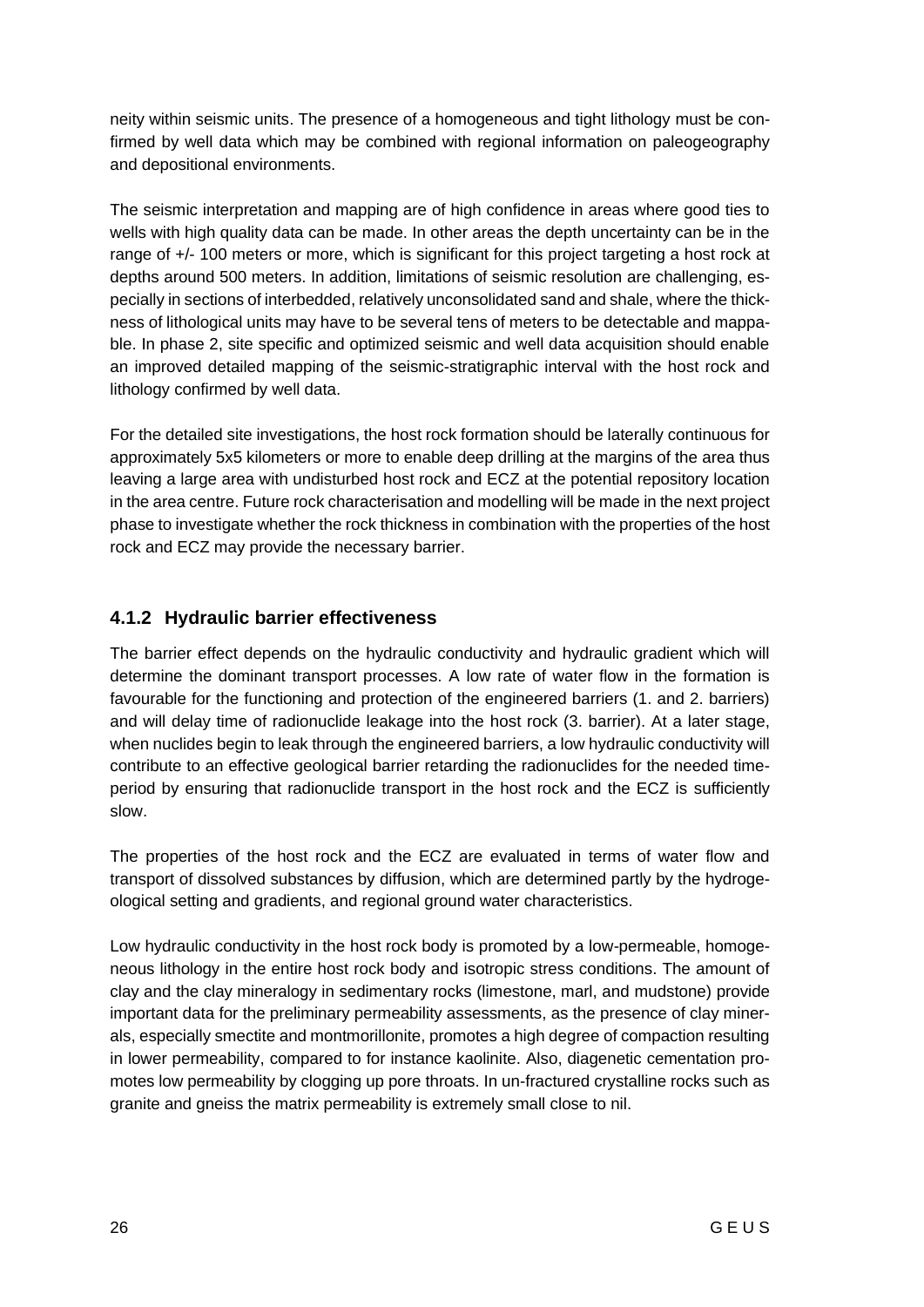Potential flow paths in terms of laterally widespread high porosity and high permeability sand layers, and faults extending from the host rock to shallow near-surface layers should be absent. Such flow paths may compromise the barrier effectiveness however, the local geological setting has a large impact on the flow directions and rates and specific models are needed to evaluate the potential flow and the impact.

The required hydraulic conductivity values needed to provide an effective barrier depends on the combined effect of rock properties and total thickness of the host rock and the overlying formations (ECZ). Favourable conditions are:

• Very low permeability (low hydraulic conductivity) to promote transport by diffusion

#### **Comments**

When no direct data is available on permeability it can be assumed that the presence of clay with smectite will promote the occurrence of low permeability in the rock due to high compressibility. The combined effect of rock properties and formation thickness is investigated by numerical modelling. As very little data on hydraulic conductivity (permeability) is available from low permeable rocks occurring in the interval 100-500 meters below surface in Denmark (and only from sections of limestone and marl), preliminary numerical modelling based on representative data is carried out in the current project phase. In a siting project, where significant amounts of data and studies were available, Nagra used a K-value of 10-9 or less as a criterium, or alternatively, when no measurements were available, a clay content of more than 25% (Nagra, 2008). Phase 2 of the present project will include site specific well data acquisition allowing for systematic permeability analysis and numerical 3D modelling. Also, clay content and clay mineralogy will be investigated in detail.

### <span id="page-28-0"></span>**4.1.3 Geochemical conditions for retardation**

The geochemical conditions in the host rock and ECZ (mineralogy, water chemistry, pH, redox conditions, salinity, water-rock interaction, microbial processes) influence both the longterm behaviour of the engineered barriers and the host rock's capability for retention and retardation of leaked radionuclides (solubility, sorption capacity).

A favourable situation is when the geochemical conditions and rock composition result in a high degree of radionuclide retention in the host rock and the ECZ which, amongst other parameters, is promoted by the presence of clay minerals, calcite and Fe- and Mn-oxides, and reduced groundwater conditions. Geochemical conditions that lead to radionuclide retention in the engineered barriers and to long-term stability of the engineered barrier properties are also important, but the required favourable conditions are poorly known at this stage. At present, limited information is available on the geochemistry of the waste inventory and the design of the engineered barriers is unknown wherefore this issue should be addressed at a later stage when designing the repository facility.

Clay minerals in general have the capability to absorb high percentage of cations, thus their presence in high volumes in the host rock matrix and in the overburden (ECZ) is favourable for retention of radionuclides. Saline groundwater may for some nuclides cause formation of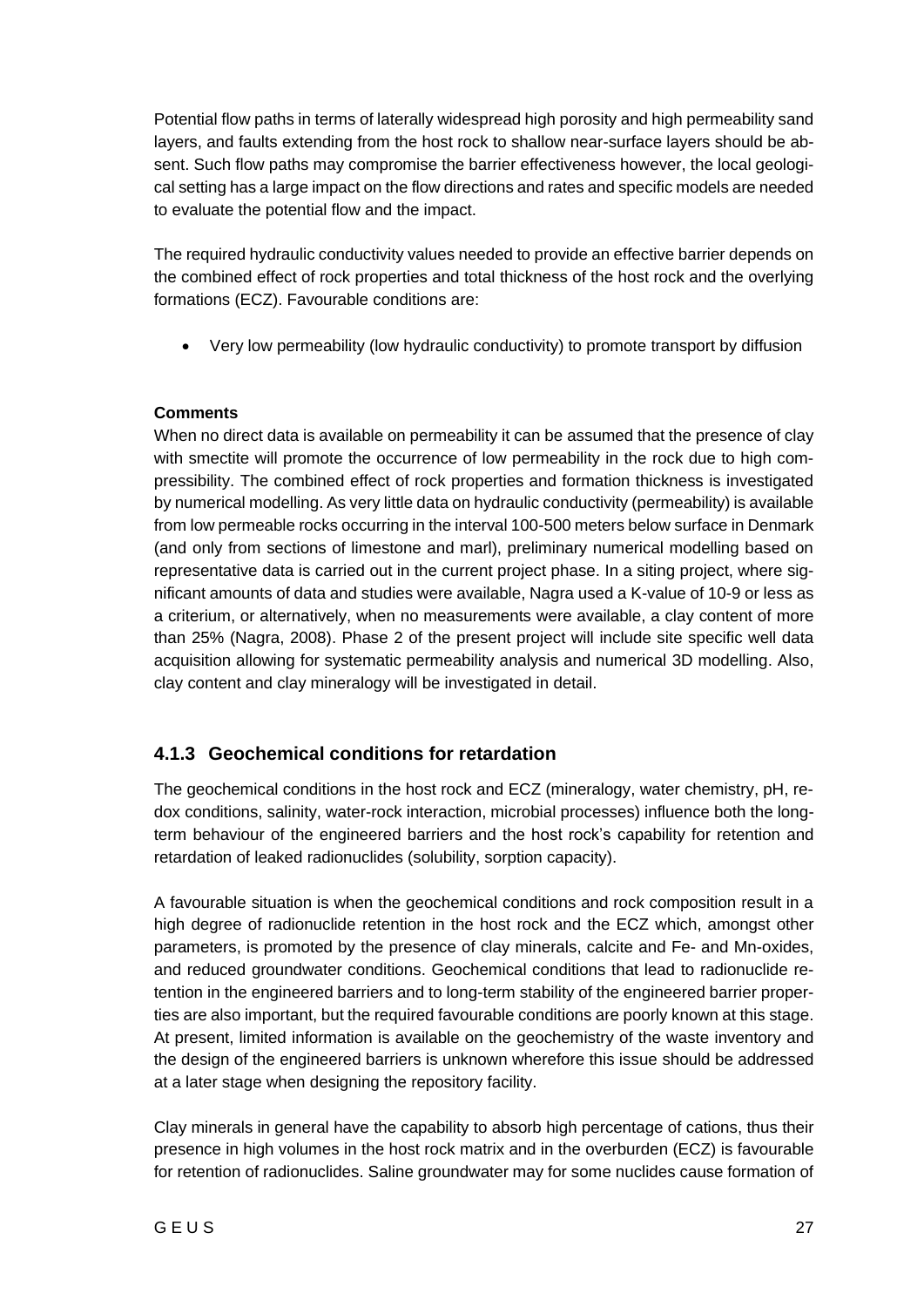phases with low solubility. Saline groundwater is in general expected at 500 meters depth in all areas and is therefore not considered further. Favourable conditions are where:

- Host rock matrix has a high percentage of clay minerals
- Host rock clay include smectite and/or montmorillonite
- ECZ rock matrix has a high percentage of clay
- ECZ clay include smectite and/or montmorillonite

#### **Comments**

Detailed information on the subsurface geochemical conditions is sparse and new data will be obtained from the future detailed geological site investigations. This includes the capability of the different types of clay minerals for retarding specific long-lived nuclides occurring in the waste. This investigation should be made as an integrated analysis of the minerals capability and capacity to retard the long-lived nuclides potentially released from the Danish waste based on an updated, detailed waste characterisation and the retardation capacity of the engineered barriers.

### <span id="page-29-0"></span>**4.1.4 Release Pathways**

Slow transport of nuclides in the rock will ensure that a large proportion of the radionuclides decay in the deeply buried rocks and thereby not enter the shallow layers and the biosphere. Local variations of the host rock properties may form release pathways potentially influencing and focussing radionuclide migration. Variations in rock properties may occur due to the presence of high porosity layers, subsurface structures such as faults and fractures, the nature of the pore space and connectivity, or the transmissivity. In addition, migration may occur along excavation induced fractures in the rock, and therefore the self-healing capacity which depends largely on the clay content in the rock (amounts and types of clay minerals) is addressed.

In favourable settings, transport pathways are absent or inefficient which will ensure a significant retardation of radionuclides released into the host rock and the ECZ. The host rock should be homogeneous to promote dissolved matter to move by diffusion only, and pathways in the host rock such as high permeable layers, open faults, and fractures, or other inhomogeneities should be absent. Favourable conditions are where:

- Laterally widespread, high permeable layers are absent in, and beneath the host rock
- Laterally widespread, high permeable layers are absent in the ECZ
- Absence of connected large open fractures extending from the host rock through the ECZ
- Smectite and calcite is present in host rock and ECZ to enable self-healing (is evaluated in chapter 4.2.3 as criteria 2.3, see Table 4.3)

#### **Comments**

Faults are mapped from seismic and other geophysical data including petrophysical data from well logs, and from descriptions of core material. A detailed, high-resolution, site-specific dataset is needed to enable identification of high permeable layers which might form release pathways, which could be only a few meters thick. In crystalline basement rocks mapping is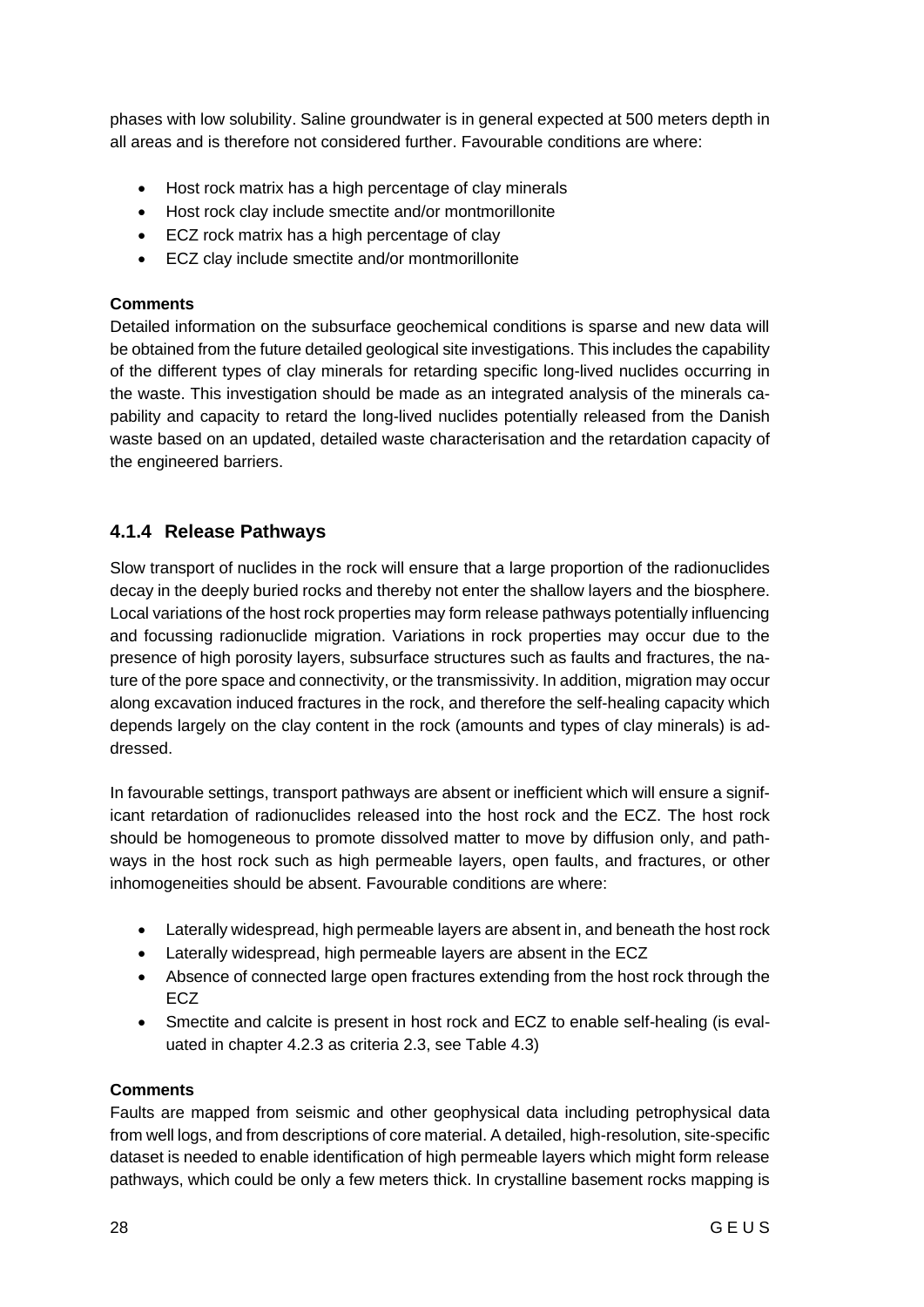made from surface outcrops, orthophotos, and data from drill holes (mostly water wells < 100 meters deep). The potential for self-healing should be investigated through clay mineral analyses and petrographic studies combined with studies of potential excavation damage of the rocks.

Homogeneity and presence of clay in the host rock and ECZ will be investigated from drill cores and petrophysical well logs where available, otherwise information from literature analogues will be used. Potential for self-healing will be inferred from data and information on the presence of smectite in the rocks.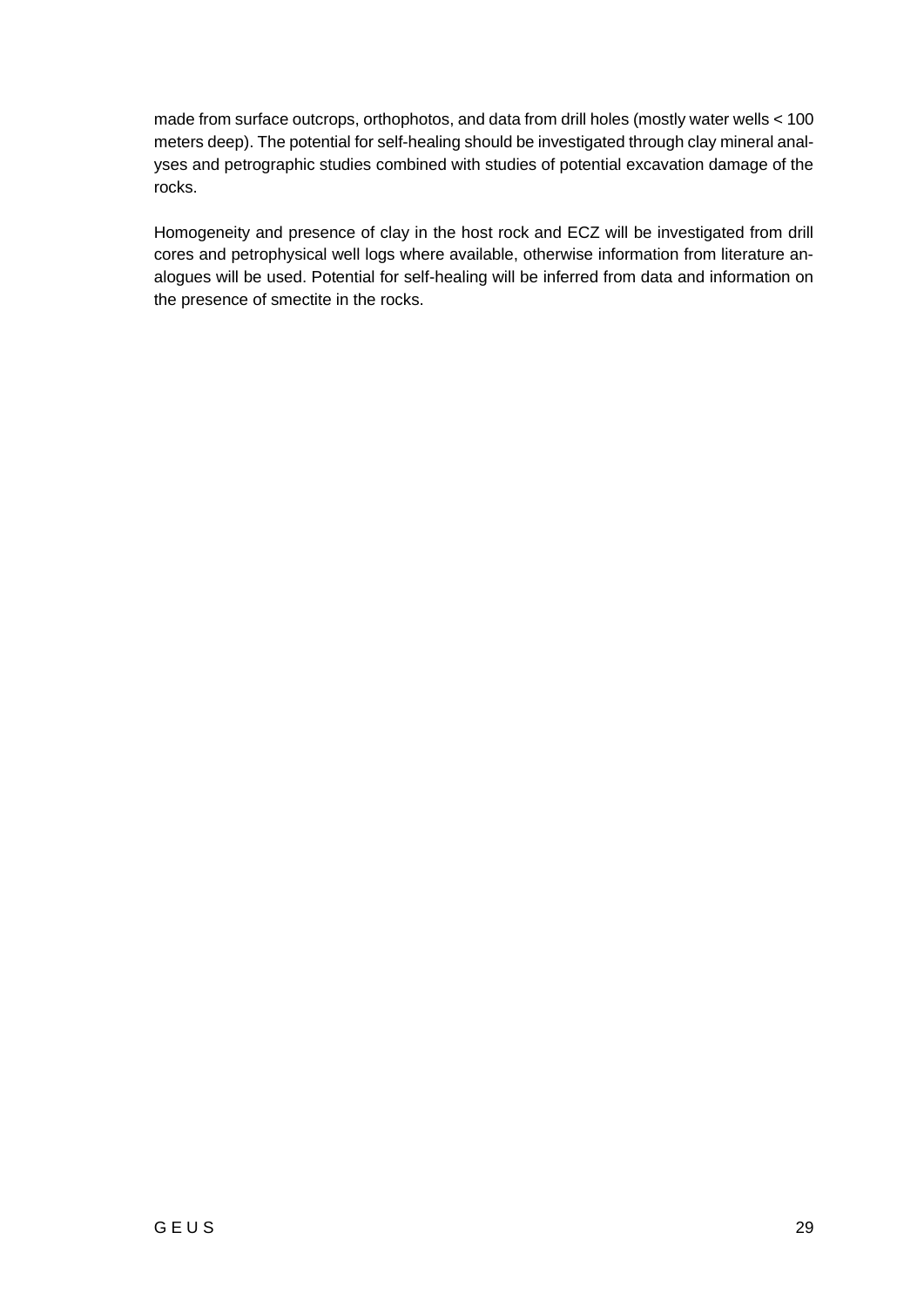*Table 4.2. Summary of the criteria for host rock and ECZ properties.*

| 1. Properties of the host rock and the effective containment zone (ECZ) |                                                                                                                                                                                                                                                                                                                                                                            |                                                                                                                                                                                                                                                                                                                                                                                                                                   |  |
|-------------------------------------------------------------------------|----------------------------------------------------------------------------------------------------------------------------------------------------------------------------------------------------------------------------------------------------------------------------------------------------------------------------------------------------------------------------|-----------------------------------------------------------------------------------------------------------------------------------------------------------------------------------------------------------------------------------------------------------------------------------------------------------------------------------------------------------------------------------------------------------------------------------|--|
|                                                                         | Criteria                                                                                                                                                                                                                                                                                                                                                                   | Comments                                                                                                                                                                                                                                                                                                                                                                                                                          |  |
| 1.1 Spatial extent                                                      | Thickness of the host rock<br>should be 100 m and the for-<br>mation should occur laterally<br>continuous at depths around<br>500 m below surface.<br>Formations in the ECZ di-<br>rectly overlie the host rock<br>are laterally extensive and<br>lithological homogeneous.                                                                                                | For detailed site investigations,<br>the host rock and ECZ formations<br>should extend laterally for 5x5 km<br>or more. Future rock characterisa-<br>tion and modelling may show<br>whether smaller thicknesses for<br>some rock types/lithologies may<br>be sufficient or if greater thick-<br>nesses are required.                                                                                                              |  |
| 1.2 Hydraulic barrier<br>effectiveness                                  | Very low hydraulic conductiv-<br>ity / low permeability is<br>needed to ensure transport<br>occur as diffusion and not<br>fluid flow. Fine grained rocks<br>such as claystone, chalk,<br>marl and crystalline base-<br>ment may provide the neces-<br>sary hydraulic barrier at<br>depths around 500 m in com-<br>bination with tight formations<br>in the ECZ.            | The hydraulic conductivity and<br>permeability values that may pro-<br>vide an effective barrier depends<br>on total thickness of host rock and<br>overburden rocks (ECZ), and bed-<br>ding geometry which will be inves-<br>tigated by numerical modelling.<br>Presence of high amounts of clay<br>size grains and clay minerals in-<br>cluding smectite promote low per-<br>meability.                                          |  |
| 1.3 Geochemical con-<br>ditions for retardation                         | High percentage of clay min-<br>erals in the host rock matrix<br>and in the overburden (ECZ)<br>is preferred.<br>A favourable situation is<br>where the clay fraction com-<br>prises smectite and/or mont-<br>morillonite minerals which<br>are known to have a high<br>sorption capacity. Saline<br>groundwater conditions will<br>cause low solubility of acti-<br>nides | The capability of the clay miner-<br>als, calcite, and various oxides to<br>retard the most critical nuclides<br>will be investigated further in<br>phase 2 based on site specific<br>data. An integrated analysis of<br>which minerals are favourable to<br>retard nuclides in the Danish<br>waste should be made based on a<br>detailed waste characterisation<br>and the design concept of engi-<br>neered barriers (from DD). |  |
| 1.4 Release pathways                                                    | Absence of connected open<br>fractures and faults, and high<br>permeable layers or zones in<br>the host rock and ECZ.                                                                                                                                                                                                                                                      | Faults and fractures to be mapped<br>from seismic and other geophysi-<br>cal data, petrophysical data from<br>well logs and cores. In basement<br>also mapping in field.                                                                                                                                                                                                                                                          |  |

*Tabel 4.2. Oversigt over kriterier for værtsbjergart og overliggende formationers (CZ) egenskaber.*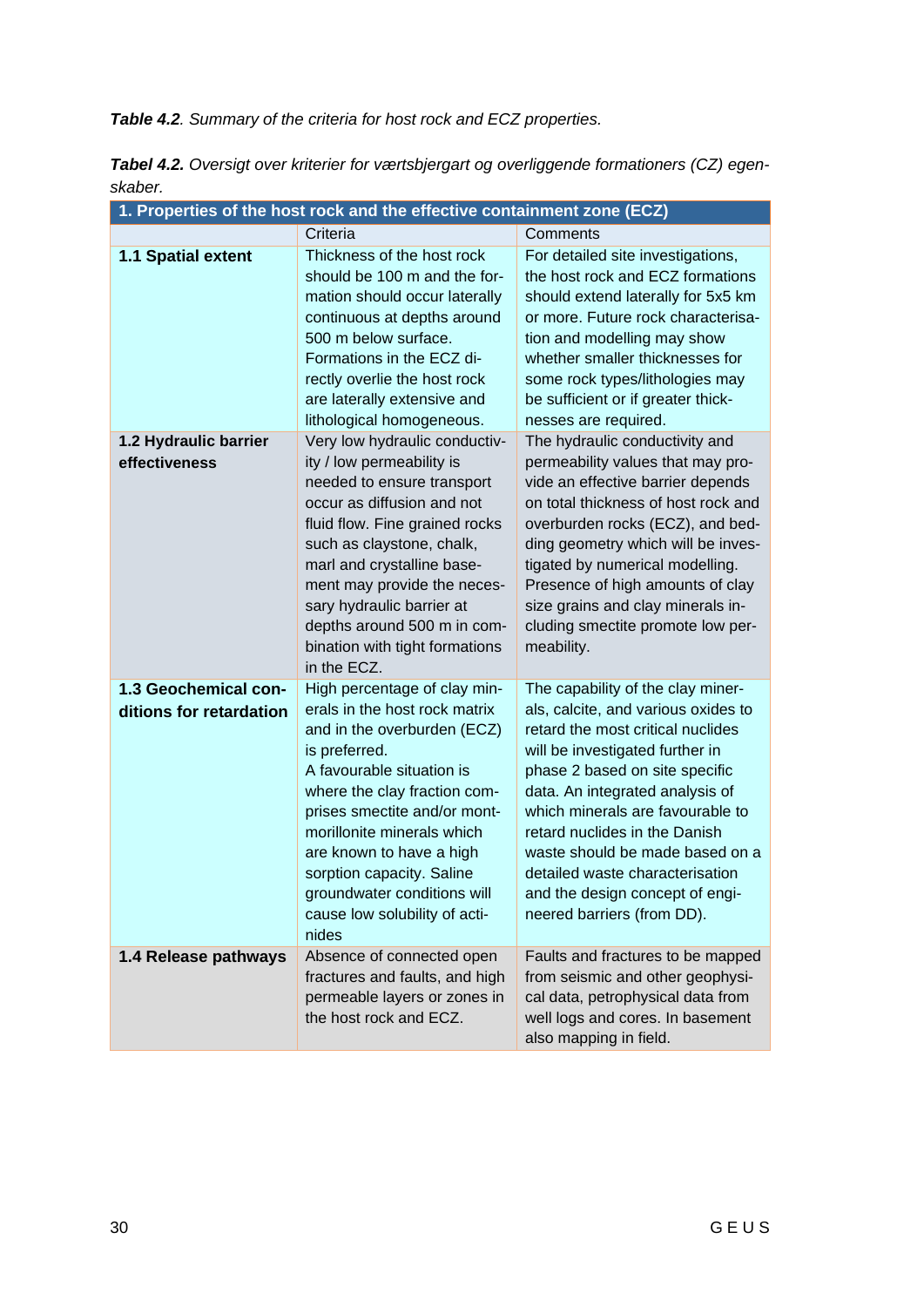### <span id="page-32-0"></span>**4.2 Long term stability**

A summary of the properties related to each criterium is presented in Table 4.1 and explained in detail in this chapter. A table summarising the properties is presented at the end of this chapter (Table 4.3).

### <span id="page-32-1"></span>**4.2.1 Stability of site and rock properties**

Long-term geological stability of the site and the rock properties is important to ensure that the existing barriers effectiveness will not be compromised by the formation of new release pathways. The long-term stability is evaluated in terms of tectonic activity which could result in re-activation of existing fractures and faults, the formation of new fractures. In case there is a risk of generating fractures in re-activated faults it is a favourable situation if clay is present in the host rock, and the ECZ, as clay may help to seal the fault from clay smearing and swelling of smectite clay minerals. The rock's potential for self-healing is addressed in criteria 2.3.

A favourable situation is a geological setting within a tectonically stable environment, where major events capable of generating new flow-paths through the host rock and ECZ are very unlikely to occur.

- Registered earthquake frequency and magnitude is low and not expected to cause reactivation of major faults or generate new, large faults
- Glacio-tectonic deformation during a future glaciation is expected to influence only the overburden and shallower parts of the ECZ (0-300 meters below terrain).

In general, the earthquakes registered in Denmark are of low to very low magnitude (Sandersen et al. 2021). Large scale faults extending to surface may be re-activated due to seismicity related to large scale tectonic events. Based on maps of registered recent earthquakes and seismic mapping of major faults, tectonically active zones can be avoided. Minor faults with limited vertical extent, i.e. terminating within deeply buried formations are unlikely to form fairways for fluid flow during reactivation and therefore not of concern.

The possibility of deep deformation such as thrust faulting related to future glaciations exist across entire Denmark. The tectonic impact of glaciations due to loading and un-loading of thick ice sheets can be crushing of rocks just beneath the ice, or formation of horizontal fractures. Faults generated from thrust-faulting due to compression during previous glaciations have been observed to extend into the ECZ. These glaciotectonic complexes are observed locally in Denmark within the upper 200-300 meters sections below terrain. The associated faults may thus extend into the ECZ but are not expected to form deep faults cutting into a host rock at 500 meters depth.

### <span id="page-32-2"></span>**4.2.2 Erosion**

The potential for deep surface erosion related to tectonic uplift or glacial valley incision which could compromise the barrier effect of the host rock and the ECZ or, in the worst case, lead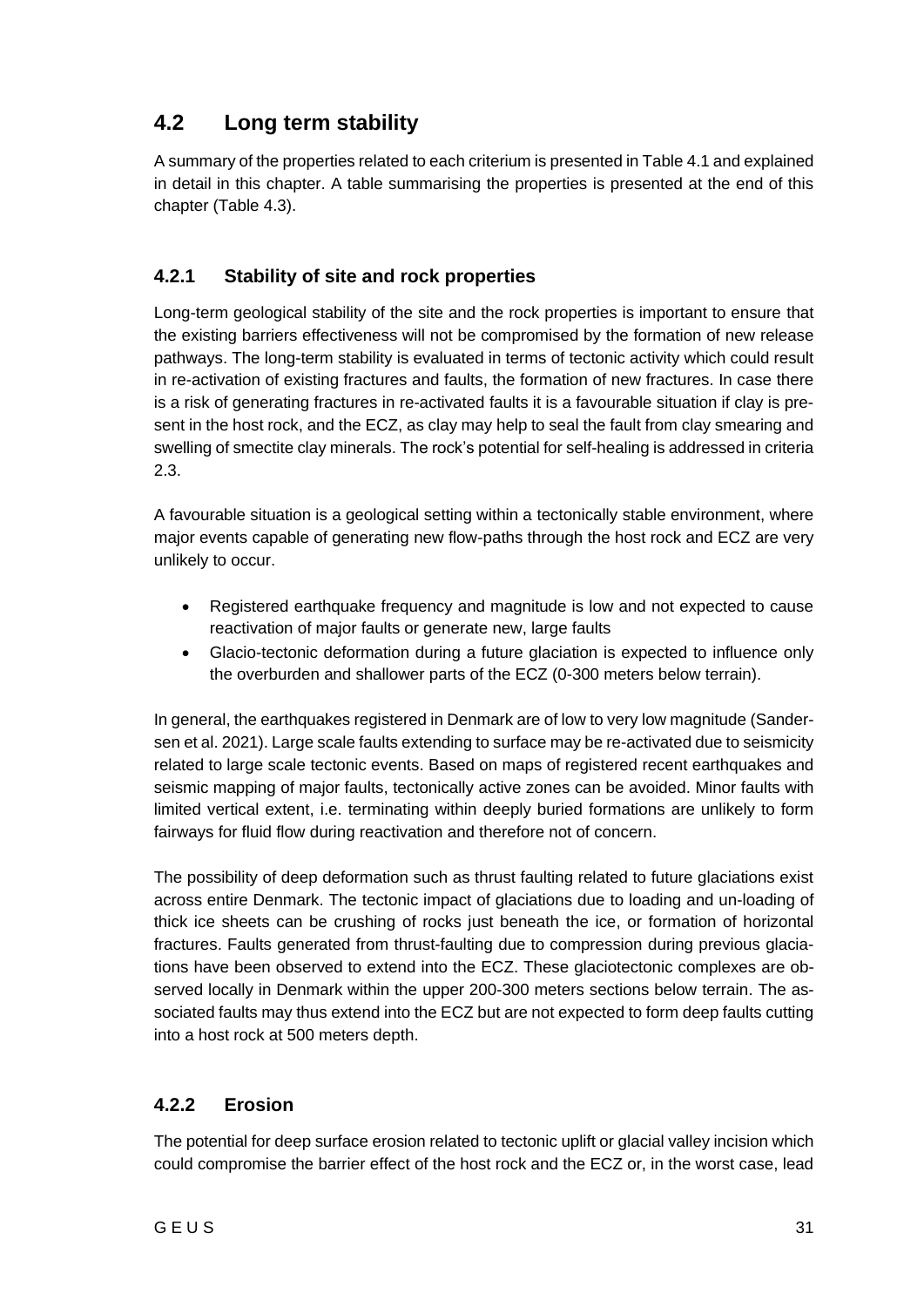to exposure of the repository is evaluated. The Danish land area is not subject to major tectonic uplift during the coming millions of years due to the current tectonic framework, and thus major surface erosion is not expected. The geological record, however, shows that glacial erosion can extend to several hundred meters below surface. Glaciers and river courses tend to occur predominantly in pre-existing lows in the landscape, often controlled by the presence of lithologic weak zones. Thus, areas with a gentle topography and without deeply incised, buried valleys are preferred to reduce the risk of future deep glacial or fluvio-glacial erosion.

A favourable situation is where the barrier functions of the host rock at depths around 500 meters is highly unlikely to be compromised, or in a situation where deep erosion might occur only at a late stage of disposal, when radiation from the waste has significantly decreased: Favourable conditions are where:

- Areas without buried, deep sand filled valleys
- The surface topography has a gentle relief, without deep valleys

In Denmark deep valleys formed from glacial erosion have locally incised as deep as 300- 400 meters below terrain and are referred to as buried valleys. They have often formed along pre-existing weak zones as for example fault zones, existing valleys or buried valleys. Such valleys can be mapped from shallow seismic and SkyTEM data combined with borehole data.

### <span id="page-33-0"></span>**4.2.3 Repository induced influences**

Physical and chemical processes occurring within the repository may affect the host rock properties and thus the barrier effectiveness. The waste is expected to produce some biogenic gas over time (CH<sub>4</sub> and CO<sub>2</sub>) from decomposition of organic matter as well as H<sub>2</sub> from anaerobic corrosion of iron and aluminum (at high  $PH$ ). H<sub>2</sub> and CO<sub>2</sub> may form biogenic CH<sub>4</sub>. Calcite may reduce the effect of generated  $CO<sub>2</sub>$  and is thus considered a favorable property. The influence of gas generated from the waste should be investigated in future site-specific studies addressing the potential impact on the host rock (pressure increase, pH changes of formation water, bacterial activity and other). Micro-fracturing may be generated in the host rock due to processes such as gas transport, pressure increase, compaction, and chemical interaction between the engineered barriers, the waste and the ground water.

Host rocks are considered favourable when potential repository induced processes do not lead to a significant reduction in their barrier function. Rocks having the ability to self-heal fissures and fractures are favourable. The Danish waste does not generate heat and therefore potential temperature effects on the host rock are not considered.

The host rock barrier effectiveness should not be significantly influenced by chemical interaction between the waste and the repository. Swelling clays in the host rock and ECZ may allow for self-healing in the case fractures are generated. A favourable situation is where

- Smectite and/or montmorillonite is present in the host rock
- Smectite and/or montmorillonite is present in the ECZ
- Calcite is present in the host rock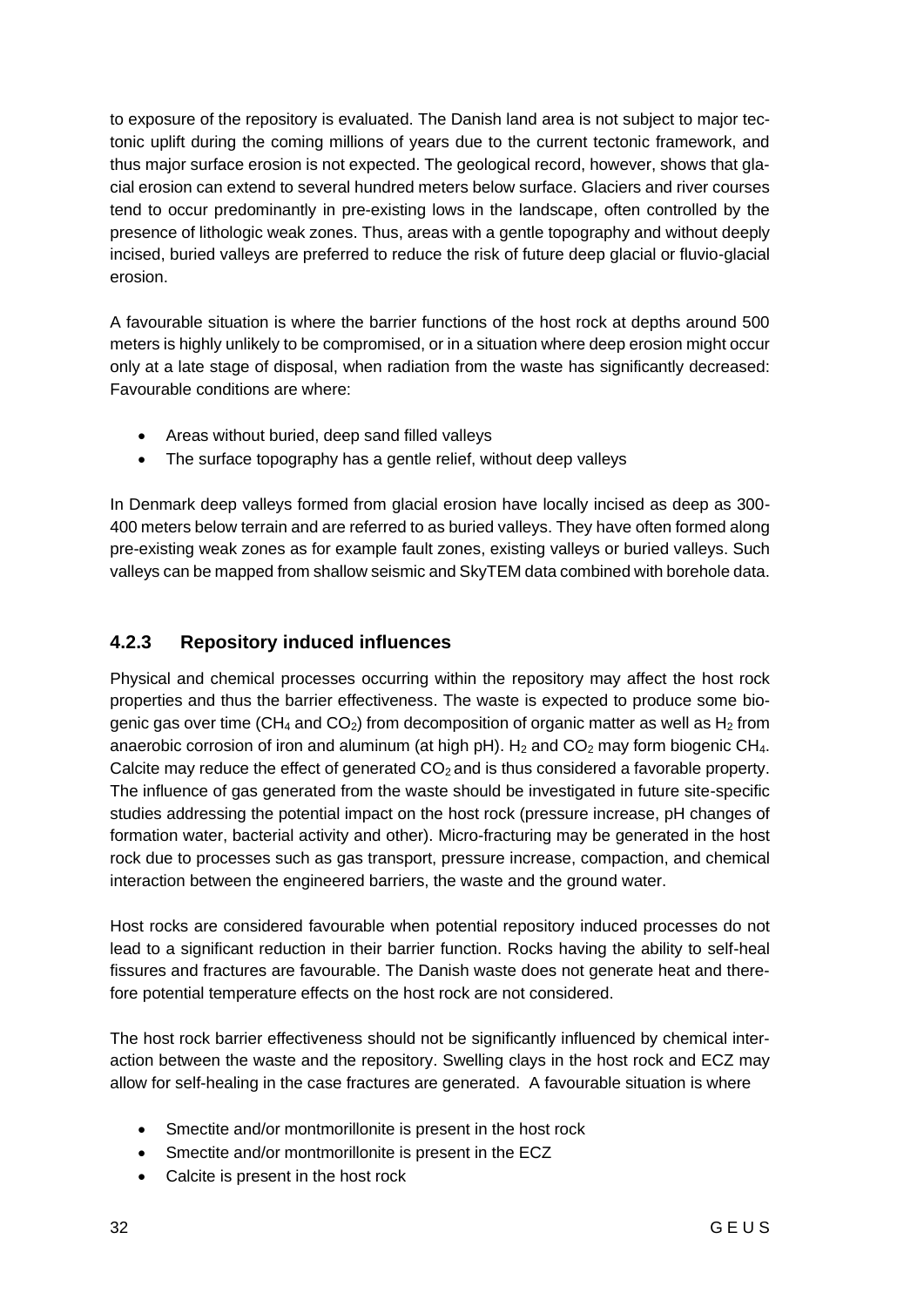The potential impact on the host rock is addressed only conceptually at the present stage. In the next project phase with geological site investigations these issues will be investigated in further detail when information is available at present regarding the repository design. Critical issues should be identified, addressed, and mitigated by the design of engineered barriers including the material used for the waste containers and backfill material, where possible.

*Table 4.3. Summary of the criteria for long-term natural stability.*

|                                                       | 2. Long-term natural stability                                                                                                                                                                                                                                                                                       |                                                                                                                                                                                                                                                                                                                                                                                                                                                                                                                                                                                                                                                                                         |  |  |
|-------------------------------------------------------|----------------------------------------------------------------------------------------------------------------------------------------------------------------------------------------------------------------------------------------------------------------------------------------------------------------------|-----------------------------------------------------------------------------------------------------------------------------------------------------------------------------------------------------------------------------------------------------------------------------------------------------------------------------------------------------------------------------------------------------------------------------------------------------------------------------------------------------------------------------------------------------------------------------------------------------------------------------------------------------------------------------------------|--|--|
|                                                       | Criteria                                                                                                                                                                                                                                                                                                             | Comments                                                                                                                                                                                                                                                                                                                                                                                                                                                                                                                                                                                                                                                                                |  |  |
| 2.1 Stability of the<br>site and rock prop-<br>erties | Registered earthquake<br>activity indicates low risk<br>of re-activation of deep-<br>seated faults extending<br>from host rock to surface<br>are absent.                                                                                                                                                             | Re-activation of deep-seated faults due<br>to seismicity may create high-perm<br>zones and thus flow fairways compro-<br>mising barrier effectiveness. Based on<br>detailed seismic mapping sites above<br>deep-seated faults extending to the sur-<br>face will be avoided.                                                                                                                                                                                                                                                                                                                                                                                                            |  |  |
| 2.2 Erosion                                           | A favourable situation is<br>where deep glacial inci-<br>sion such as buried val-<br>leys is absent in the area<br>and the surface topogra-<br>phy has a gentle relief<br>without deep valleys.                                                                                                                      | In Denmark deep valleys formed from<br>glacial erosion are locally incises as<br>deep as 300-400 m below terrain and of-<br>ten located along pre-existing weakness<br>zones.<br>To reduce the risk of future deep glacial<br>incision sites with deeply incised buried<br>and open valleys are avoided.<br>Due to the very gentle, low relief surface<br>topography of the Danish area other pro-<br>cesses capable of significant deep ero-<br>sion are not expected.                                                                                                                                                                                                                 |  |  |
| 2.3 Repository in-<br>duced influences                | A favourable situation is<br>where swelling clays are<br>present in the host rock<br>and the overburden ECZ<br>rocks which may allow<br>self-healing of micro-frac-<br>tures, if microfractures are<br>generated.<br>Presence of calcite will<br>neutralize the potential ef-<br>fect of CO2 in the ground<br>water. | The waste will not generate heat, but it<br>is expected to produce some gas over<br>time ( $CH_4$ , $CO_2$ and $H_2$ ). The influence of<br>gas generated from the waste should be<br>investigated in future site-specific stud-<br>ies addressing the potential impact on<br>the host rock and the engineered barri-<br>ers (pressure increase, pH changes of<br>formation water). Any issues should be<br>mitigated by the engineered barriers and<br>backfill material. The presence of clays<br>promoting self-healing in the repository<br>and ECZ rocks may mitigate the poten-<br>tial formation of microfractures gener-<br>ated due to e.g. compaction in the re-<br>pository. |  |  |

*Tabel 4.3. Oversigt over kriterier for den naturlige stabilitet på lang sigt.*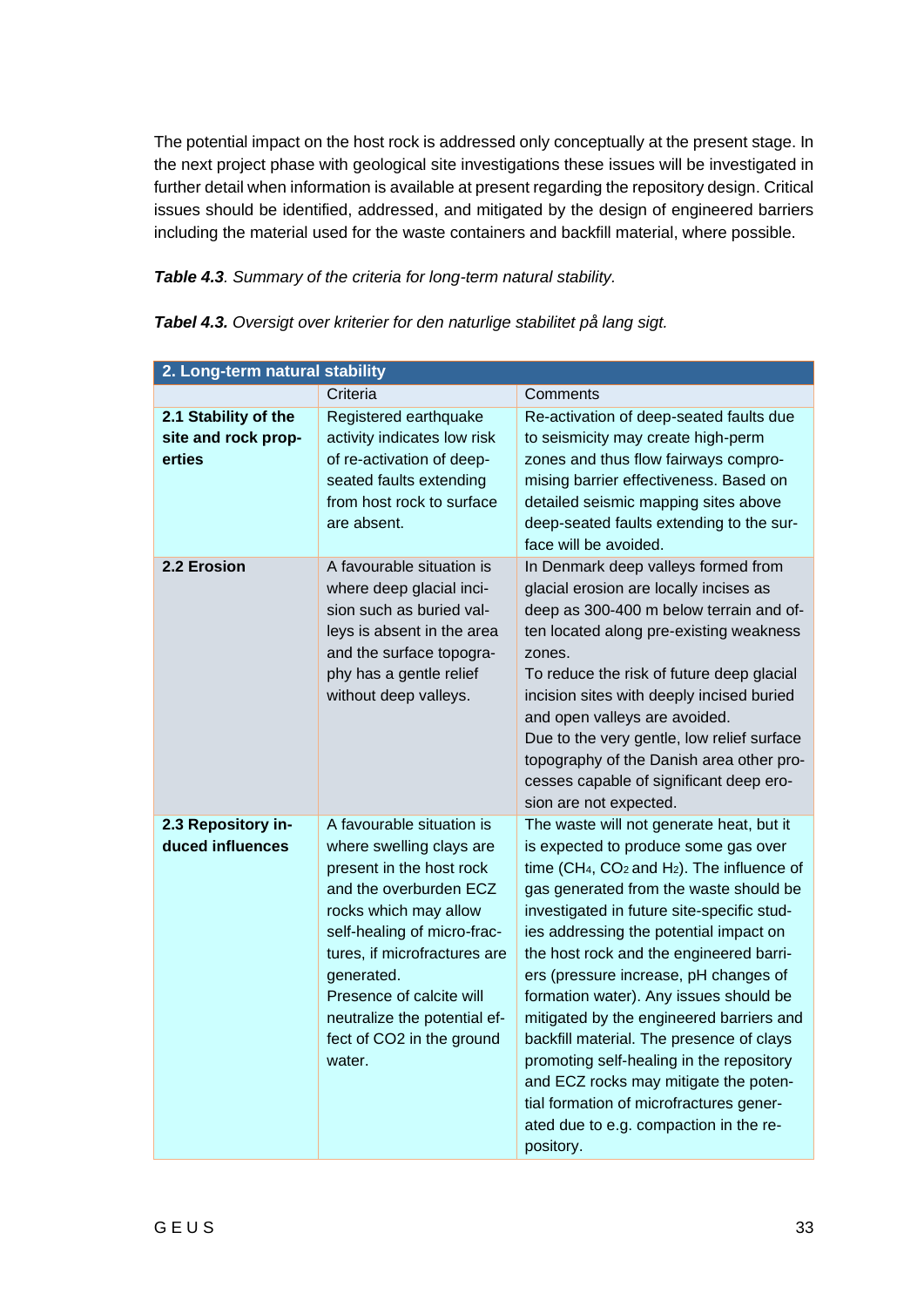### <span id="page-35-0"></span>**4.3 Geotechnical feasibility**

In the Danish subsurface engineered constructions at depths of 500 meters below the surface exist presently only as drill holes made mainly for hydrocarbon exploration, for drilling related to exploration and utilisation of geothermal energy, and for gas storage. Thus, very limited geotechnical data and experience exist from engineering in the geological formations of chalk, marl, and mudstones at 500 meters depth and in the overlying formations, and the criteria can only be addressed very preliminarily at this phase of the project. In crystalline basement experience exist from e.g. Sweden, Finland, and Switzerland and experience from sedimentary rocks exist from studies performed by Nagra (Switzerland), ANDRA (France), SUARO (Czech Republic) and NWMO (Canada) amongst others. In the Danish subsurface significant experience exist from drilling of tunnels in the shallower part of the Chalk for the Copenhagen metro, and other tunnels.

A summary of the properties related to each criterium is presented in Table 4.1 and explained in detail in this chapter. A detailed summary of the geological properties is presented in Table 4.4 at the end of this chapter. The information needed to fill in data gaps will be further detailed in cooperation with geotechnical experts to ensure this will be acquired during the project's next phase of detailed site investigations.

### <span id="page-35-1"></span>**4.3.1 Rock mechanical properties and conditions**

To ensure safe and feasible construction, operation, monitoring and closure of a geological repository, competent, homogeneous, and isotropic rock formations are required. Parameters to be evaluated include rock strength, deformation behaviour, rock stresses, stability of voids and self-healing potential. This applies to both the host rock and layers in the ECZ. Most of these parameters cannot be evaluated at the present stage due to lack of data and experience from engineered constructions in the Danish subsurface, and due to the current absence of a design concept for disposal of the radioactive waste. Some general assumptions can be made based on the geological conditions expected to influence the rock mechanical properties. The criteria are made based on the assumption that the geological properties should enable the establishment of a deep repository comprising the entre volume of the Danish radioactive waste. In case a geotechnically simpler borehole solution is chosen for the long-lived part of the waste the requirements for competent, and low permeable rocks and sediments without high permeable zones in the overburden may be less important and should be revisited. The risk significant waterflow into the repository during construction and operation is less important as it can be managed more easily in a borehole.

A favourable situation is where isotropic (geo-mechanical) stress conditions prevail which is more likely to occur in areas characterized by tectonically undisturbed bedding compared to areas with steeply dipping sections close to major structural elements. Areas with deformable formations such as salt diapirs are avoided to reduce risk of future deformation in the host rock as well as deformation and fracturing of formations in the ECZ. Formations in the host rock and the ECZ should be competent for engineering both during the construction phase and during the operation and closing phases. Such conditions may be promoted by the presence of a lithologic homogeneous host rock with a consistent thickness and without major faults and fractures off-setting the formations. Thick formations of unconsolidated sand or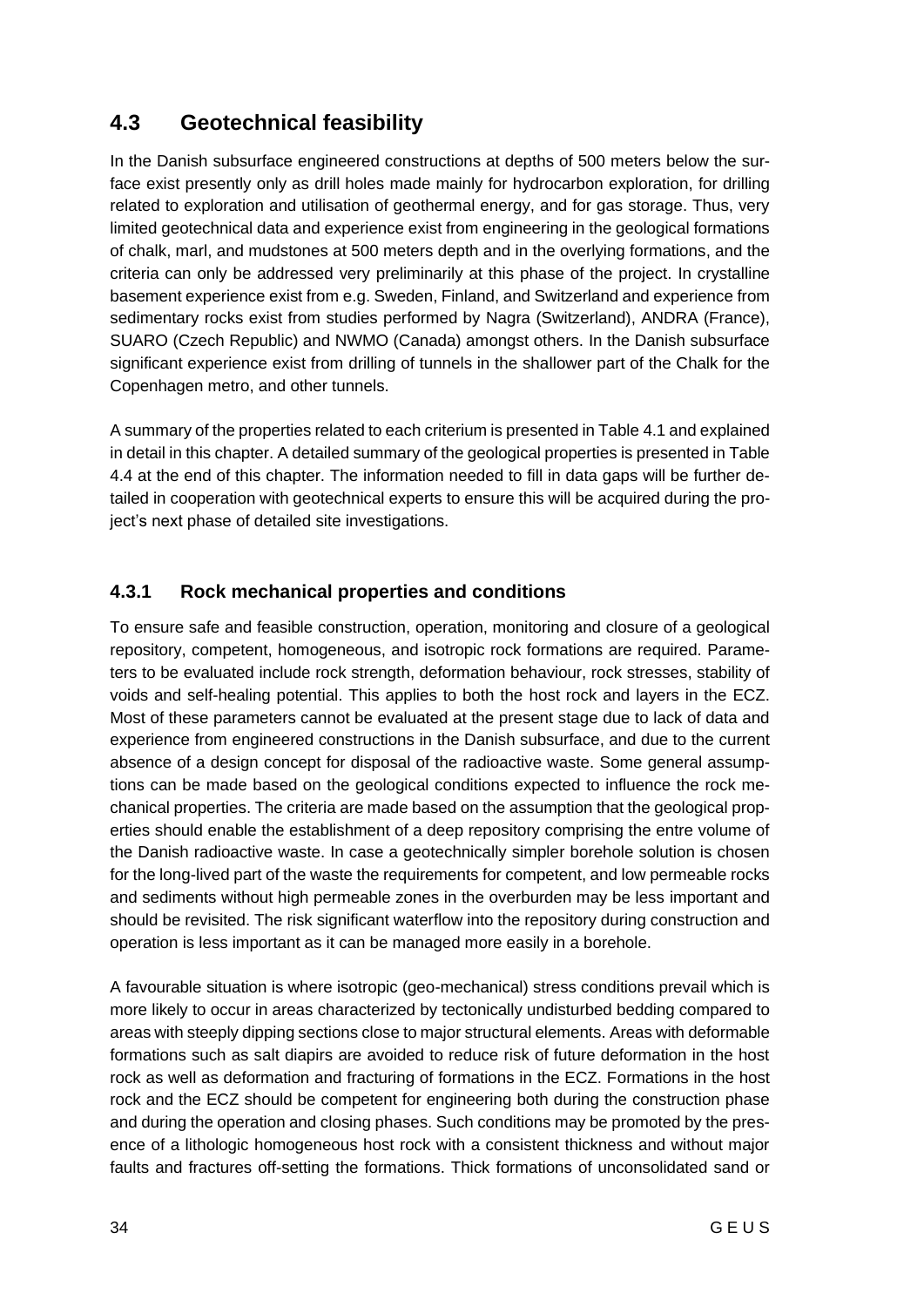crushed carbonate may be a risk due to very low geotechnical competence. A potential for self-healing of formation damage induced during excavation is favourable, this can be promoted by the presence of smectite/montmorillonite and sometimes calcite. Presence of thick sections with very high amounts of swelling clays may be a challenge for drilling and underground constructions and it will be indicated if there is a risk of swelling clays that must be mitigated.

Geological properties and conditions that may influence technical feasibility and subsurface stability are assessed only very preliminarily at this point due to lack of subsurface data. Also, the repository design may influence which issues are most important and which properties are more (or less) favourable. Important parameters such as rock strength, deformation behaviour, rock stress and stability of voids are not considered further at this stage. This information is lacking from all parts of Denmark and is therefore used for comparison of the suitability of properties in different areas.

Assumed general favourable situations are where:

- Layering of the geological formations is horizontal or near horizontal
- Host rock comprises smectite and/or montmorillonite, or evidence for calcite precipitation in locally generated fractures
- The ECZ comprises smectite and/or montmorillonite, or evidence for calcite precipitation in locally generated fractures
- The ECZ is without thick sections of unconsolidated sand or fractured carbonates
- The host rock is without thick section of unconsolidated sand or fractured rock
- <span id="page-36-0"></span>The ECZ is without thick units of swelling clay

### **4.3.2 Underground access and water drainage**

The conditions for safe access to disposal shafts, tunnels and caverns are considered with regards to the engineering and hydrogeological conditions for constructing and maintaining the access tunnels/shafts to the disposal tunnels and caverns during operation until the repository is sealed off. Presence of high permeable, water bearing layers or zones in the ECZ may cause significant water flow into the construction which may compromise safety and engineering feasibility.

A favourable situation is when the ECZ comprises mainly low permeable formations without thick, high porosity intervals capable of flowing significant amounts of water. Isotropic stress conditions exist which are likely to occur in areas of flat lying formations (steeply dipping beds or major faults are absent). The rocks should be competent for engineering both during the construction phase and during the operations and closing phases. It is assumed that consolidated sediments from the Mesozoic formations are more stable than unconsolidated sediments which constitute most of the Cenozoic section.

Areas with risk of inflow of significant amounts of water during construction and operation of the repository from the ECZ should be avoided meaning that favourable situations are:

• The ECZ does not contain thick, and laterally extensive high-permeable, water-bearing layers such as sand or fractured zones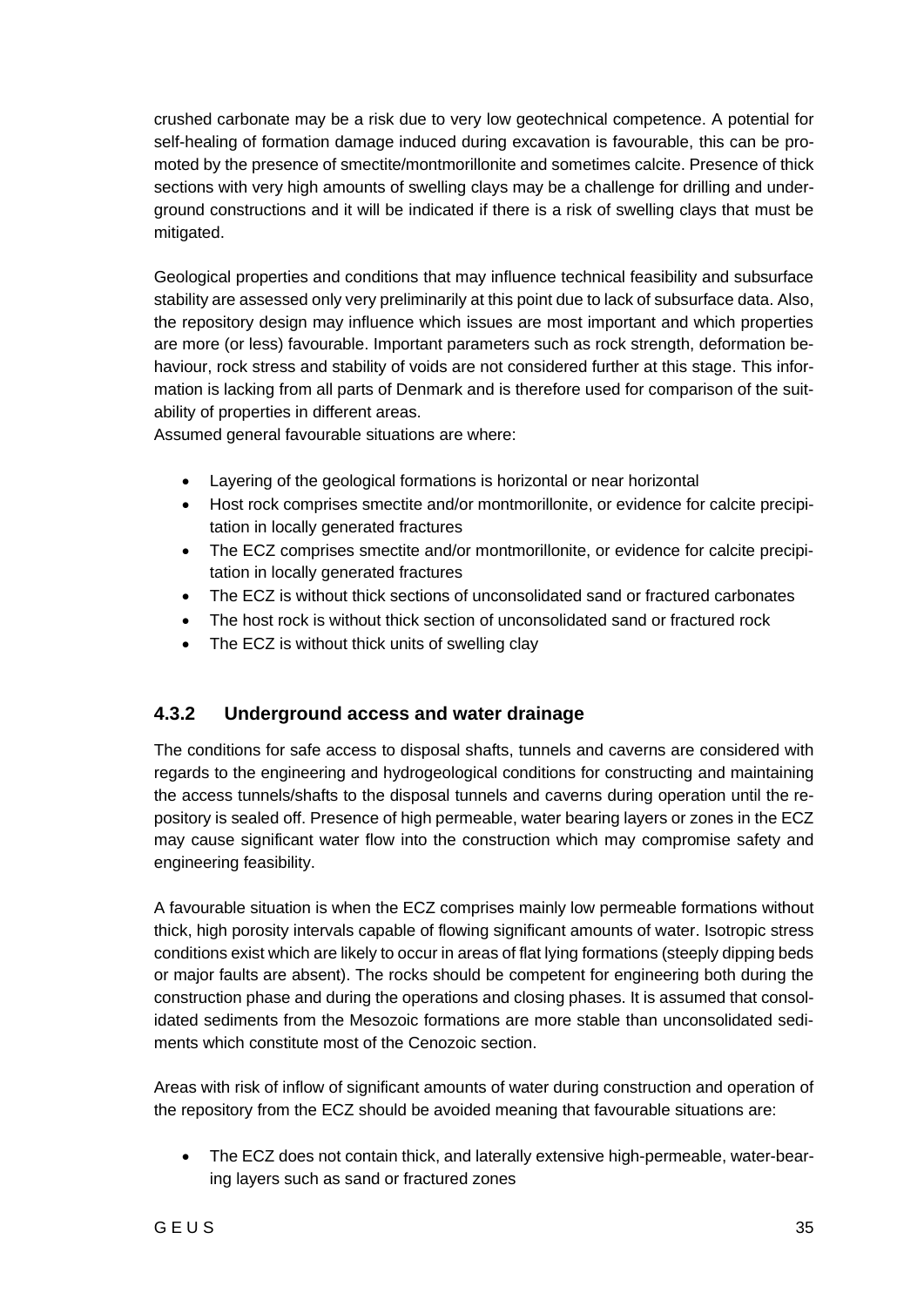• Large open fractures and large faults/fault zones with fault planes extending from 500 meters depth to surface are absent

During the site investigations it should be investigated whether leakage of radon or other toxic gasses occur from the geological formations such that any issues can be mitigated during the eventual construction phase.

### *Table 4.4. Summary of the criteria for geotechnical feasibility.*

| 3. Geotechnical feasibility |                                          |                                        |  |
|-----------------------------|------------------------------------------|----------------------------------------|--|
|                             | Criteria                                 | Comments                               |  |
| 3.1 Rock mechanical         | Areas of horizontal to low               | Self-healing potential and rock stress |  |
| properties and condi-       | angle dipping beds in the                | can at this stage be inferred prelimi- |  |
| tions                       | host rock and in the ECZ                 | narily based on general geological     |  |
|                             | are favourable as low                    | considerations only.                   |  |
|                             | stress conditions are ex-                | Properties such as rock strength, de-  |  |
|                             | pected.                                  | formation behaviour, rock stresses,    |  |
|                             | Lithologies with clay miner-             | stability of voids, natural gas        |  |
|                             | als promoting self-healing               | transport (e.g. radon) are not evalu-  |  |
|                             | of microfractures poten-                 | ated at this stage assessed only very  |  |
|                             | tially generated during ex-              | preliminarily due to lack of data.     |  |
|                             | cavation are favourable.                 | Rock mechanical data from chalk,       |  |
|                             | ECZ should be without                    | marl and claystone formations at 500   |  |
|                             | thick sections of unconsoli-             | m depth, and the overlying sections    |  |
|                             | dated sand or other rock                 | is very sparse and exist only from     |  |
|                             | types with low compe-                    | deep boreholes. No experience ex-      |  |
|                             | tence. Deformable for-                   | ists from construction at these depths |  |
|                             | mations such as salt dia-                | in the Danish subsurface.              |  |
|                             | pirs are absent.                         | Sections with high amounts of swell-   |  |
|                             | Sections with high                       | ing clays may be a challenge to un-    |  |
|                             | amounts of swelling clays<br>are absent. | derground construction.                |  |
| 3.2 Underground ac-         | The EZC should be without                | Sand filled, Quaternary glacial val-   |  |
| cess and drainage           | thick water-bearing, high-               | leys occur locally as shallow features |  |
|                             | permeable layers, large                  | with limited width (few hundred me-    |  |
|                             | open fractures, and large                | ters), but sometimes to significant    |  |
|                             | faults/fault zones to limit              | depths. Highly fractured zones often   |  |
|                             | the risk of significant flow             | occur in the uppermost part of the     |  |
|                             | of water into the repository             | chalk section. At deeper levels high   |  |
|                             | during construction.                     | porosity sand layers may occur in the  |  |
|                             |                                          | U. Jurassic - L. Cretaceous sections   |  |
|                             |                                          | and areas with thick sand units        |  |
|                             |                                          | should be avoided to reduce signifi-   |  |
|                             |                                          | cant water flow during construction    |  |
|                             |                                          | and operation of the repository.       |  |

*Tabel 4.4. Oversigt over kriterier relateret til geotekniske forhold.*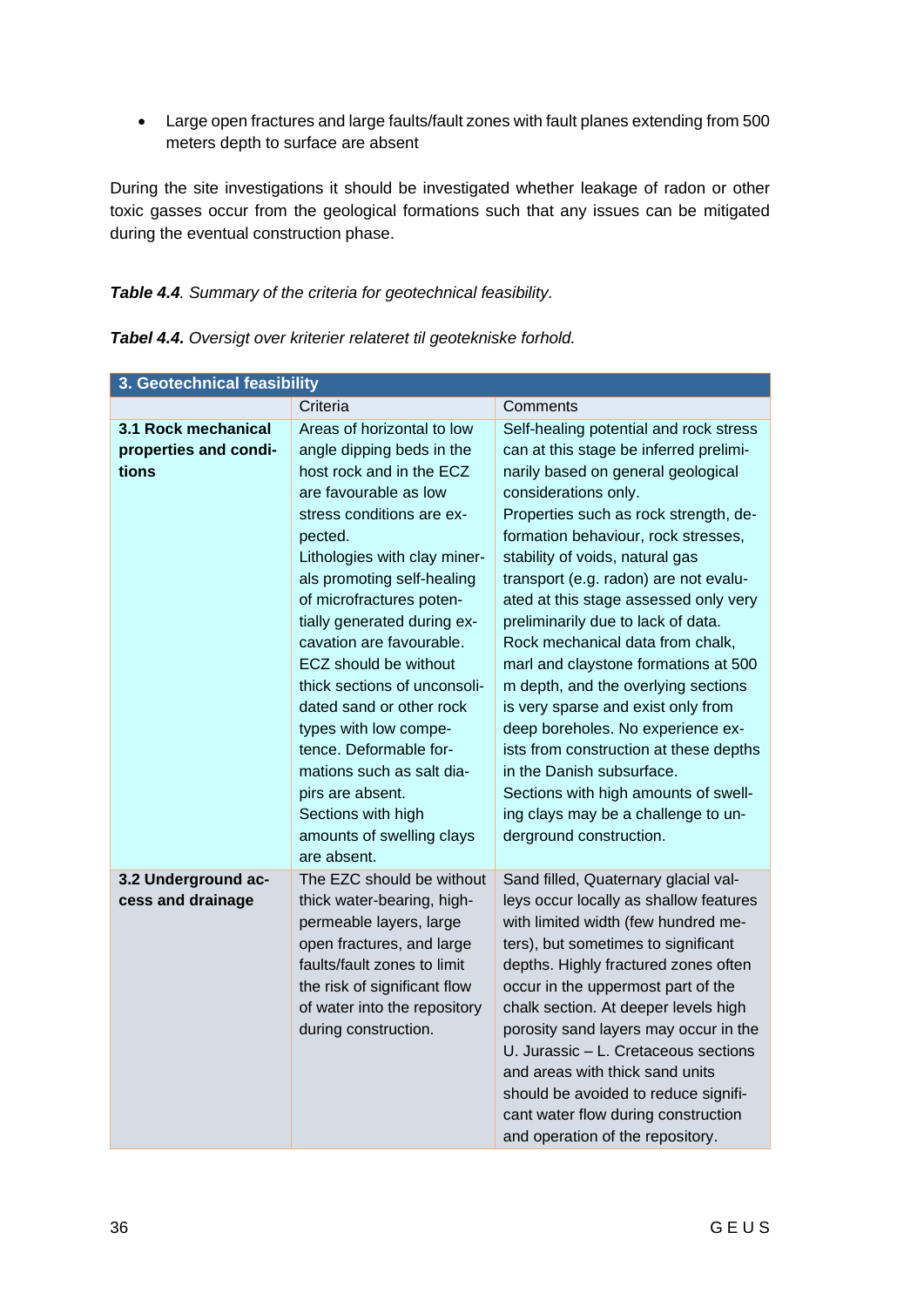### <span id="page-38-0"></span>**4.4 Possibility to acquire new, reliable geological data**

The criteria on possibilities for acquisition of new geological data that will increase confidence and reduce uncertainties are related to the next phase of detailed geological site investigations. They address the expected ability to acquire data that will enable detailed and reliable geological characterisation of the site. This ability depends both on the nature of the surface and subsurface geology as well as available measuring tools and analysis methods. A summary of the properties related to each criterium is presented in Table 4.1 and explained in detail in this chapter. A detailed summary is presented in Table 4.5 at the end of this chapter.

### <span id="page-38-1"></span>**4.4.1 Ability of rock characterisation**

The possibilities for determining the safety-relevant properties with high reliability such as homogeneity/heterogeneity of rock composition, property variability, characterising and mapping the host rock and ECZ properties are evaluated. It is considered whether the necessary data and information of sufficient quality can be obtained to provide sufficient reliability with regards to predicting the geological barriers effectiveness at the site.

The site investigations will include data acquisition in deep drill holes (well logs and cores) combined with non-destructive geophysical surface investigations. It is important that the subsurface layer architecture and rock distribution is such that data acquired from drill holes can be regarded as representative for the entire site.

A preferred situation is when well established data acquisition methods exist to provide detailed and high confidence data from the geological site studies enabling detailed mapping and characterisation of the host rock and formations in the ECZ. Geological formations should be laterally homogeneous to ensure that the data acquired from drilling will be representative for the entire study area. Favourable situations are where:

- The host rock formation is laterally continuous with constant thickness
- The ECZ formation(s) is laterally continuous with constant thickness
- Data from coring and logging in new boreholes is expected to provide detailed and high-quality data on homogeneity and variability of properties the host rock
- Data from coring and logging in new boreholes is expected to provide detailed and high-quality data on homogeneity and variability of properties the ECZ and overlying sections

### <span id="page-38-2"></span>**4.4.2 Explorability of subsurface layers and discontinuities**

The acquisition of new data should enable detailed mapping of depth to lithological boundaries, layer thickness, location of fault zones, small scale faults and off-sets which is all important to evaluate barrier functions and geotechnical feasibility. Detailed mapping of the subsurface formations depends on the presence of high resolution seismic and/or other geophysical data and well data. The acquisition of such data depends on the presence of layers with contrasting physical properties forming well defined and mappable boundaries. Surface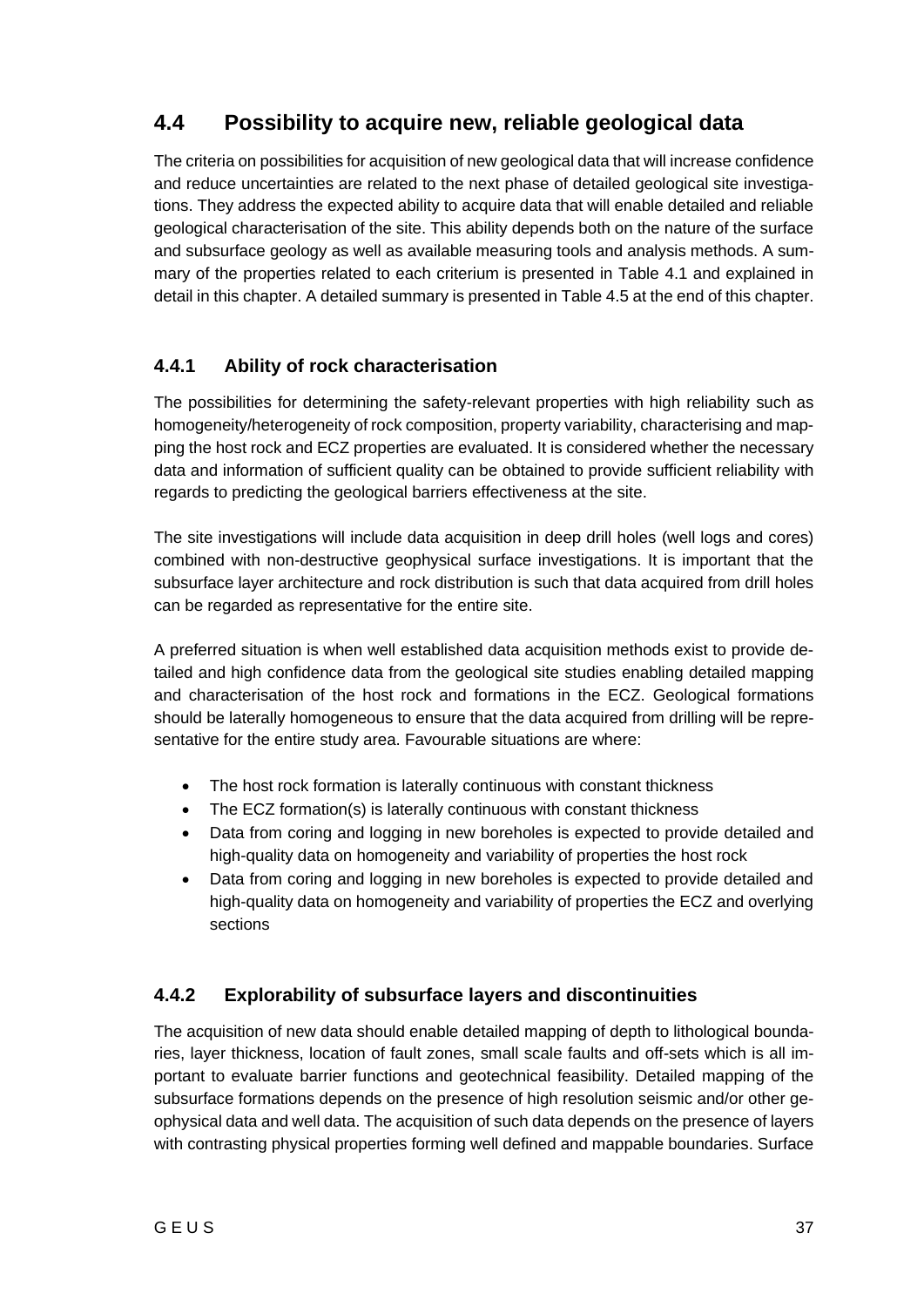accessibility for the geological investigations, such as topography, paved roads, ground water level, and forests, also impact data quality and the suitability depends on the actual geophysical methods applied. The surface conditions may also influence the geophysical data quality which should be considered.

The situation is favourable when the bedding conditions and the geometry of the host rock and the ECZ are simple and easy to explore from the earth's surface (using geophysical methods as for example reflection seismic in a dense grid) and when the observations and investigation of safety-relevant properties can be interpolated and extrapolated with confidence in all directions (3D). The area should be without steep dipping topography to ensure accessibility and without deep sand filled Quaternary valleys or sand dunes to enable data of high quality.

Tie(s) to existing or planned new wells with high quality / high resolution data is a prerequisite for the interpretation of, and mapping based on new seismic data.

In crystalline rocks the relationship between fracture density at surface and subsurface depths around 500 meters should be investigated and methods for subsurface mapping and prediction of fractures should be evaluated/addressed. Favourable situations are where:

- Lithological contrasts in the subsurface layers enable confident, high-resolution mapping of layer boundaries, architecture and faults based on seismic data and/or other geophysical methods.
- Surface access, topography and depth to free water level is suitable for acquisition of high-resolution geophysical data

### <span id="page-39-0"></span>**4.4.3 Predictability of long-term changes**

The effectiveness of the barriers formed by the host rock and the ECZ should be predictable with sufficient reliability over the necessary time-period assumed to be in the order of 10,000 - >100,000 years (depending on the waste inventory, the repository design and the engineered barriers which is not yet specified). The predictability of possible long-term changes includes the occurrence of future glaciations, salt movement and seismicity, which could compromise the barriers and thus containment capacity of the host rock and the ECZ.

A large amount of data and studies provide comprehensive knowledge about previous glaciations demonstrating that several glaciations have covered the entire Danish area. Data show that future glaciations may occur in all parts of Denmark and may impact the surface as well as subsurface layers. The impact in specific areas is a combined result of the subsurface geology and the natural processes related to advance and retreat of an ice sheet. Potential glacial induced changes include fracturing due to loading and unloading of thick ice sheets, thrust faulting, fluvio-glacial erosion, and groundwater salinity and oxidation state. Based on these studies, glaciation is expected to occur in Denmark in the future, but new data will not enable prediction of the areal extent of future ice sheets. Thus, the impact of the surface and subsurface formations should be considered in all parts of Denmark, where the potential impact will be governed by the rock types and tectonic framework in the specific area.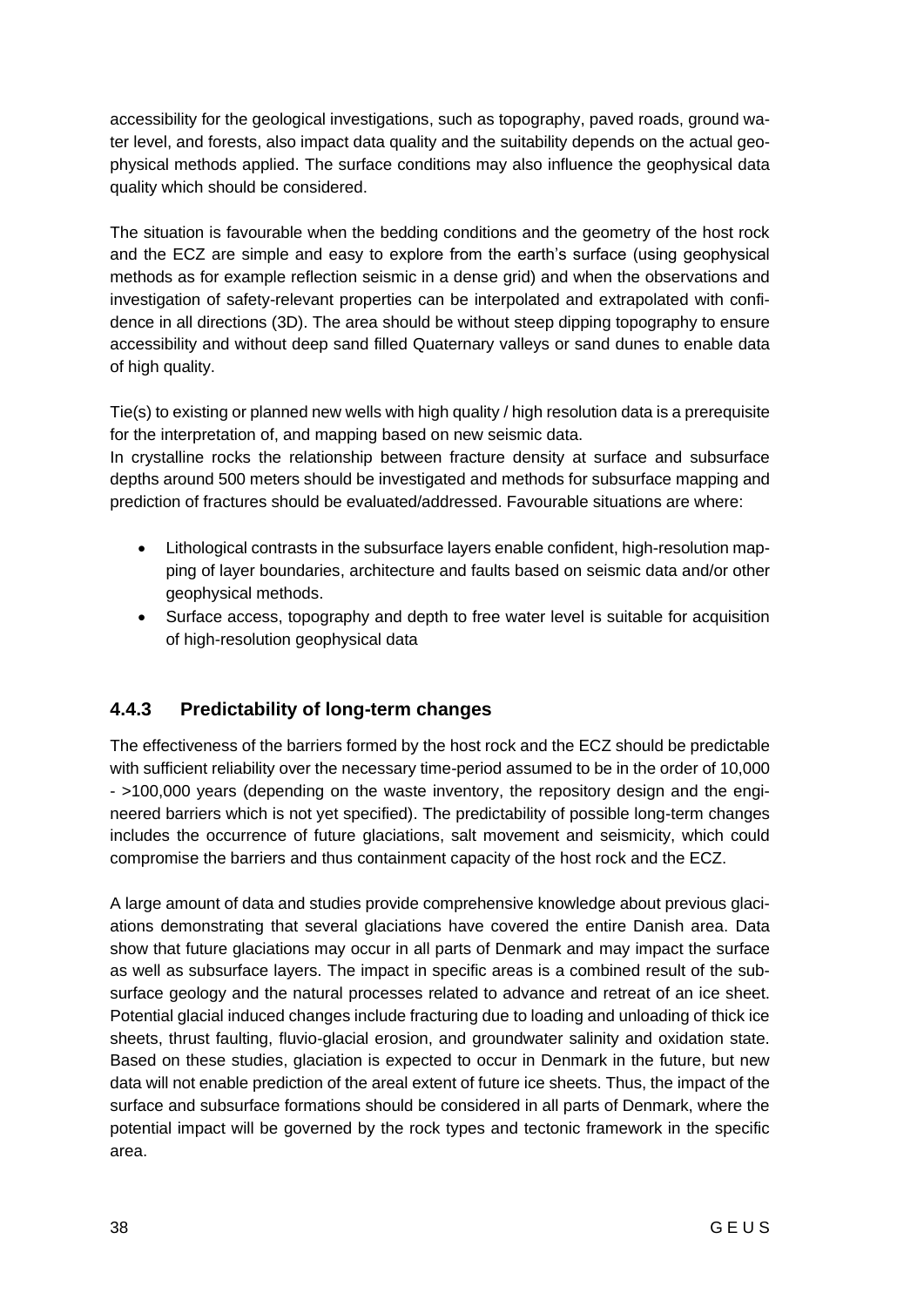*Table 4.5. Summary of the criteria related to the reliability of geological findings and data confidence.*

| 4. Reliability of new geological data                            |                                                                                                                                                                                                                                                                                                                                                  |                                                                                                                                                                                                                                                                                                                                                                                                                                                                                                                                                                               |  |
|------------------------------------------------------------------|--------------------------------------------------------------------------------------------------------------------------------------------------------------------------------------------------------------------------------------------------------------------------------------------------------------------------------------------------|-------------------------------------------------------------------------------------------------------------------------------------------------------------------------------------------------------------------------------------------------------------------------------------------------------------------------------------------------------------------------------------------------------------------------------------------------------------------------------------------------------------------------------------------------------------------------------|--|
|                                                                  | Criteria                                                                                                                                                                                                                                                                                                                                         | Comments                                                                                                                                                                                                                                                                                                                                                                                                                                                                                                                                                                      |  |
| 4.1 Ability of rock<br>characterisation                          | Lithological units in host<br>rock and ECZ have uniform<br>thicknesses within the area.<br>High quality data can be ac-<br>quired from coring and log-<br>ging to provide representa-<br>tive data on lateral and verti-<br>cal homogeneity and varia-<br>bility of properties in host<br>rock and the ECZ                                       | The host rock and ECZ formations<br>should be without major lateral fa-<br>cies changes over short distances,<br>to enable representative well data<br>to be acquired at margins of the<br>site. A combination of well logs and<br>cores should enable detailed char-<br>acterisation of rock properties.                                                                                                                                                                                                                                                                     |  |
| 4.2 Explorability of<br>subsurface layers<br>and discontinuities | Lithological contrasts in the<br>subsurface layers is suffi-<br>ciently high to enable confi-<br>dent mapping of lithological<br>boundaries and discontinui-<br>ties such as faults.<br>Surface access, topography<br>and physical/acoustic prop-<br>erties of the soil is suitable<br>for acquisition of geophysi-<br>cal data of high quality. | Tie(s) to wells with high quality data<br>is required.<br>Acquisition of high-quality seismic<br>data depends on e.g. a gentle to-<br>pography of the land surface, short<br>distance to the (groundwater) satu-<br>rated zone, absence of deep sand<br>filled buried valleys, physical acces-<br>sibility to the area, and other local<br>issues.<br>In crystalline rocks relationship be-<br>tween fracture density at surface<br>and subsurface (500 m) are investi-<br>gated from literature as well as<br>methods for subsurface mapping<br>and prediction of fractures. |  |
| 4.3 Predictability of<br>long-term changes                       | Deep-seated faults extend-<br>ing to surface and large salt<br>diapirs can be mapped from<br>seismic data.<br>New geophysical and geo-<br>logical data will enable iden-<br>tification and mapping of<br>buried sand filled, deep<br>Quaternary valleys.                                                                                         | Faults extending to near-terrain po-<br>sitions may be reactivated and<br>could thereby create a flow fairway<br>from the repository to ground sur-<br>face.<br>Salt diapirs in the subsurface may<br>move on short and long-term<br>scales, if influenced by significant<br>loading / unloading of ice sheets, or<br>erosion and dissolution of salt.<br>Pre-existing deep valleys may be<br>re-used and further eroded during<br>future glaciations, and should be<br>avoided                                                                                               |  |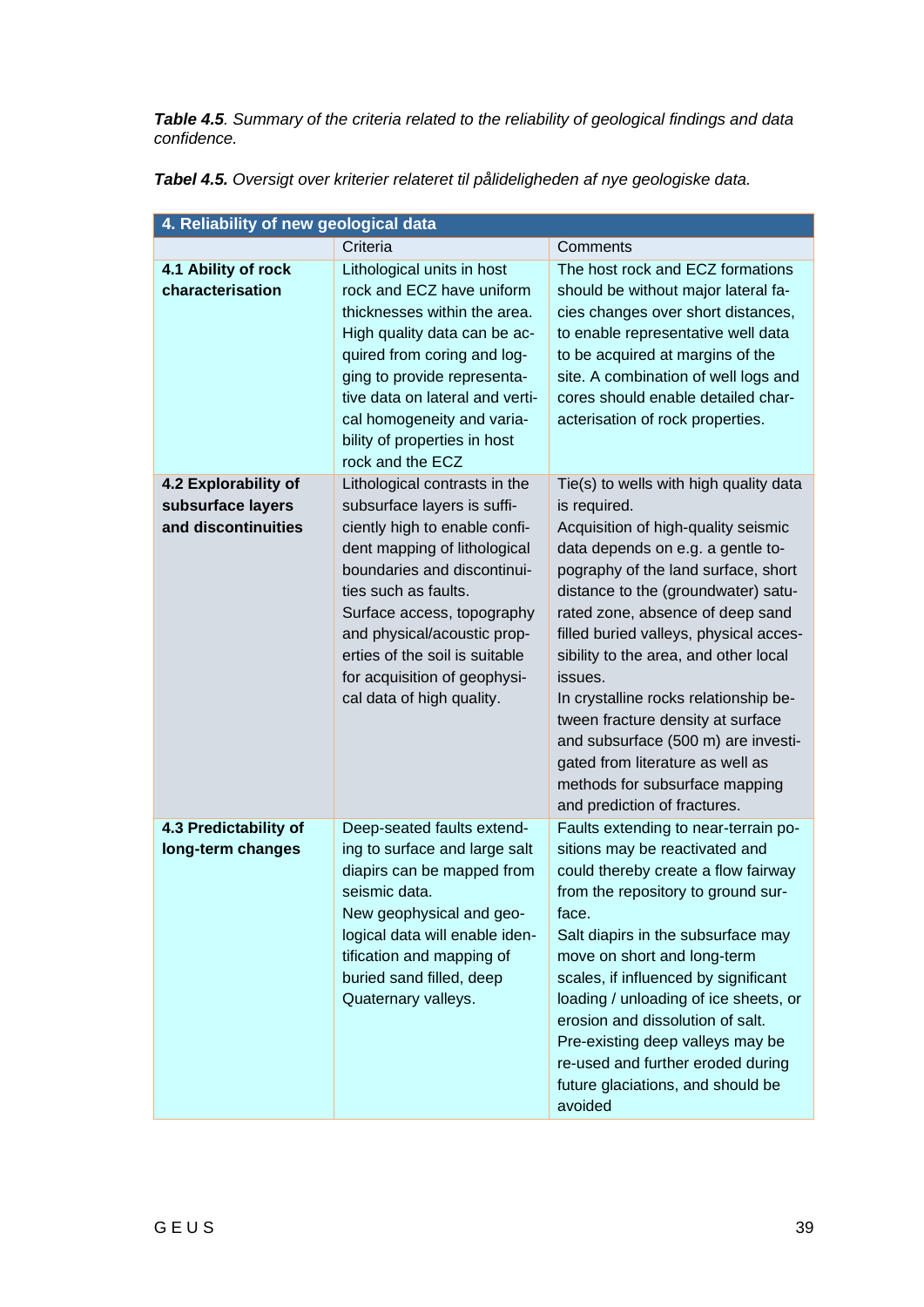Major fault-zones occurring in areas where seismicity has been registered or where data suggest that future tectonic activity or salt intrusion may occur represents a risk of compromising the barriers. Faults mapped into the Cenozoic sections and/or to near-surface positions may still be active. Host rocks with independent evidence of long-term quiescence and isolation (i.e. containment of old porewater) or the presence / distribution of natural tracers, which indicate low water circulation may indicate previous long-term stability and can be investigated in Phase 2. Favourable situations are:

- New seismic and geophysical data will allow for identification and mapping of major active faults, fault zones and large salt diapirs if present
- Long-term quiescence and isolation of ground water in host rock and ECZ can be investigated from groundwater samples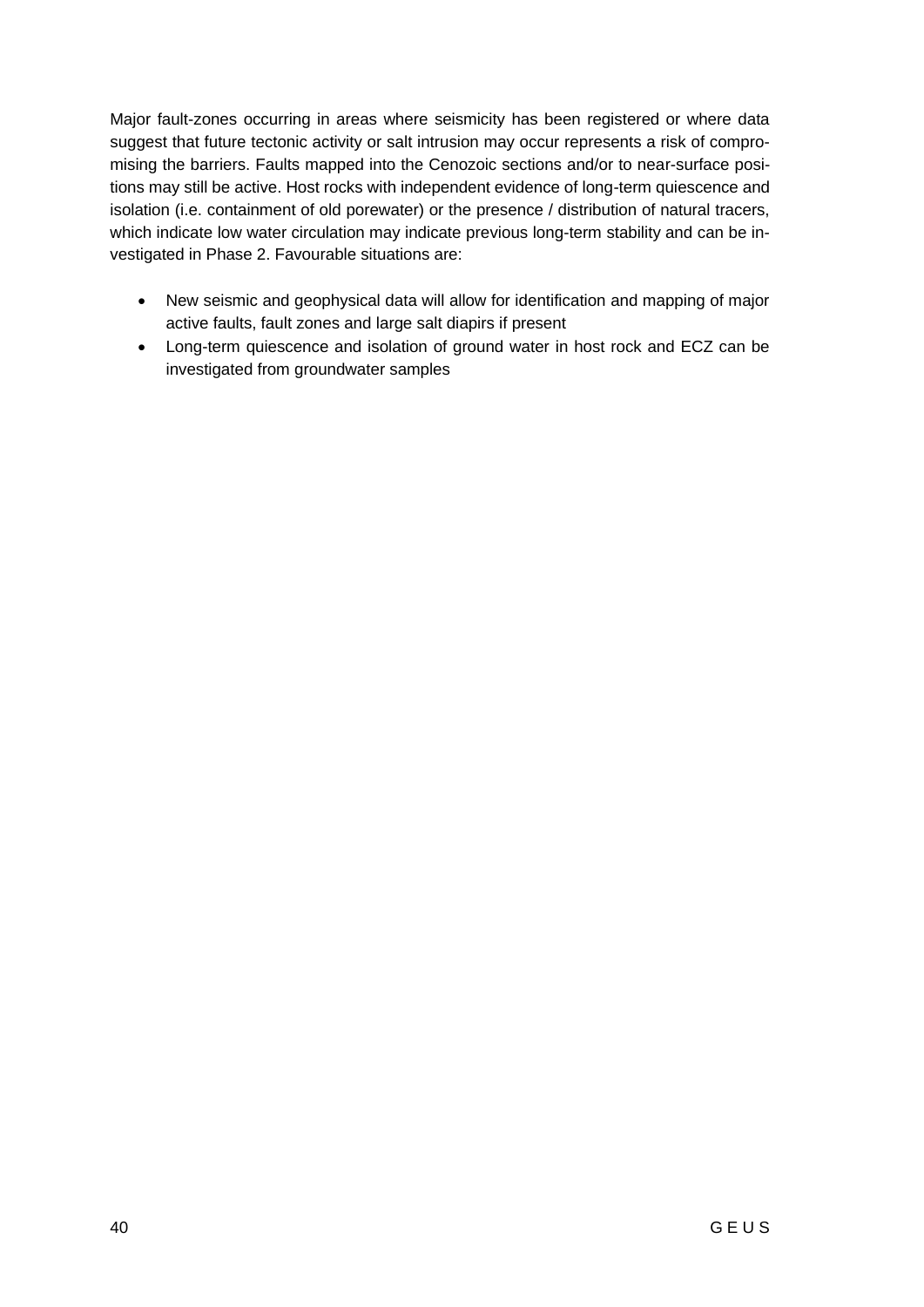# <span id="page-42-0"></span>**5. Area evaluation based on defined criteria**

An evaluation of how well the criteria are fulfilled will be made for each area defined in Step 1 (Figure 3.3) based on existing knowledge about the geological properties and conditions. The evaluation addresses the general, predominant geological conditions in each area, and it is acknowledged that local variations occur which cannot be detailed in the current highlevel regional characterisation and evaluation of Danish subsurface. If a criterium is scored suitable this means that the associated properties are expected to be favourable in most of the specific area. Likewise, if a property is scored potentially suitable or less suitable this indicates that most of the area is characterized by this suitability, but different properties may occur locally.

Each criterium is evaluated and scored on a scale with three levels (green, yellow, and orange, Figure 5.1). The suitability of the properties associated with each criterium is scored qualitatively based on the available data and information. The scale distinguishes between suitable, potentially suitable, and less suitable. The scoring is a combined measure of the suitability of the properties and the current level of confidence determined by the amount and quality of available data.

Properties and conditions related to the host are given more emphasis than the ECZ in the evaluation, since the requirements for the geological siting project are all related to host rock properties. The statements are scored with respect to whether favourable conditions are supported by data and therefore with reasonable certainty can be expected to be widespread in the area. In other words, this means that many options for investigation sites can be identified where the properties are favourable.

A green score of a criterium indicates that most of the related properties are favourable. For a criterium to score in the "suitable" green area reliable data that are representative for the area is available. Thus, a green score indicates that high-quality data exist which leads to relatively high certainty in the property evaluation. Also, it indicates that acquisition of new data is expected to support the presence of favourable properties and that the risk of encountering different, unfavourable properties is small.

A yellow score of a criterium indicates that some properties are expected to be favourable based on limited, unrepresentative, or uncertain data, or from analogues and geological models. Thus, a yellow score indicates the available data is of limited confidence leading to less certainty. This implies that acquisition of new data is expected to support the presence of favourable properties and conditions, but comes with a risk of encountering different, less favourable properties. Thus, a yellow score indicates it is expected that acquisition of data from the area will demonstrate the presence of favourable properties but there is a risk that the properties are less favourable than expected.

In contrast the orange colour indicates that the properties related to the specific criterium are generally evaluated as being less suitable. For a criterium to score in the orange "less suitable" field the existing data on the properties should be representative and of sufficiently good quality to provide reasonable reliability and certainty, to allow for this score. An orange score of a certain criterium does not mean that the entire area must be disregarded for disposal as the suitability also depends on the deep disposal design concept which is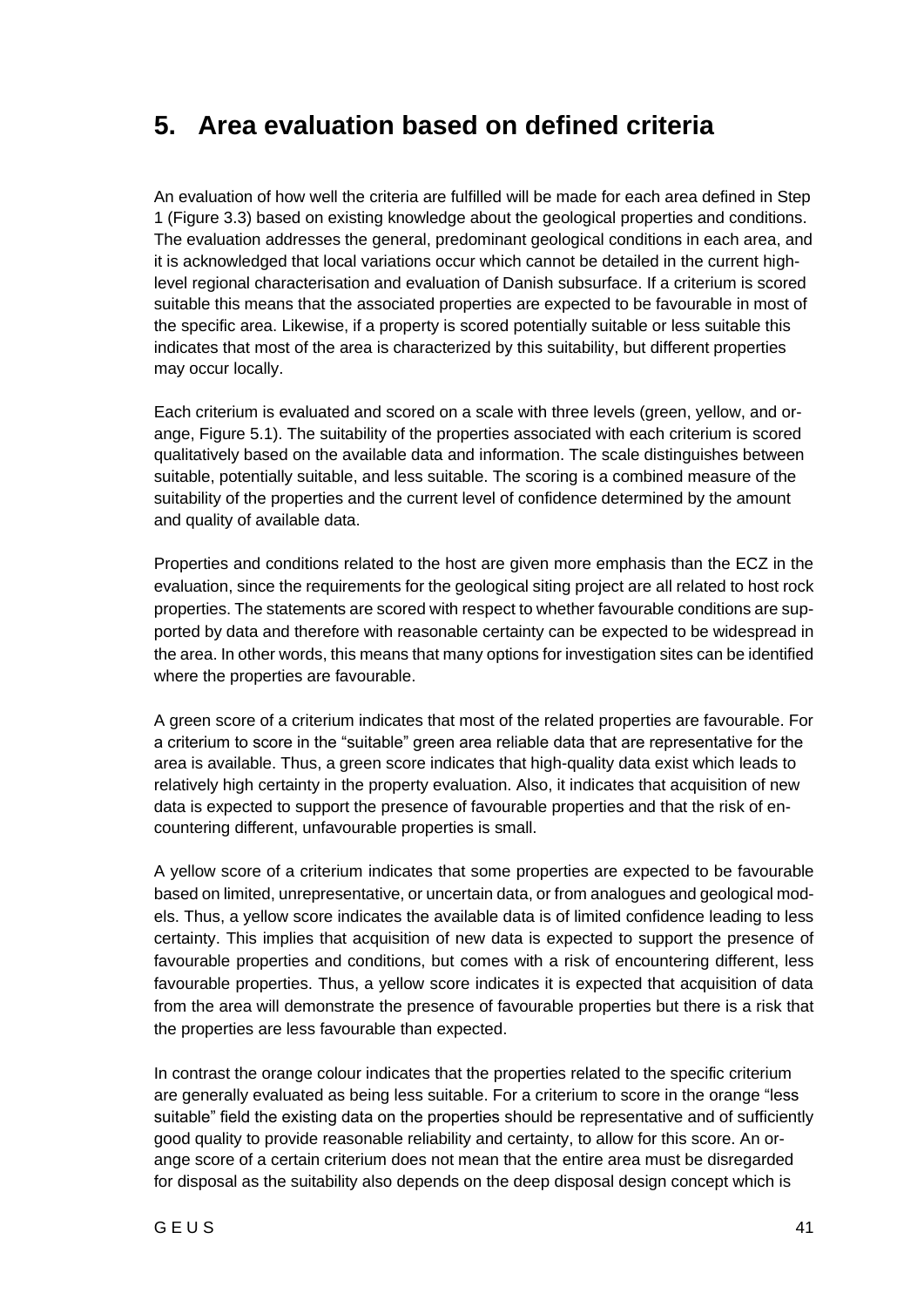unknown at present. It will for some criteria mean that the less suitable properties or conditions must be compensated either by engineered or by high suitability of other criteria. For some of the criteria an orange score means that the identification of a specific site for detailed investigations may require additional seismic or other data. Additionally, the geological site investigations required to characterize the related parameters and conditions may be very comprehensive and time consuming due to high subsurface complexity. Finally, there will be a significant risk that favourable properties and conditions cannot be identified or proved from the geological site investigations.

| <b>Score</b>            | Data support                                                                                                                     |  |
|-------------------------|----------------------------------------------------------------------------------------------------------------------------------|--|
| Suitable                | Reliable data show predominantly fa-<br>vourable properties                                                                      |  |
| Potentially<br>suitable | Data and / or analogues indicate that<br>favourable properties are expected to<br>be present, however with some uncer-<br>tainty |  |
| Less suitable           | Reliable data show that geological<br>properties and conditions generally do<br>not fulfil the criteria.                         |  |

*Figure 5.1. The diagram shows how the scoring of criteria and the related properties is carried out qualitatively reflecting both the suitability of the properties and the reliability of existing data.* 

*Figur 5.1. Diagram der viser hvordan kriterierne bliver evalueret kvalitativt afhængig af de relaterede geologiske egenskaber og pålideligheden af det eksisterende datagrundlag.* 

The criteria evaluation provides a simple tool to characterize the suitability, the existing data base and certainty level of information from each area (Figure 5.2). A less suitable score of one or several criteria in an area does not indicate the area is disregarded for disposal as it is the combined effect of the geological and engineered barriers that determines whether a site is suitable. This can only be determined once the detailed geological site investigations have been made and when the repository design concept has been decided. The suitability indicated from the assessment in the current phase may change if more data become available (to increase confidence), if potential consequences can be mitigated through engineering, or if the issue can be handled in other ways.

The scoring of how well criteria are fulfilled in each area is accompanied by a summary presentation of the existing data used for the evaluation of properties related to the specific criterium. The data quality and the relevance for the specific area is addressed. For most criteria, several properties together contribute to provide a favourable situation, and the scoring is based on a preliminary qualitative assessment of the combined properties, or the most critical property. Focus of this project is the identification of a suitable host rock, thus properties related to the host rock requirements and criteria will be weighted higher than properties related to the ECZ in case their suitability are different.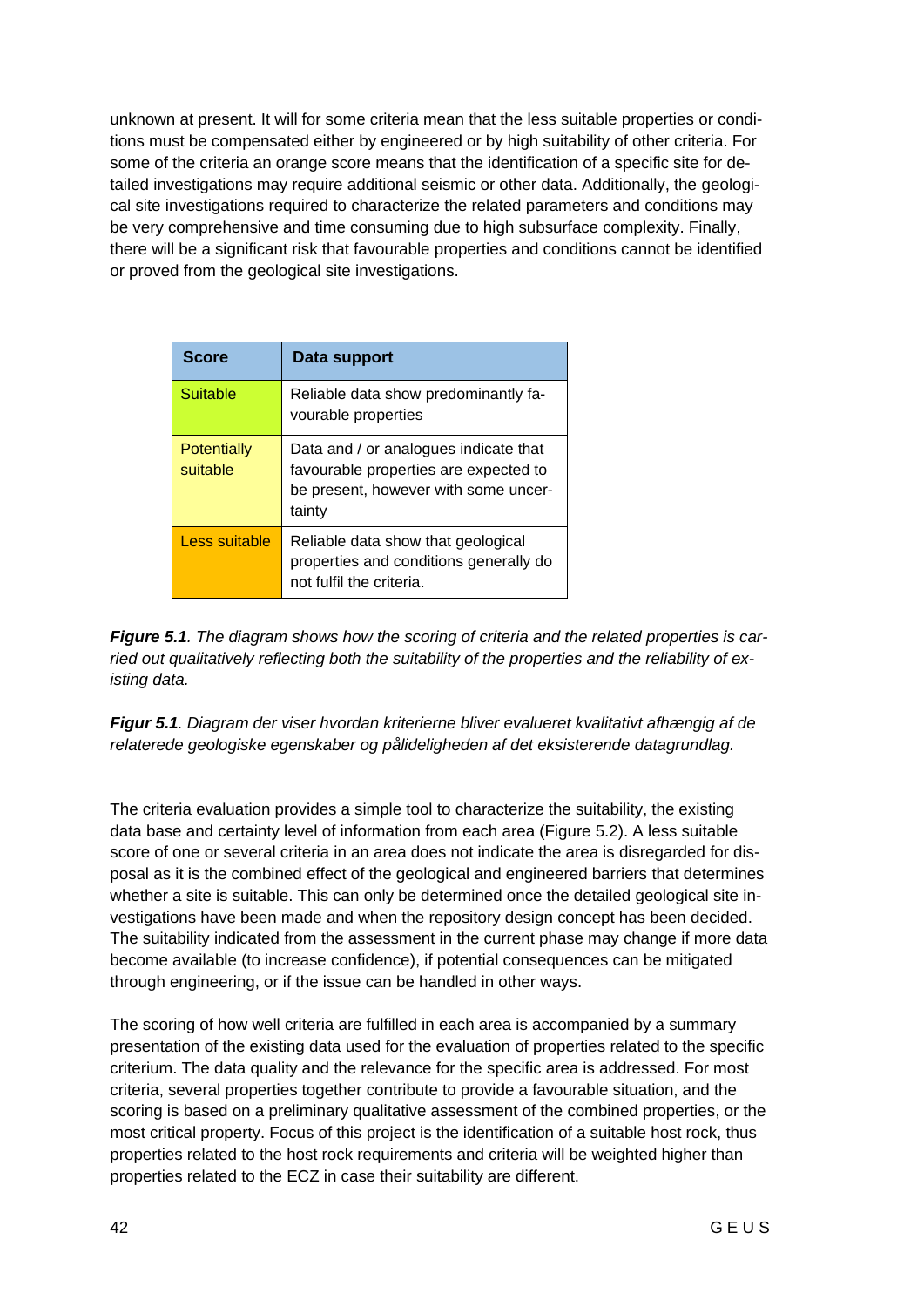The area characterisations and evaluations will contribute to DD's identification of the preferred geological disposal concept, which may depend on the local geological properties and the conditions for long term natural stability.

| <b>Criteria</b> | Area A | Area B | Area C |
|-----------------|--------|--------|--------|
| 1               |        |        |        |
| $\overline{2}$  |        |        |        |
| 3               |        |        |        |
| $\overline{4}$  |        |        |        |
| 5               |        |        |        |
| $6\phantom{1}6$ |        |        |        |
| $\overline{7}$  |        |        |        |

*Figure 5.2. The diagram illustrates how the score of criteria in different areas can be compared.*



Emphasis will be made to carry out a consistent evaluation of properties and the data quality for each area to enable a reasonable and transparent overview of pros and cons for the areas as well as a description of the overall level of information certainty. Thus, the evaluation will provide an initial assessment of the criteria and identification of data maturity for each area. In addition, and very importantly, the evaluation will identify data gaps and knowledge that needs to be filled in during the geological site investigations in next phase of the project.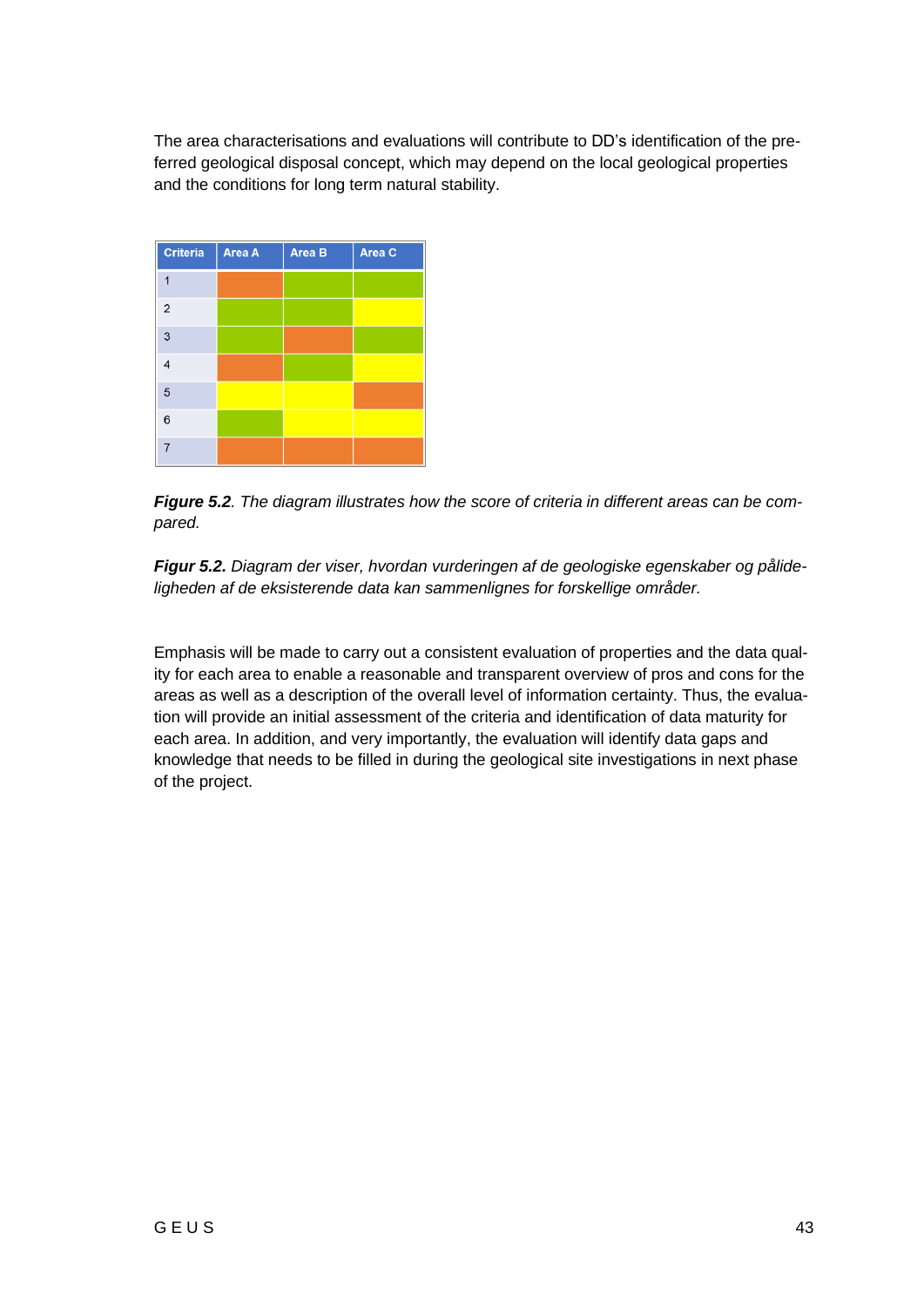# <span id="page-45-0"></span>**6. Summary**

The present report describes geological requirements and criteria to be used for an initial evaluation of whether rock properties and subsurface conditions are favourable for deep geological disposal of radioactive waste. It further describes the evaluation process which also serves as a systematic approach to identify data gaps that need to be filled in during the detailed geological site investigations in the project's next phase.

In a deep geological repository, the radioactive waste is surrounded by two engineered barriers, the waste containers and a backfill material filling in the space between the containers. The surrounding geological formation, referred to as the host rock, provides the third passive barrier which is capable to retain radionuclides in the subsurface formations. The requirements given in B90 (Danish Parliament, 2018) state that the host rock should be a tight, low permeable formation occurring laterally widespread at depths around 500 meters, with a thickness of 100 meters or more.

The geological setting and the subsurface formations must provide safety and stability on both a short-term and a long-term timescale. Of major importance is the presence of effective geological barriers formed by a low permeable, homogeneous host rock and additional barriers in the overlying formations in the effective containment zone (ECZ). Geological properties and natural processes that may compromise the barriers' effectiveness are identified to avoid such geological settings.

To enable a geological characterisation and evaluation of the Danish subsurface, a subdivision into areas characterized by similar rock types occurring at depths to 500 meters will be made prior to the evaluation. The area subdivision will be made based on the results of the desk studies, including seismic interpretation and mapping and presented in Report no. 9.

Geological criteria and sub-criteria have been defined based on experiences and recommendations from similar international siting projects. The defined criteria relate to host rock and ECZ properties, long-term natural stability of the area, geotechnical feasibility, and reliability of geological data. The safety relevance of each criterium is explained, and for each criterium favourable geological properties and conditions are defined based on current knowledge about deep geological disposal.

In each area an evaluation of to what extent the requirements are fulfilled will be carried out based on the defined criteria. At present, geological data from the depth interval 100-500 meters is for some criteria sparse since this depth interval has not previously been of major interest for acquisition of data and analysis of properties. Based on the geological characterisation and evaluation, two specific sites must be selected and agreed between the Ministry of Higher Education and Studies (MHES) and the local municipalities, for carrying out detailed geological investigations during the second phase of the geological project.

From the criteria evaluation process data gaps and fields of limited knowledge will be identified and the program for data acquisition and analysis in the project's second phase will be targeted to fill in the data gaps.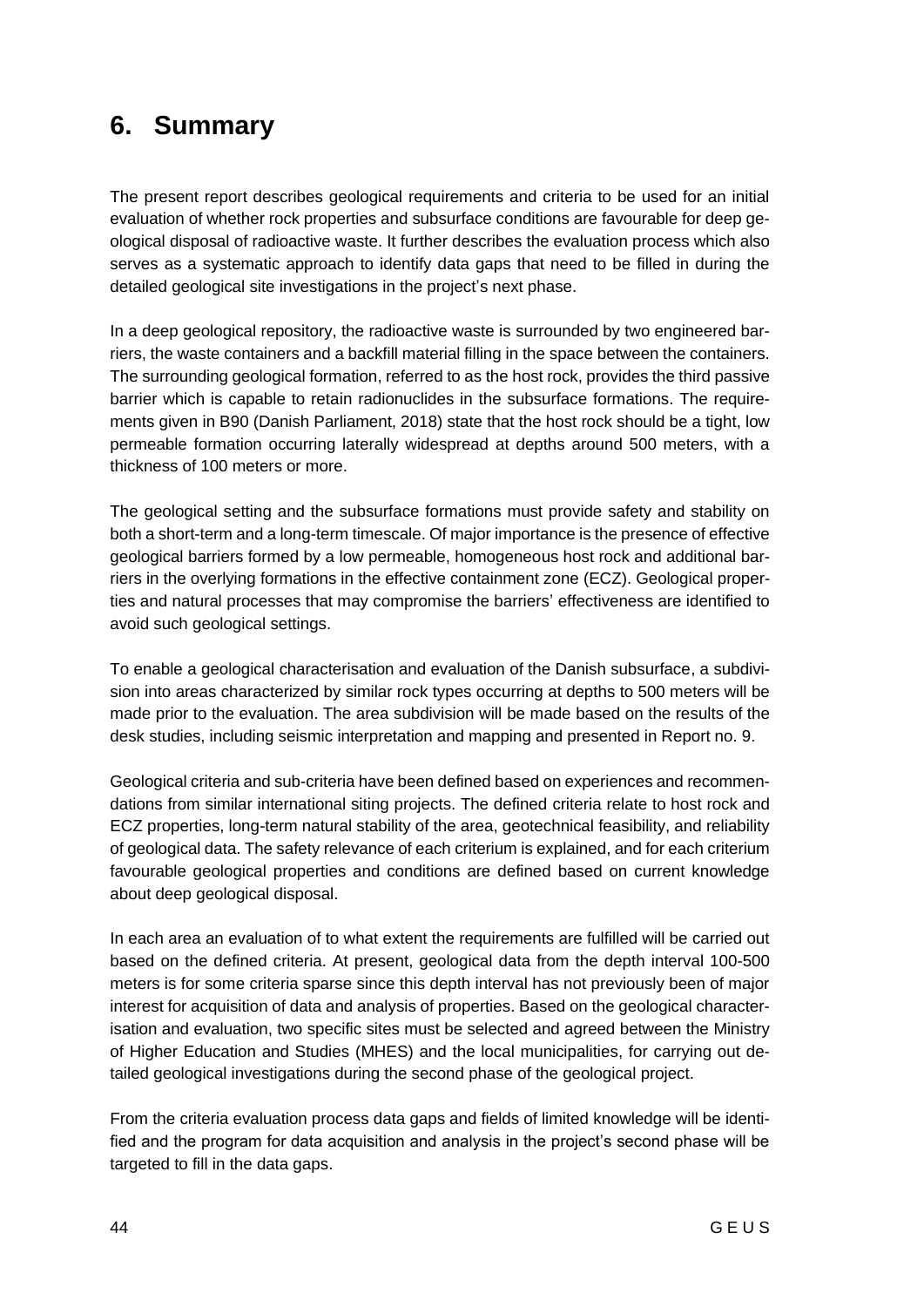A qualitative scoring system with three levels (green, yellow & orange) has been defined in the present report and will be used for the initial evaluation of how well the criteria are fulfilled in each area. A green score of a certain criterium indicates that the area is characterized by having generally favourable properties, where less favourable properties may occur only locally. A yellow score of a criterium indicates that the properties are considered as potentially favourable based on uncertain data or data from analogues, but generally there is some uncertainty to the suitability of the properties. An orange score indicates that generally the properties are less favourable. In some areas where criterium 1.1 regarding the host rock and ECZ properties is scored as less favourable, investigation sites with potentially favourable properties may be identified. However, this will require comprehensive geological investigations and is associated with a considerable risk that the required favourable properties and conditions cannot be identified in the area.

In some cases, an orange score of a criterium does not indicate that the area should be disregarded for potential disposal but rather that the less suitable properties must be compensated for by suitable properties related to other criteria and/ or mitigated by the engineered barriers and the facility design, which is yet unknown.

The defined criteria and the related properties will be used for an evaluation of the suitability of the areas based on the data and knowledge presented in the geological reports generated from the present project (Reports No. 2-8, references listed in Chapter 7.2). The evaluation of the areas will be presented in Report No. 9 (in Danish) and No.10 (in English). It forms the geological basis for selection of the two sites where detailed geological investigations must be carried out in the project's next phase (Phase 2). Further, it also provides input to DD for the identification and development of feasible concepts for deep disposal.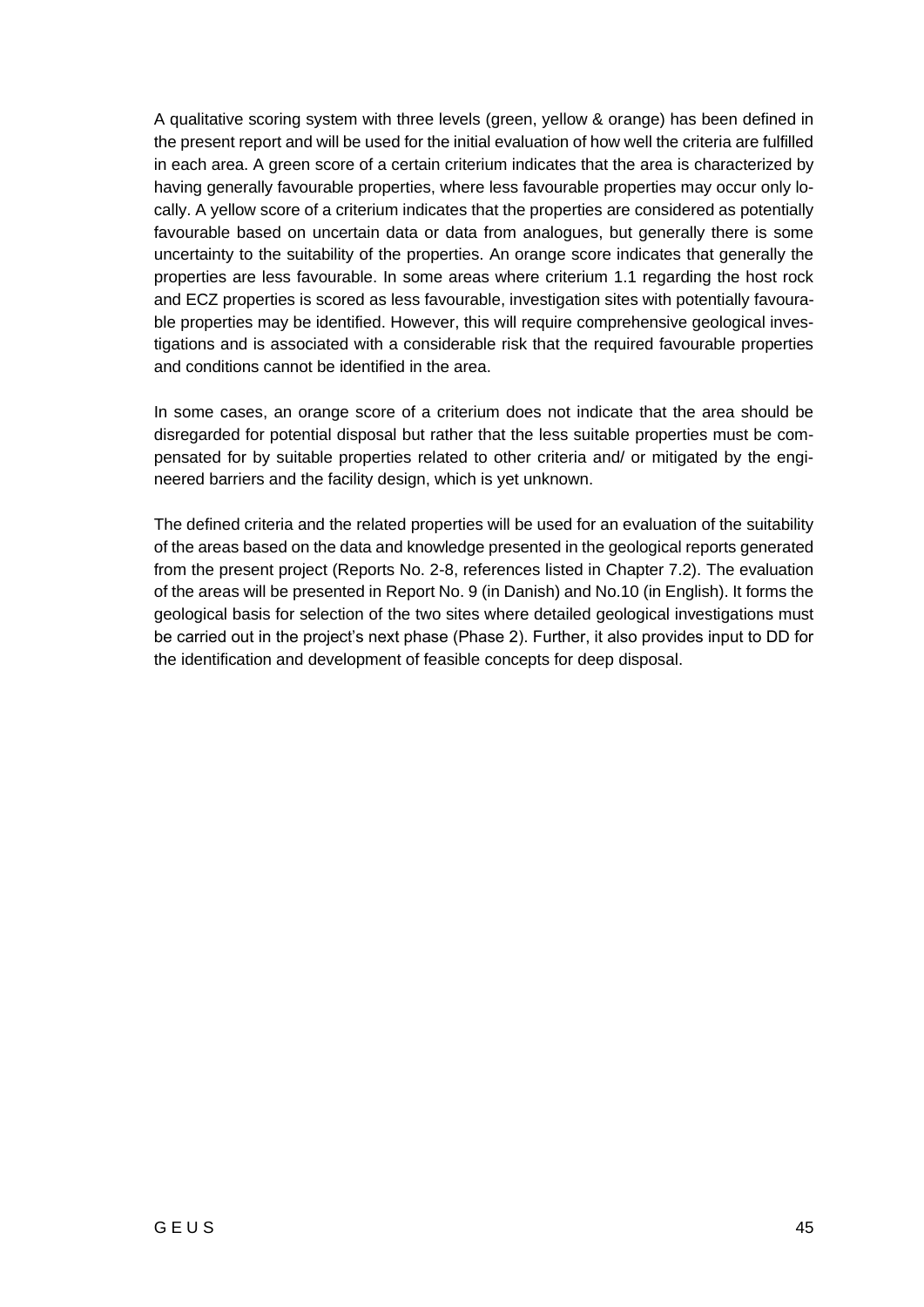# <span id="page-47-0"></span>**7. References**

- ANDRA, 2005: Evaluation of the feasibility of a geological repository in an argillaceous formation. The geological medium: the Meuse/Haute-Mare site. Dossier 2005 Argile, 57- 105.
- Blechschmidt, I., Frieg, B., Vomvoris, S., Turner, J. & Tweed, C. 2021: Geological siting project on disposal of the Danish radioactive waste. Review of: Phase 1, report no. 8. Criteria and requirements for identification of suitable disposal sites 17pages.
- COVRA (Verhoef, E., Neeft, E., Chapman, N. & McCombie, C.), 2017: Opera Safety Case, COVRA-NV, 145 pages. (Holland)
- COWI, 2011: Pre-feasibility study for final disposal of radioactive waste. Working Report 3. Nuclides in the waste. 74 pp.
- Danish Parliament, 2018: Parliamentary resolution **B 90**. Proposal for parliamentary resolution on a long-term solution for Denmark´s radioactive waste. Ministry for Higher Education and Science. Adapted by the Danish Parliament 15 March 2018, 11 pages.

Danish Health Authority, 2020: Responsible and Safe Management of Radioactive waste, Denmark, 68 pp.

- Dansk Dekommissionering, 2021: Generiske depotkoncepter indledende overvejelser. Notat 6 sider. Publikationer - Dansk Dekommissionering https://dekom.dk/publikationer/
- EU, 2011: Rådets Direktiv 2011/70/EURATOM af 19. juli 2011 om fastsættelse af en fællesramme for ansvarlig og sikker håndtering af brugt nukleart brændsel og radioaktivt affald, L 199, 48-56.
- Gravesen, P., 2016: De geologiske forhold i ca. 500 m´s dybde. Foreløbig redegørelse udarbejdet på eksisterende data. GEUS-Notat nr. 05-VA-16-08. Udarbejdet til Uddannelses- og Forskningsministeriet v/ Merete Storr-Hansen og Ole Kastbjerg Nielsen, 24 pages.
- IAEA 2011: Geological Disposal Facilities for Radioactive Waste. IAEA Safety Standards for protecting people and the environment. Specific Safety Guide No. SSG-14, 104 pages.
- IAEA, 2018a: Roadmap for Developing a Geological Disposal Programme. IAEA Nuclear Energy Series, draft, 83 pages.
- IAEA, 2018b: The management of site investigations for radioactive waste disposal facilities. IAEA Nuclear Energy Series, draft, 259 pages.
- Nagra, 2008: Technischer Bericht 08-03. Vorschlag geologischer Standortgebeite fur das SMA- und das HAA-Lager. Darlegung der Anforderungen, des Vorgehens und der Ergenisse. Nationale Genossenschaft fur die Lagerung radioaktiver Abfalle 428 pp.
- Nagra, 2017: Technical Reports. [www.nagra.ch/en/downloadcentre.htm](http://www.nagra.ch/en/downloadcentre.htm)
- MHES, 2021: Ansvars- og rollefordeling for lokalisering af områder til geologiske undersøgelser vedrørende et slutdepot for radioaktivt affald. Uddannelses- of Forskningsstyrelsen, notat 2 pp.
- NEA (Nuclear Energy Agency, OECD), 2005: Clay Club Catalogue of Characteristics of Argillaceous Rocks, No. 4436, 71 pages.
- NEA, 2006: Safety of Geological Disposal of High-level and Long-lived Radioactive Waste in France. An International Peer review of the "Dossier 2005 Argile" Concerning Disposal in the Callovian-Oxfordian Formation. NEA No. 6178, OECD, 76 pages.
- NEA, 2008: Moving Forward with Geological Disposal of Radioactive waste. A Collective Statement by the NEA Radioactive Waste Management Committee (RWMC). OECD, NEA No. 6433, 21 pages.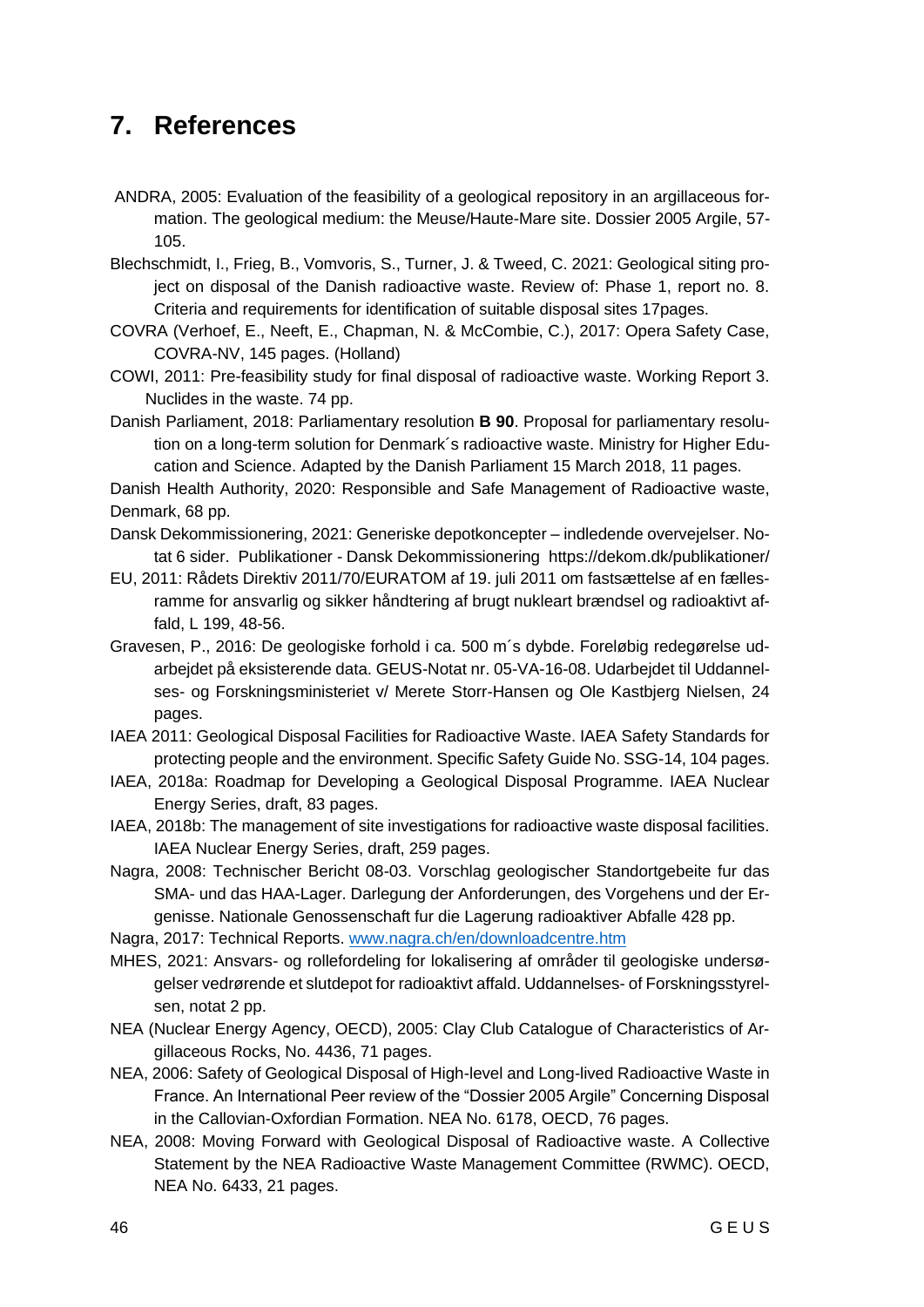- NEA, 2012: Geological Disposal of Radioactive Wastes: National Commitment, Local and Regional Involvement. A collective Statement of the OECD Nuclear Energy Agency" Radioactive Waste Management Committee", Adopted March 2011, NEA/RWM (2011)16, 17 pages.
- Norris, S., 2012: An introduction to geosphere research studies for the UK geological disposal programme. Mineralogical Magazine vol.76 (8), 3105-3114.
- ONDRAF/NIRAS & ANDRA (eds.) 2015: Clays in geological disposal systems. Brochure published on occasion of the 6th international conference "Clays in Natural and Engineered Barriers for Radioactive Waste Confinements", Brussels, Belgium, 8 pages. (Belgium)
- POSIVA, 2017a Final Disposal. Selecting the Site: The Final Disposal at Olkiluoto. [www.posiva.fi/en/final\\_Disposal.](http://www.posiva.fi/en/final_Disposal) (Finland).

POSIVA, 2017b: Geologic disposal of spent nuclear fuel in Olkiluoto, 12 pages.

- Radioactive Waste Management (RWM), 2017: Site Evaluation. How we will evaluate sites In England., 31 pages.
- SFOE, 2008: Sectoral plan for deep geological repositories. Conceptual Part. Department of the Environment, Transport, Energy and Communications DETEC. Swiss Federal Office of Energy SFOE, 89 pages.
- SKB (Svensk Kärnbräslehantering AB), 2007: RD&D Programme 2007. Programme for research, development and demonstration of methods for the management and disposal of nuclear waste, 510 pages.

### <span id="page-48-0"></span>**7.1 Literature from the deep geological disposal project**

#### **Title of the report series:**

#### **Studies of geological properties and conditions for deep disposal of radioactive waste, Denmark**

- 1. Requirements and criteria for initial evaluation of geological properties and conditions (Midtgaard, H.H., Hjelm, L., Jakobsen, R., Karan, S., Kjøller, C., Nilsson, B. & Poulsen, M.L.K.), https://www.geus.dk/natur-og-klima/land/deponering-af-radioaktivt-affald, 51 pp.
- 2. Geological setting and structural framework of Danish onshore areas (Gravesen, P., Pedersen, S. A. S. & Midtgaard, H. H.), https://www.geus.dk/natur-ogklima/land/deponering-af-radioaktivt-affald, 72 pp.
- 3. Upper Cretaceous chalk and Paleocene limestone distribution and properties (Jakobsen, P.R., Frykman, P. & Jakobsen, R.), https://www.geus.dk/natur-ogklima/land/deponering-af-radioaktivt-affald, 76 pp.
- 4. Jurassic and Lower Cretaceous claystone distribution, sedimentology, and properties (Pedersen, G. K, Lauridsen, B., Sheldon, E. & Midtgaard, H. H.), https://www.geus.dk/natur-og-klima/land/deponering-af-radioaktivt-affald, 106 pp.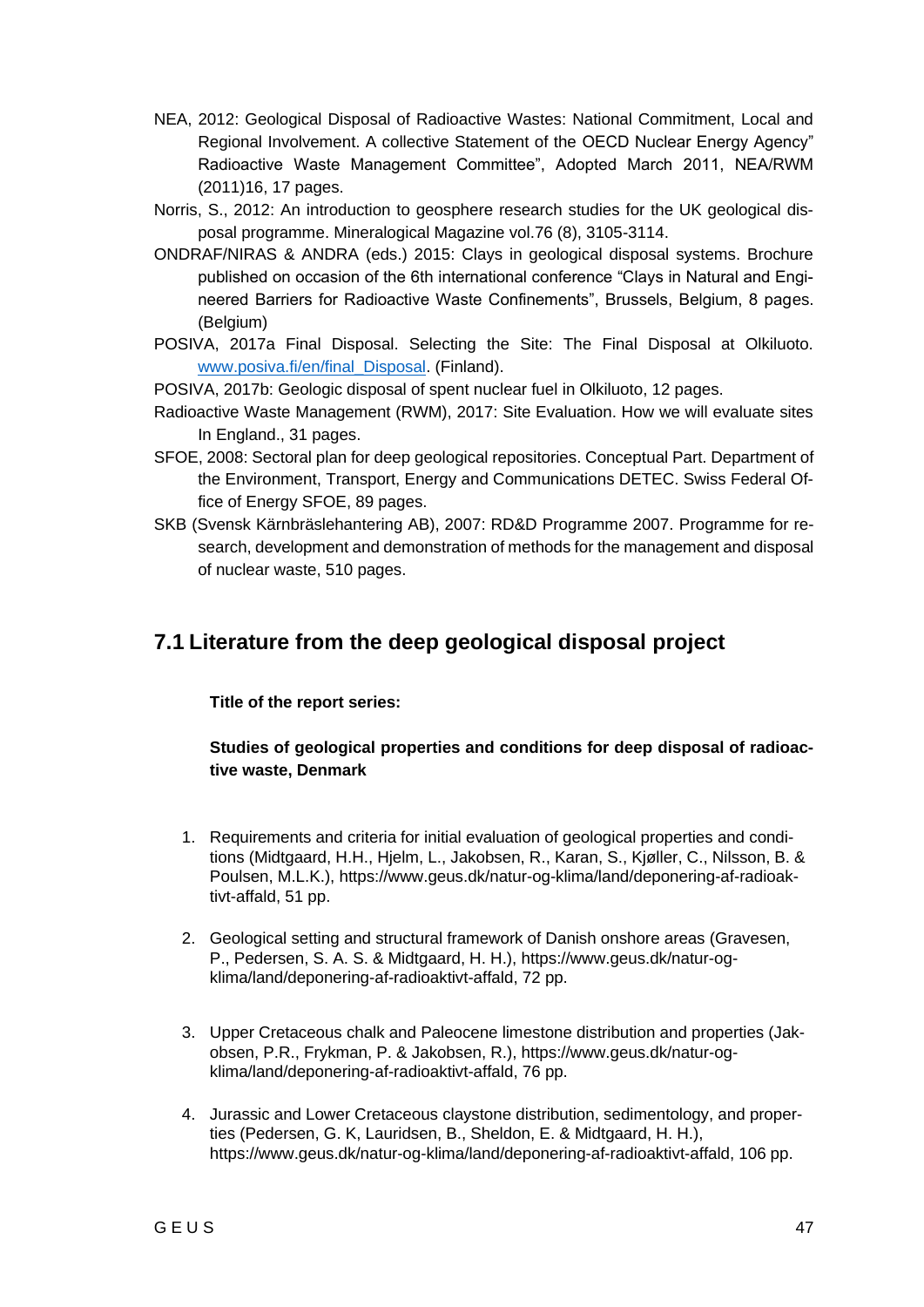- 5. Precambrian crystalline basement distribution and properties (Gravesen, P., Jakobsen, P. R., Nilsson, B., Pedersen, S.A.S. & Midtgaard, H. H.), https://www.geus.dk/natur-og-klima/land/deponering-af-radioaktivt-affald, 97 pp.
- 6. Subsurface distribution of Jurassic and Cretaceous fine-grained formations based on seismic mapping of (Mathiesen, A., Midtgaard, H. H. & Hjelm, L.), https://www.geus.dk/natur-og-klima/land/deponering-af-radioaktivt-affald, 48 pp
- 7. Evaluation of long-term stability related to glaciations, climate and sea level, groundwater, and earthquakes (Sandersen, P., Binderup, M., Larsen, T. & Nilsson, B.), https://www.geus.dk/natur-og-klima/land/deponering-af-radioaktivt-affald, 112 pp.
- 8. Conceptual 1D modeling of nuclides transport in low permeable formations (Kazmierczak, J., Karan, S. & Jakobsen, R.), https://www.geus.dk/natur-ogklima/land/deponering-af-radioaktivt-affald, 99 pp.
- 9. Karakterisering og evaluering af geologiske egenskaber og forhold i 500 meters dybde (Midtgaard, H.H., Hjelm, L., Jakobsen, R., Karan, S., Kjøller, C., Nilsson, B. & Poulsen, M.L.K.), https://www.geus.dk/natur-og-klima/land/deponering-af-radioaktivt-affald, 186 pp.
- *10. (Translation of report no. 9): Characterization and evaluation of geological properties and conditions at 500 meters depth (Midtgaard, H.H., Hjelm, L., Jakobsen, R., Karan, S., Kjøller, C., Nilsson, B. & Poulsen, M.L.K.), https://www.geus.dk/natur-ogklima/land/deponering-af-radioaktivt-affald, in prep.*

### <span id="page-49-0"></span>**7.2 Literature from previous projects on the Danish radioactive waste**

#### *Low- and intermediate level radioactive waste from Risø, Denmark. Location studies for potential disposal areas. Published in GEUS Report Series.*

- Report No. 1. Gravesen, P., Nilsson, B., Pedersen, S.A.S. & Binderup, M., 2010: Data, maps, models and methods used for selection of potential areas. GEUS Report no. 2010/122, 47 pages.
- Report No. 2. Gravesen, P., Nilsson, B., Pedersen, S.A.S. & Binderup, M., 2010: Characterization of low permeable and fractured sediments and rocks in Denmark. GEUS Report no. 2010/123, 78 pages.
- Report No. 3. Pedersen, S.A.S. & Gravesen, P.., 2010: Geological setting and tectonic framework in Denmark. GEUS Report no. 2010/124, 51 pages.
- Report No. 4. Gravesen, P., Nilsson, B., Pedersen, S.A.S. & Binderup, M., 2011: Characterization and description of areas. Bornholm. GEUS Report no. 2011/44, 85 pages.
- Report No. 5. Gravesen, P., Nilsson, B., Pedersen, S.A.S. & Binderup, M., 2011: Characterization and description of areas. Falster and Lolland. GEUS Report no, 2011/45, 76 pages.
- Report No. 6. Gravesen, P., Nilsson, B., Pedersen, S.A.S. & Binderup, M., 2011: Characterization and description of areas. Sjælland. GEUS Report no. 2011/46, 85 pages.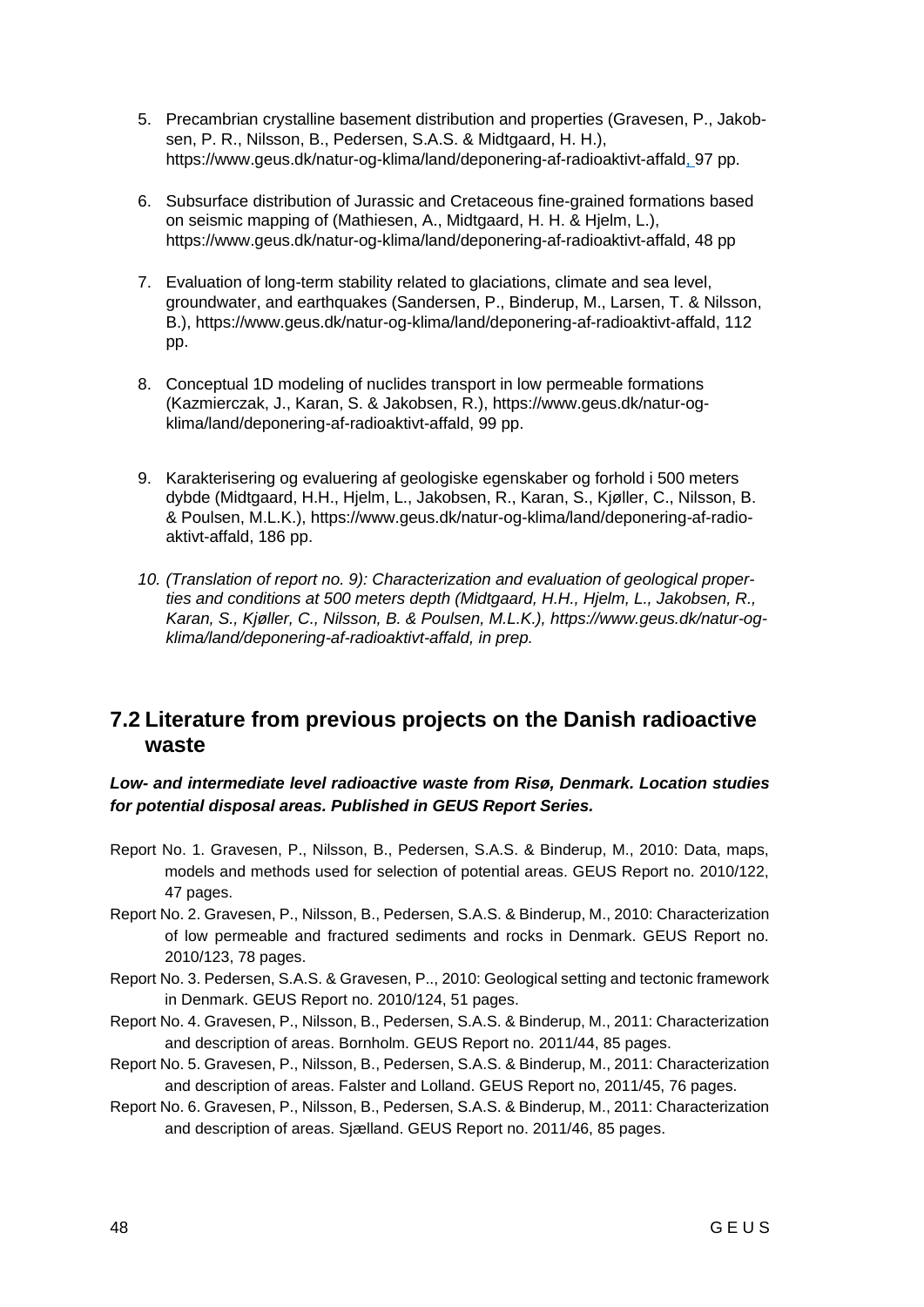- Report No. 7. Gravesen, P., Nilsson, B., Pedersen, S.A.S. & Binderup, M., 2011: Characterization and description of areas. Langeland, Tåsinge and Fyn. GEUS Report no. 2011/47, 119 pages.
- Report No. 8. Gravesen, P., Nilsson, B., Pedersen, S.A.S. & Binderup, M., 2011: Characterization and description of Areas. Eastern Jylland. GEUS Report no. 2011/ 48, 117 pages.
- Report No. 9. Gravesen, P., Nilsson, B., Pedersen, S.A.S. & Binderup, M., 2011: Characterization and description of areas. Limfjorden. GEUS Report 2011/49, 138 pages.
- Report No. 10. Gravesen, P., Nilsson, B., Pedersen, S.A.S. & Binderup, M., 2011: Characterization and description of areas. Nordjylland. GEUS Report 2011/50, 51 pages.
- Report No. 11. Gravesen, P., Nilsson, B., Pedersen, S.A.S. & Binderup, M., 2011: Dansk og engelsk resume. Danish and English resume. GEUS Report no. 2011/51, 64 pages.

#### *Low- and intermediate level radioactive waste from Risø, Denmark. Studies of the six sites (Omegnsstudier). Published in GEUS Report Series.*

- Rapport nr. 1. Gravesen, P., Nilsson, B., Binderup, M. Larsen, T. & Pedersen, S.A.S., 2012: Lavog mellem radioaktivt affald fra Risø, Danmark. Omegnsstudier. Rapport nr. 1. Område Østermarie-Paradisbakkerne, Bornholms Regionskommune, GEUS Rapport 2012/123, 100 pages.
- Rapport nr. 2. Gravesen, P., Nilsson, B., Binderup, M. Larsen, T. & Pedersen, S.A.S., 2012: Lavog mellem radioaktivt affald fra Risø, Danmark. Omegnsstudier. Rapport nr. 2. Område Rødbyhavn, Lolland Kommune, GEUS Rapport 2012/124, 55 pages.
- Rapport nr. 3. Gravesen, P., Nilsson, B., Binderup, M. Larsen, T. & Pedersen, S.A.S., 2012: Lavog mellem radioaktivt affald fra Risø, Danmark. Omegnsstudier. Rapport nr. 3. Område Kertinge Mark, Kerteminde Kommune, GEUS Rapport 2012/125, 68 pages.
- Rapport nr. 4. Gravesen, P., Nilsson, B., Binderup, M. Larsen, T. & Pedersen, S.A.S., 2012: Lavog mellem radioaktivt affald fra Risø, Danmark. Omegnsstudier. Rapport nr. 4. Område Hvidbjerg, Thyholm, Struer Kommune, GEUS Rapport 2012/126, 61 pages.
- Rapport nr. 5. Gravesen, P., Nilsson, B., Binderup, M. Larsen, T. & Pedersen, S.A.S., 2012: Lavog mellem radioaktivt affald fra Risø, Danmark. Omegnsstudier. Rapport nr. 5. Område Thise, Skive Kommune, GEUS Rapport 2012/127, 83 pages.
- Rapport nr. 6. Gravesen, P., Nilsson, B., Binderup, M. Larsen, T. & Pedersen, S.A.S., 2012: Lavog mellem radioaktivt affald fra Risø, Danmark. Omegnsstudier. Rapport nr. 6. Område Skive vest, Skive Kommune, GEUS Rapport 2012/128, 91 pages.

#### *Low- and intermediate level radioactive waste from Risø, Denmark. Studies of interim storage (Mellemlagerstudier).*

- DD & GEUS, 2016: Supplerende mellemlagerstudier-sammenfatning. Udarbejdet af Dansk Dekommissionering og de Nationale Geologiske Undersøgelser for Danmark og Grønland for en tværministeriel arbejdsgruppe under Uddannelses- og Forskningsministeriet, 30 pages.
- GEUS og DD, 2015: BESLUTNINGSGRUNDLAG for et dansk mellemlager for lav- og mellemaktivt affald. Udarbejdet af GEUS og DD for en Tværministeriel arbejdsgruppe under Ministeriet for Sundhed og Forebyggelse, februar 2015, 128 pages.
- Gravesen, P., Binderup, M., Nilsson, B. & Pedersen, S.A.S., 2016: Kriterier og proces for lokalisering af et mellemlager for det lav – og mellemaktive affald fra Risø. De Nationale Geologiske Undersøgelser for Danmark og Grønland (GEUS), 99 pages.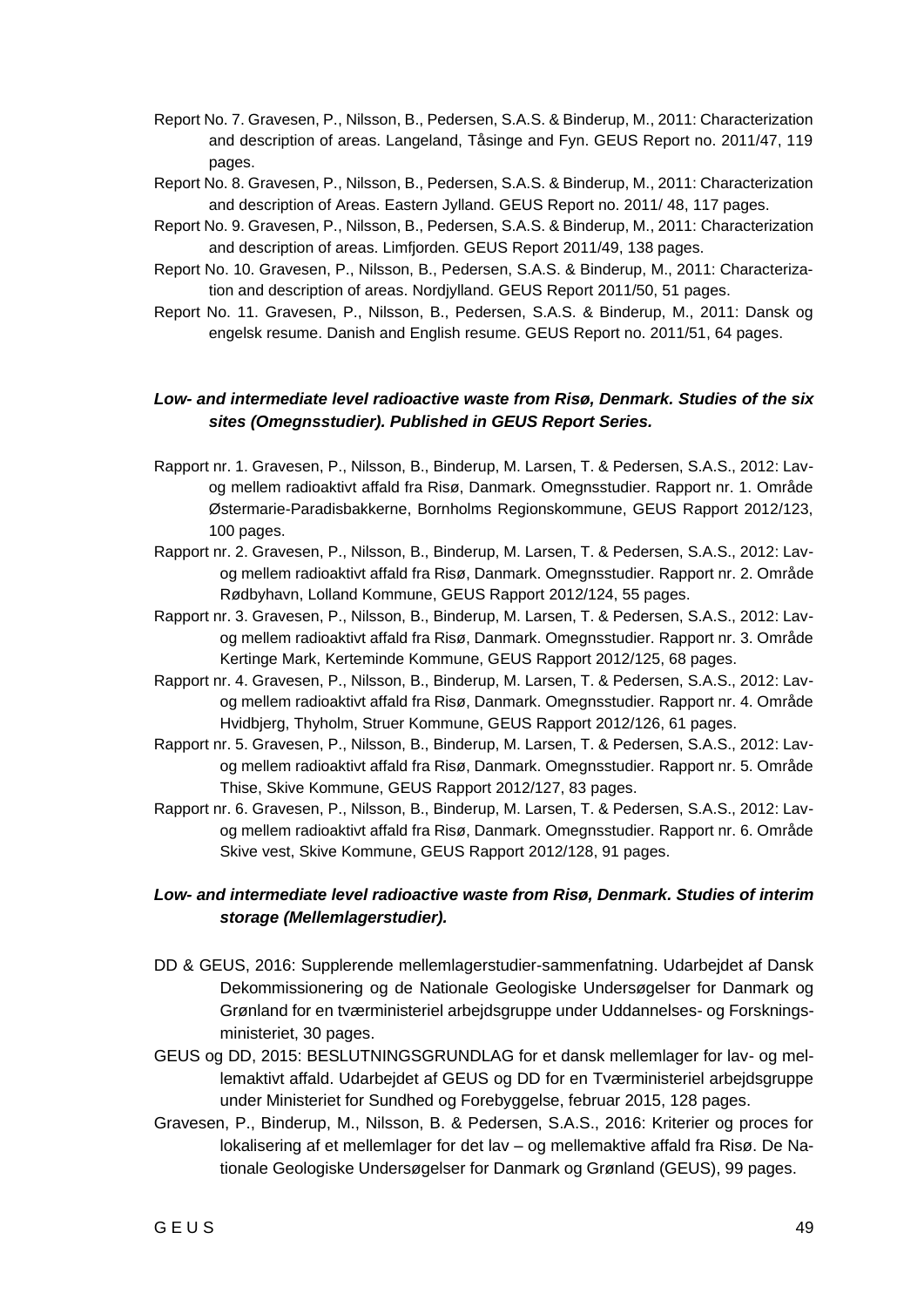### <span id="page-51-0"></span>**7.3 Other publications**

- Dansk Dekommisionering (DD), 2011: Pre-feasibility study for final disposal of radioactive waste. Disposal concepts. Main Report. Prepared by Cowi A/S for DD, 404 pages.
- Dansk Dekommissionering (DD), De Nationale Geologiske Undersøgelser for Danmark og Grønland (GEUS) & Sundhedsstyrelsen, Statens Institut for strålebeskyttelse (SIS), 2011: Forstudier til slutdepot for lav – og mellemaktivt affald – sammendrag indeholdende hovedkonklusionerne og anbefalinger fra tre parallelle studier. Rapport til den tværministerielle arbejdsgruppe vedr. udarbejdelse af beslutningsgrundlag med henblik på etablering af et dansk slutdepot for lav – og mellemaktivt affald, 44 pages.
- Gravesen, P. & Jakobsen, P.R., 2010: Radon content in Danish till deposits: relationship with redox condition and age. Geological Survey of Denmark and Greenland Bulletin 20, 39-42.
- Gravesen, P., Ulbak, K. & Jakobsen, P.R., 2010: Radon og radioaktivitet i danske bjergarter og sedimenter. GeoViden. Geologi og geografi nr. 4, 2-17.
- Gravesen, P., Nilsson, B., Binderup, M. & Pedersen, S.A.S, 2011a: Forstudier: regional kortlægning. Kriterier og metoder til udvælgelse af 6 områder ud af 22 områder, som kan anvendes til et potentielt slutdepot for Risø´s lav- og mellemaktive radioaktive affald. Notat til den Tværministerielle arbejdsgruppe under Indenrigs og Sundhedsministeriet. GEUS-NOTAT nr. 08-EN2011-28, 12 pages.
- Gravesen, P., Binderup, M., Nilsson, B. & Petersen, S.A.S, 2011b: Geological Characterisation of potential disposal areas for radioactive waste from Risø, Denmark. Geological Survey of Denmark and Greenland Bulletin 23, 21-24.
- Gravesen, P., Binderup, M., Nilsson, B., Pedersen, S.A.S., Thomsen, H.S., Sørensen, A., Nielsen, O.K., Hannesson, H., Breddam, K. & Ulbak, K., 2011c: Slutdepot for Risø´s radioaktive affald. Geoviden, geologi og geografi nr.2, 19 pages.
- Gravesen, P., Nilsson, B., Binderup, M. & Pedersen, S.A.S., 2012: Risøområdet: Geologi og grundvand vurderet i forbindelse med slutdepotprojektet. Udarbejdet til Ministeriet for Sundhed og Forebyggelse. GEUS-NOTAT nr.: 05-VA-12-06. 18 pages.
- Gravesen, P., 2012: De geologiske forhold ved Risø. Notat til Den Tværministerielle Arbejdsgruppe angående deponering af atomaffald fra Risø under Ministeriet for Sundhed og Forebyggelse. GEUS NOTAT nr. 05-VA-12-03, 14 pages.
- Gravesen, P. & Nilsson, B., 2013: Borehulslogging i 8 boringer i Østermarie-Paradisbakkerne området udført i forbindelse med undersøgelse af mulighederne for lokalisering af et slutdepot for radioaktivt affald fra Risø (Omegnsstudier). Notat til Bornholm Regionskommune. GEUS-NOTAT nr.: 05-VA-13-02, 27 pages.
- Gravesen, P., Nilsson, B., Binderup, M., Larsen, T.B., & Pedersen, S.A.S., 2013: Geology, seismic activity and groundwater conditions at six potential disposal sites for radioactive waste from Risø, Denmark. Geological Survey of Denmark and Greenland Bulletin 28, 13-16.
- Gravesen, P., Nilsson, B., Rasmussen, P. & Pedersen, S.A.S.,2014: Borehole logs from the Precambrian basement on Bornholm, eastern Denmark: geology and groundwater flow. Geological Survey of Denmark and Greenland Bulletin 31, 15-18.
- Gravesen, P., Nilsson, B., Petersen, S.A.S. & Binderup, M. 2015: Final repository for Denmarks´s low- and intermediate level radioactive waste. Abstract and Poster. Clays